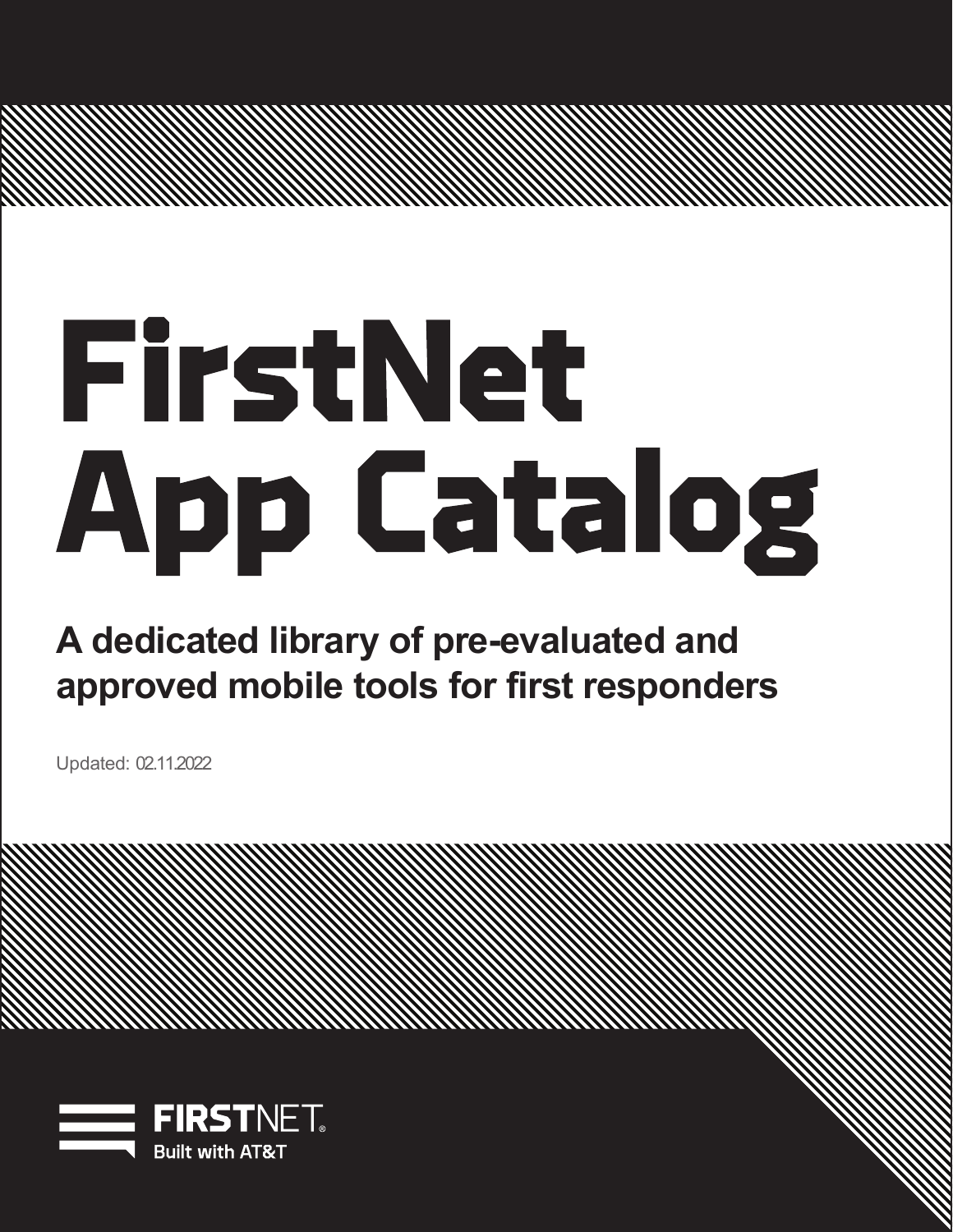

# **CONTENTS**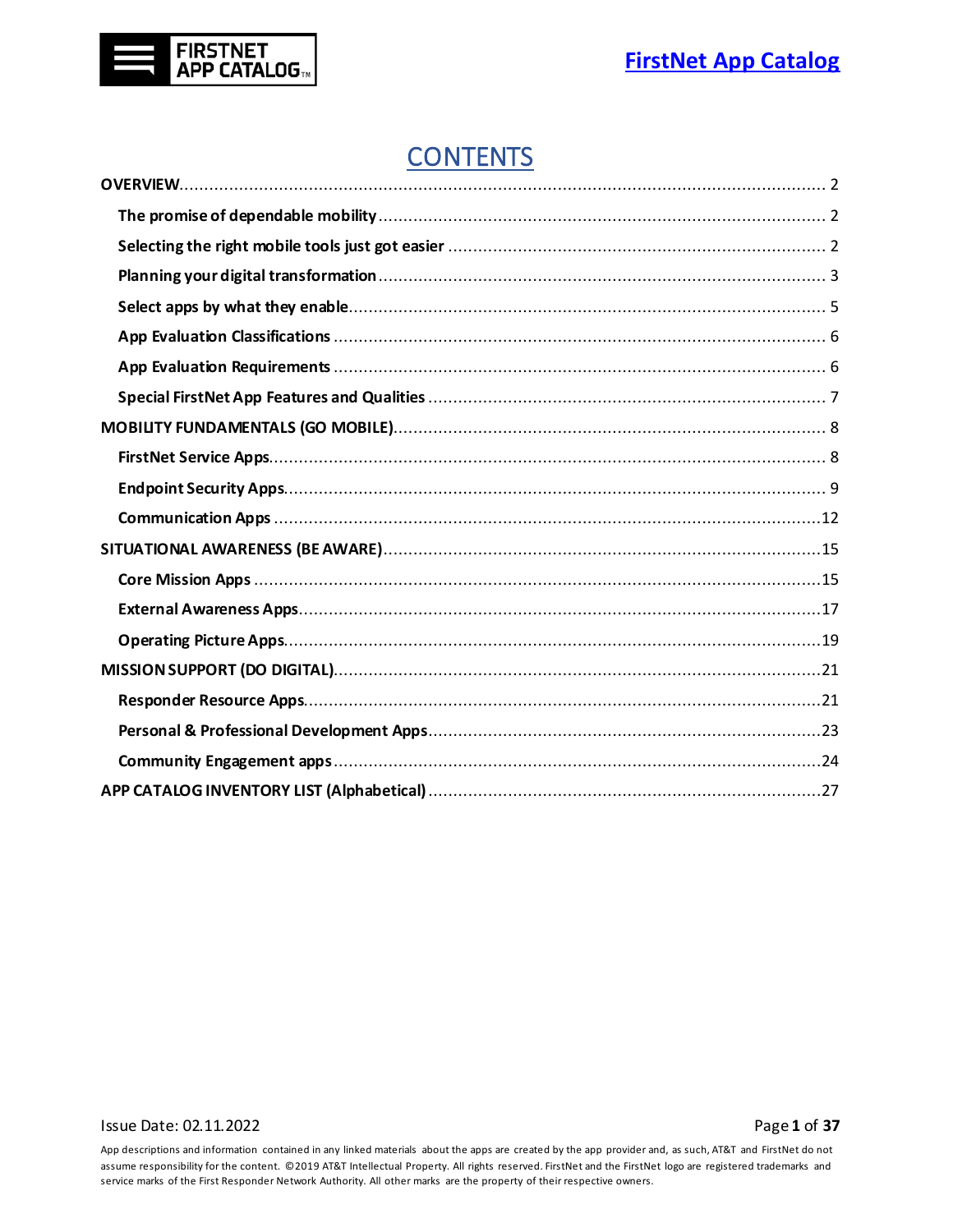

<span id="page-2-0"></span>The FirstNet App Catalog is a library of pre-evaluated and approved mobile apps dedicated to serving and supporting the public safety community.



**FIRSTNET APP CATALOG** 

#### <span id="page-2-1"></span>**The promise of dependable mobility**

FirstNet empowers first responders and those that support them with reliable access to voice, data, and video in the field. Public safety professionals are connected to this dedicated communications platform via purpose-built devices. These FirstNet Ready™ devices include trunk-mounted routers, smartphones, tablets, computers, and data terminals as well as wearables, sensors, and IoT devices. With reliable connectivity and the ever-growing array of smarter and smarter devices, an expansive green field of mobile apps is now available to the public safety community.

The right mobile apps can help you automate the repeatable, simplify the complex, digitize the daily, and inspire practical innovation. The right mobile apps can reduce effort and errors while improving situational awareness and community engagement. And the right mobile apps can make it possible to connect globally and act locally by sharing actional information at the right time, in the right ways, with the right people.

While mobile tools make it possible to economically modernize first responder activities, it is important to understand they must do so in an environment that requires stability, ease of use, and dependability. That is why FirstNet customers are provided with an App Catalog of preevaluated tools relevant to public safety. The FirstNet App Catalog makes finding, selecting, and deploying the right tools easier.

### <span id="page-2-2"></span>**Selecting the right mobile tools just got easier**

FirstNet and purpose-built devices connect people, places, and things. Overlaying that fabric of public safety endpoints with FirstNet approved apps makes those connections safe, valuable, and actionable.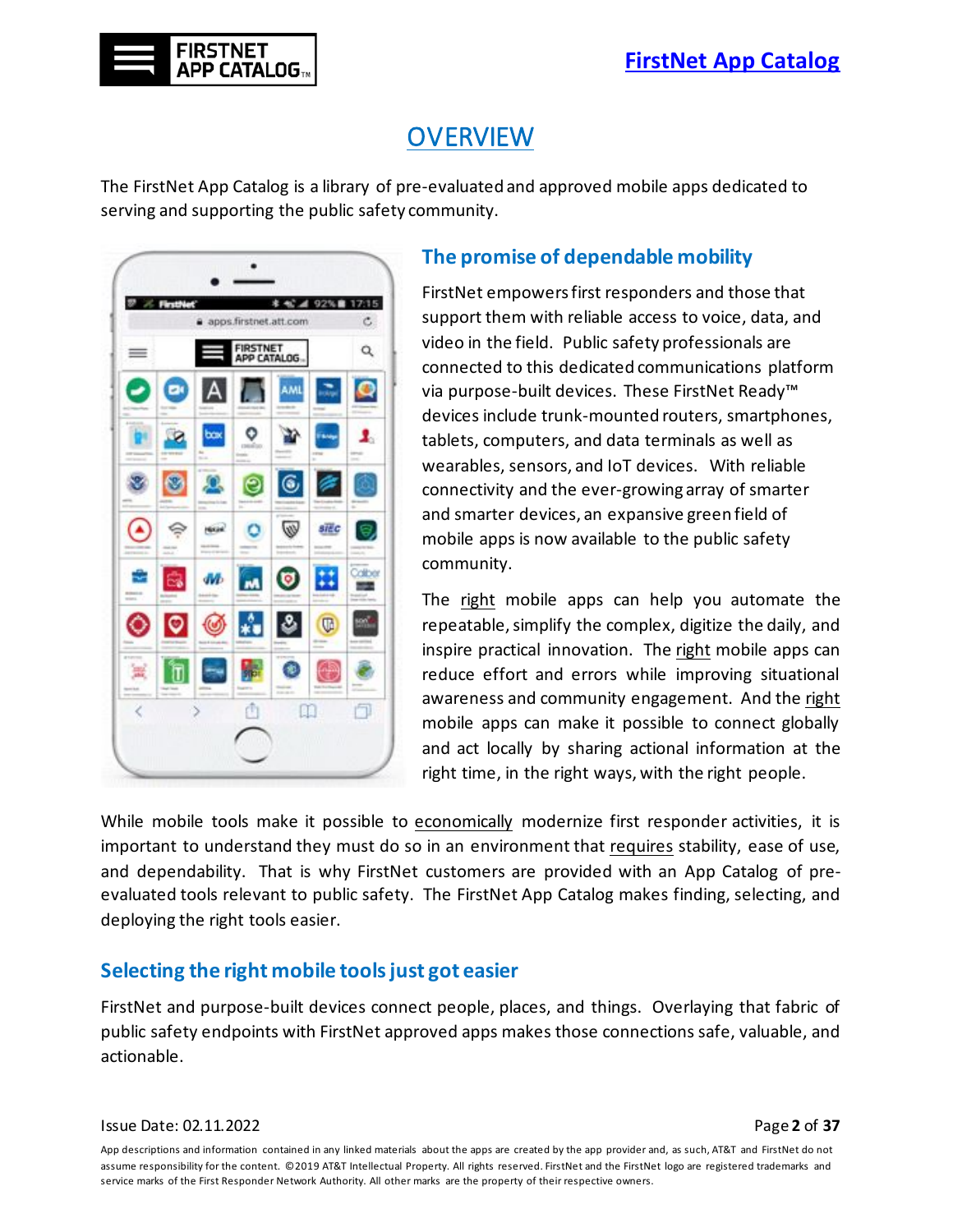

FirstNet customers are supplied access to a robust library of curated apps dedicated to serving and supporting public safety professionals. Every app is thoroughly evaluated before it is approved for inclusion. Each solution is vetted and verified as highly secure, reliable, and relevant to public safety.

Although most products found in the iOS and Android commercial app stores will work on FirstNet devices, the FirstNet App Catalog helps public safety agencies know which apps have been independently vetted and proven to satisfy the unique needs of first responders.

- **No more hunting through thousands of apps to find the right tool** if it is in your App Catalog, you know it is relevant.
- **No more wondering if the app will be available when you need it most** if it is in your dedicated Catalog, you know it is 99.9% available (Verified™) or 99.99% available (Certified™).
- **No more worrying whether the app will expose your enterprise systems or data** if it is in your App Catalog, you know security experts are highly confident it conforms to industry best practices in safeguarding your data.



If you, or your agency, are considering a mobile solution that is not included in the App Catalog, FirstNet can help. Urge the solution provider to submit their application for FirstNet evaluation and approval. And once approved, you can take comfort in knowing their app can also be trusted. Solution providers can visit the [FirstNet Developer Portal](https://firstnet.com/developer) to learn how to submit their app for review. FirstNet covers the costs associated with Verified listings.

### <span id="page-3-0"></span>**Planning your digital transformation**

We recommend framing your choice of mobile apps based on your agency's implementation goals and current technical capabilities. Be thoughtful and build a solution roadmap that not only supports large-scale, multi-agency events and incidents, but also improves the daily activities of your field personnel. It is difficult to make even the best solutions work if they are not used on a regular basis. It may help to group your app choices by three key agency goals:

1. **GO MOBILE - Enable responder mobility and operational readiness** with tools that enable agency control, device level security, and effective responder communications.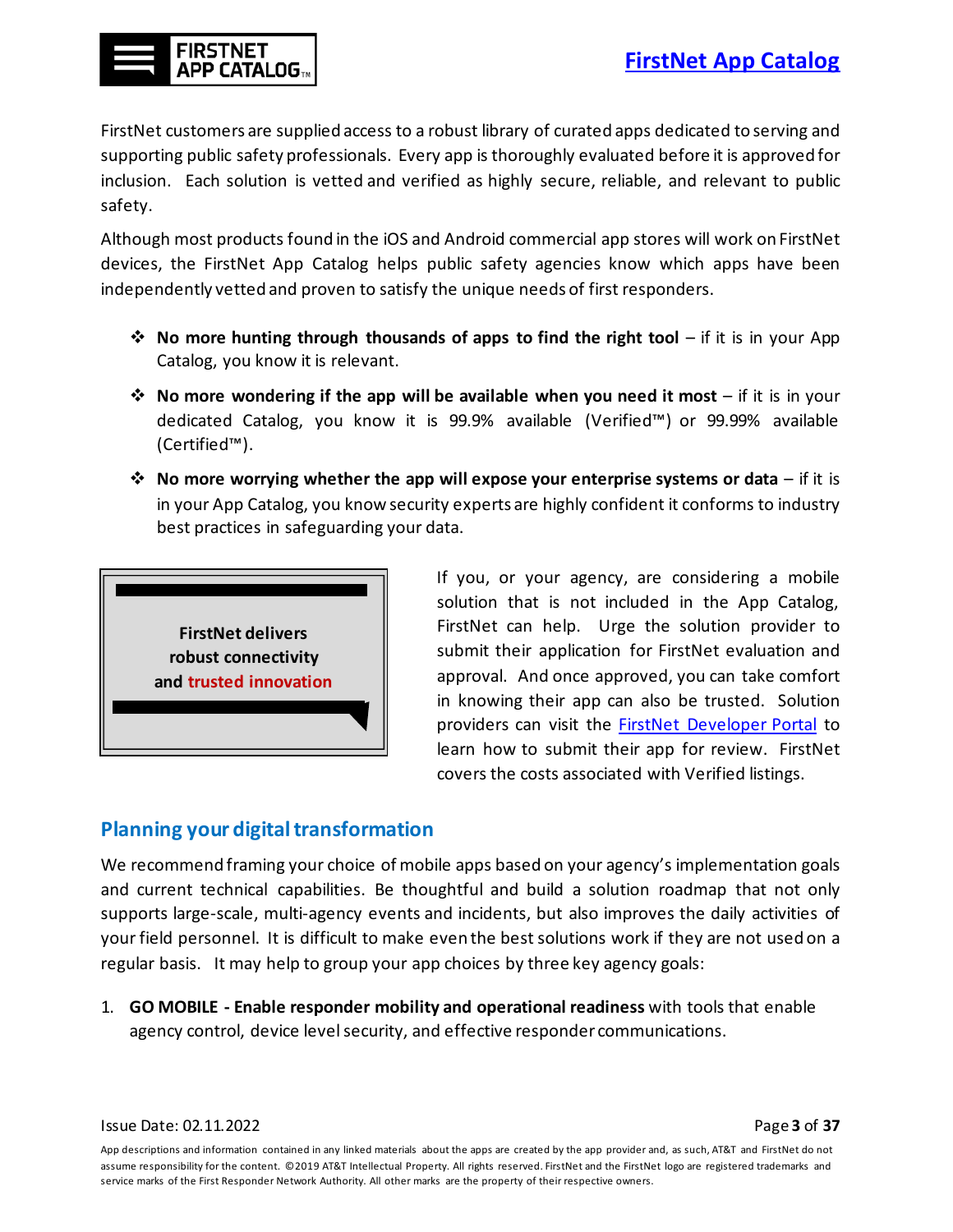

- 2. **BE AWARE – Enhance mission execution and situational awareness** with tools that help responders digitize their daily work, leverage external sources of information, and share a common operating picture across individuals, disciplines, and jurisdictions.
- 3. **DO DIGITAL – Strengthen operational capacity and community engagement** with tools that use the FirstNet platform to deliver personal, professional, and operational resources to the field and use technology to make community engagement easier and actionable.

Issue Date: 02.11.2022 Page **4** of **37**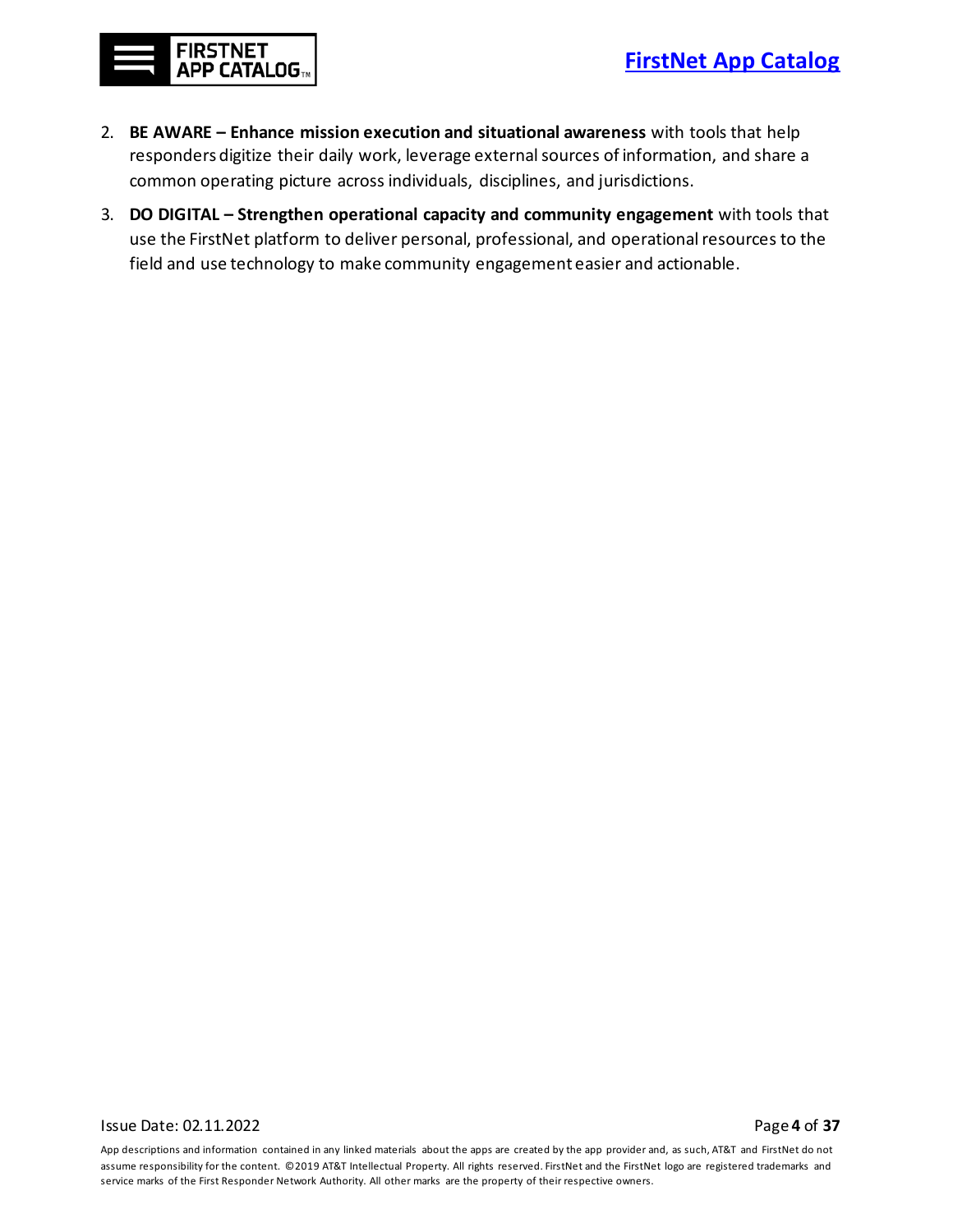## <span id="page-5-0"></span>**Select apps by what they enable**

Each agency goal is enabled by three categories of apps.

| <b>AGENCY GOAL</b>                                                                                         |                | <b>APP CATEGORY &amp; SUPPORT</b>                                                                                                                                                                                                                                                                                                                                                                                                                                                                                                                        |
|------------------------------------------------------------------------------------------------------------|----------------|----------------------------------------------------------------------------------------------------------------------------------------------------------------------------------------------------------------------------------------------------------------------------------------------------------------------------------------------------------------------------------------------------------------------------------------------------------------------------------------------------------------------------------------------------------|
| <b>GO MOBILE</b><br><b>Mobility Fundamentals</b>                                                           | 1.             | <b>FirstNet Services</b> – apps that help you use the special<br>capabilities, features and services afforded to FirstNet<br>customers.                                                                                                                                                                                                                                                                                                                                                                                                                  |
| Enable responder mobility<br>and operational readiness                                                     | 2.<br>3.       | <b>Endpoint Security - apps that support an effective, highly</b><br>secure, and sustainable mobile workforce, protecting your<br>mobile fleet and data at rest with:<br>Reliable authentication and access management<br>Secure and persistent connections to agency systems<br>Device fleet management via Enterprise Mobility Management (EMM)<br>and Mobile Data Management (MDM) and<br>Threat detection and mitigation<br>Communication – apps that support direct interaction and<br>collaboration via voice, text, data, file sharing, and video |
| <b>BE AWARE</b><br><b>Situational Awareness</b><br>Enhance mission execution,<br>and situational awareness | 4.<br>5.<br>6. | Mission Activities - apps that digitize and automate responder<br>activities to collect, store, access, and share information<br><b>External Awareness</b> – apps that control and collect information<br>from remote sources, sensors, wearables, and other connected<br>devices<br>Operating Pictures - apps that collect, fuse, analyze, and<br>present information in a manner best suited to the situation,<br>location, and users                                                                                                                  |
| <b>DO DIGITAL</b><br><b>Mission Support</b><br>Strengthen operational<br>capacity and community            | 7.<br>8.       | Responder Resources - apps that use the FirstNet platform to put<br>updated information and resources directly into the hands of first<br>responders<br>Personal and Professional Development - apps that use the<br>FirstNet platform to deliver training and health and wellness                                                                                                                                                                                                                                                                       |
| engagement                                                                                                 | 9.             | resources directly to first responders<br>Community Engagement - apps that enable and ease<br>actionable information sharing to and from the public                                                                                                                                                                                                                                                                                                                                                                                                      |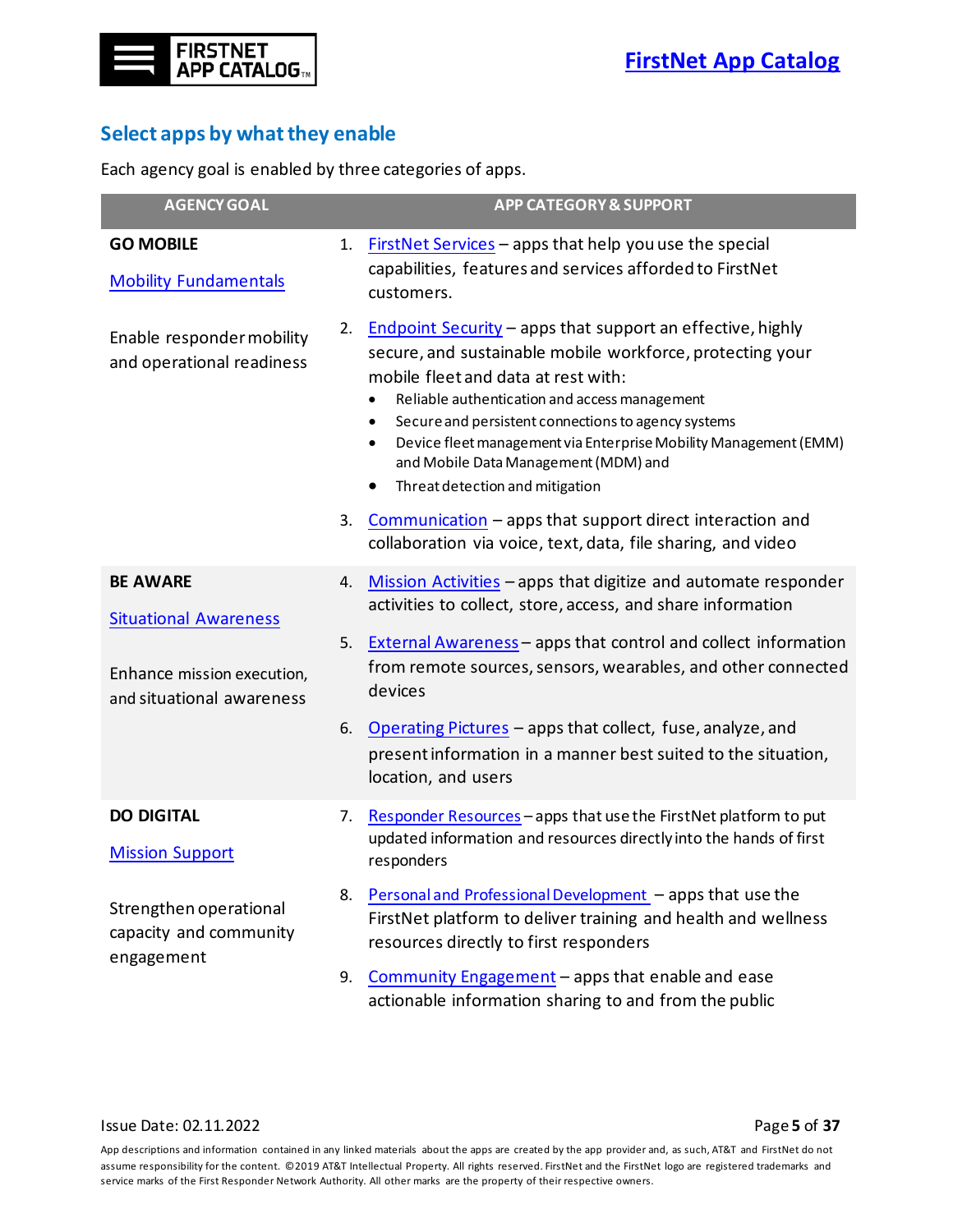

# <span id="page-6-0"></span>**App EvaluationClassifications**

FirstNet awards each reviewed and approved app with one of two designations; FirstNet Verified™ or FirstNet Certified™. FirstNet approved apps and their designation can be easily recognized by these FirstNet badges.



Every FirstNet approved app must satisfy the requirements set forth for attainment of the FirstNet Verified designation, while apps that request and pass more scrutiny receive the higher designation of FirstNet Certified. Each app version (Android and iOS) is uniquely reviewed and evaluated, so a solution may have a different designation across the two operating system platforms.

## <span id="page-6-1"></span>**App Evaluation Requirements**

**FirstNet Verified**– FirstNet review and evaluation proved the app:

- (1) Is relevant for public safety use
- (2) Garnered a high level of confidence the app is highly secure
- (3) Uses industry best practices for protecting access to, and sharing of, app data
- (4) Demonstrated a performance history of being at least 99.9% available

**FirstNet Certified**– FirstNet review and evaluation requires fulfillment of the FirstNet Verified criteria (above) with higher availability, increased code scrutiny and added criteria that proves app resiliency and scalability. Specifically, a Certified designation requires confirmation the app:

| <b>Evaluation Criteria</b> | <b>FirstNet</b><br><b>Verified</b> | <b>FirstNet</b><br><b>Certified</b> |
|----------------------------|------------------------------------|-------------------------------------|
| <b>Relevance</b>           |                                    |                                     |
| <b>Security</b>            |                                    |                                     |
| <b>Availability</b>        | 99.9%                              | 99.99%                              |
| <b>Resiliency</b>          |                                    |                                     |
| <b>Scalable</b>            |                                    |                                     |

- (1) Meets or exceeds criteria for FirstNet Verified apps (detailed above)
- (2) Garnered a higher level of confidence the app binary and code are highly secure
- (3) Demonstrated a performance history of higher availability 99.99% (versus 99.9%)
- (4) Demonstrated an ability to be resilient in times of failure
- (5) Demonstrated an ability to be scalable in times of peak demand.

Issue Date: 02.11.2022 Page **6** of **37**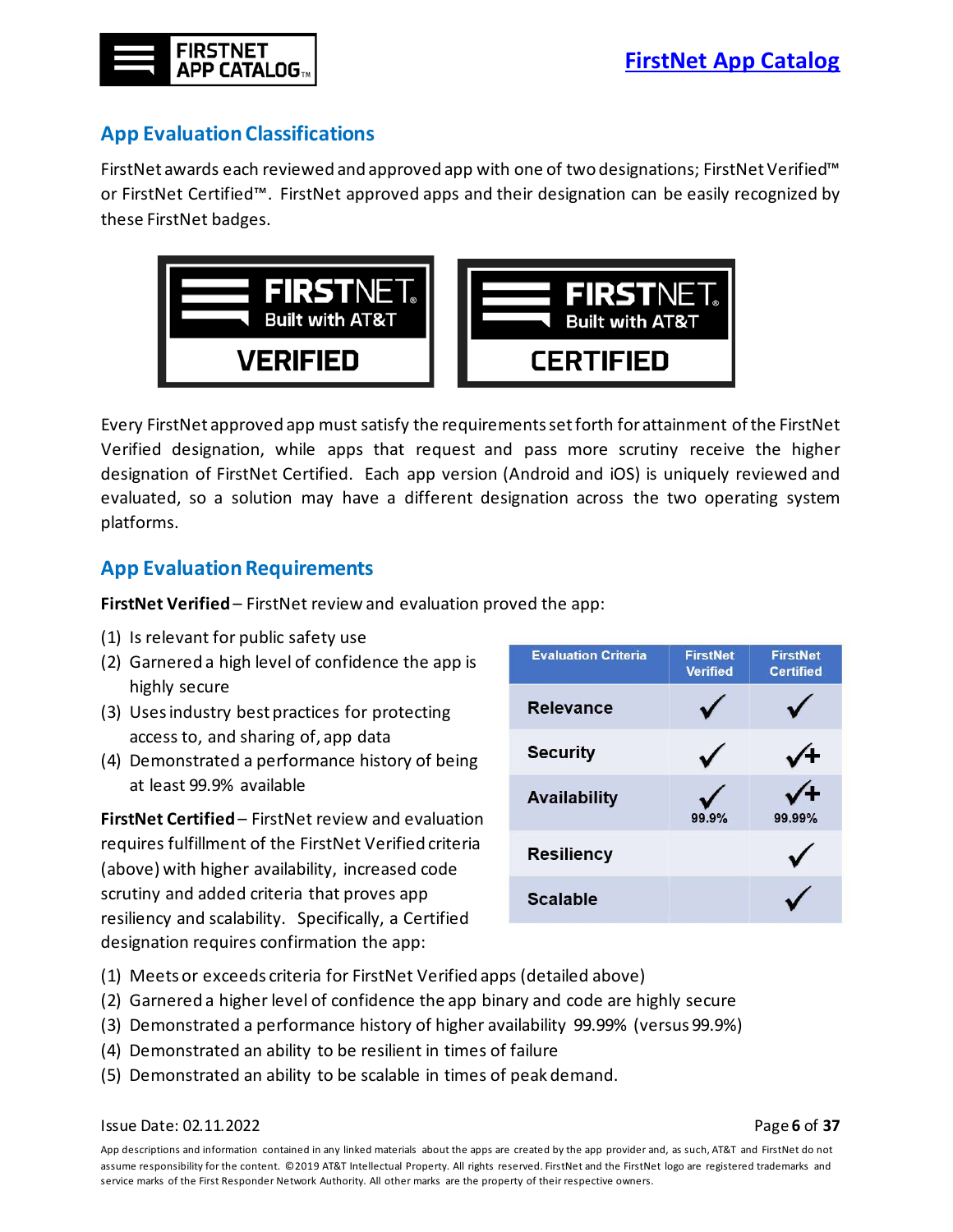# <span id="page-7-0"></span>**Special FirstNet App Features and Qualities**

FirstNet approved App Providers are given access to APIs (Application Programming Interfaces), SDKs (Software Development Kits) and other development tools. Developers use these appliances to integrate special features and functions into their solutions. In other cases, developers use these tools to enhance the efficacy of their code. Currently the [FirstNet API](mailto:https://developer.firstnet.com/firstnet/apis-sdks)  [Catalog](mailto:https://developer.firstnet.com/firstnet/apis-sdks) includes appliances or tools that help apps:

- Enable the collection and displaying of a "height above terrain" (HAT) value adding vertical awareness (z-axis) to current "x" and "y" location and mapping coordinates
- Accept credentials and supply two-factor authentication from the FirstNet Single Sign-On app
- Trigger the use of FirstNet capabilities such as device uplift or app priority
- Optimize app use of critical device resources such as batteries and connections
- Leverage specific device features or assets
- Retrieve and share information with popular data stores, systems, or other apps
- Use AT&T mobility features and tools such as texting or IoT data services

<span id="page-7-1"></span>The FirstNet App Catalog listing showswhen key features are integrated into an app solution showing, for instance, when an app supports authentication via FirstNet Single-Sign-On.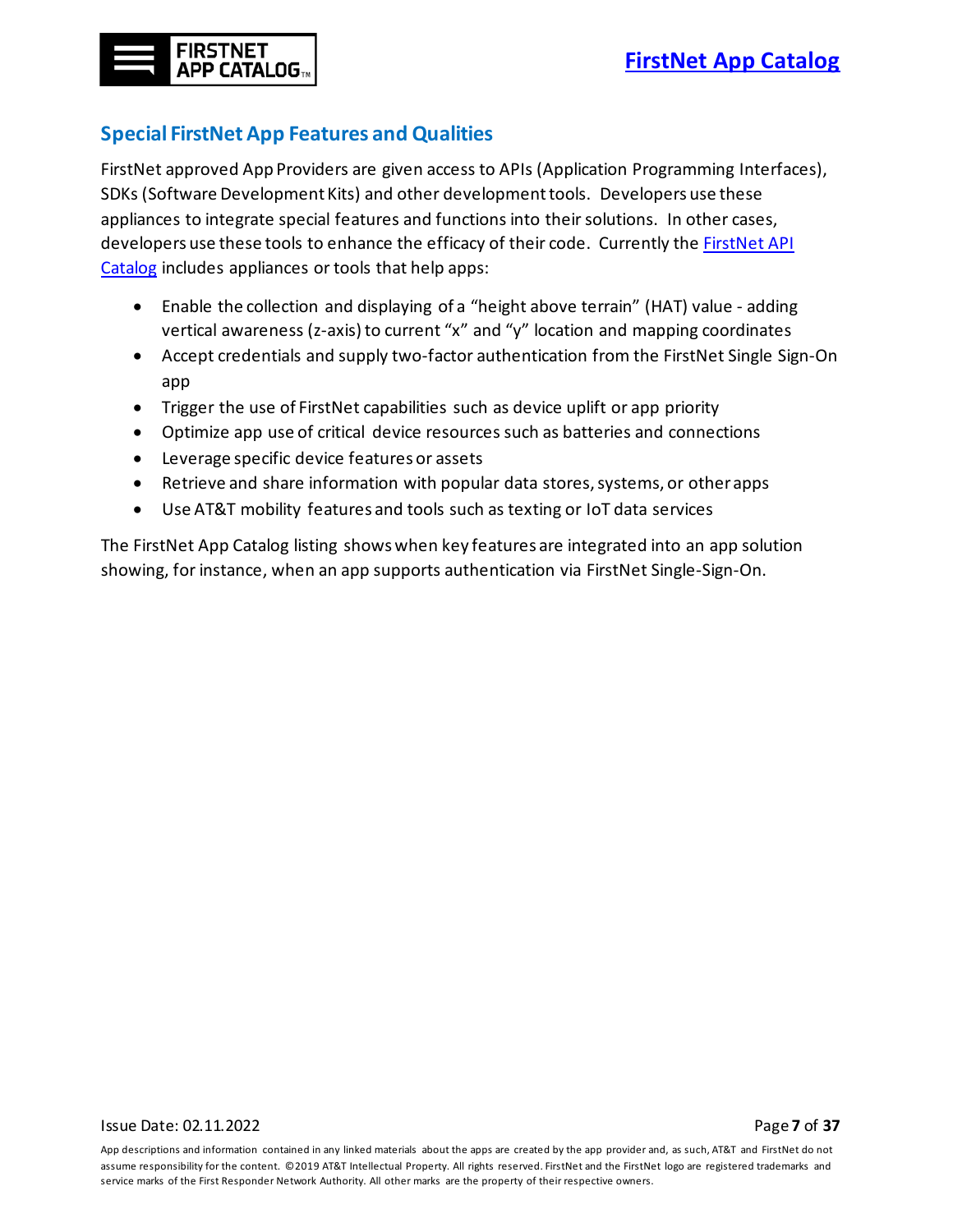# MOBILITY FUNDAMENTALS (GO MOBILE)

<span id="page-8-0"></span>First responder use of digital tools in the field is most effective and secure when an agency implements three types of fundamental mobility apps.

- 1. **FirstNet Service apps** use the FirstNet platform to put network resources and exclusive FirstNet capabilities into the hands of first responders.
- 2. **Endpoint Security tools** provide agencies with insight and control over their communications platform and ecosystem of agency services, devices, and users.
- 3. **Communication apps** enable multi-media communications with tools that supply things like push-to-talk, interoperable video, and messaging.

# <span id="page-8-1"></span>**FirstNet Service Apps**

FirstNet includes capabilities built exclusively for, and with, first responders. FirstNet service apps invoke or enable access to these exclusive FirstNet features, functions, and services.

App Examples: FirstNet service apps can supply benefits such as:

- 3GPP mission critical technology delivering a high performance and availability push-to-talk solution
- single-sign-on across capable mobile apps
- device priority uplift so users receive elevated priority to FirstNet service
- device diagnostics so users can detect and correct common device issues
- public safety dedicated messaging that supplies reliable, transparent, and reporting of message, file or video delivery/receipt while also circumventing commercial congestion and spam filters
- cybersecurity training so agencies and their responders understand how to protect their data assets and avoid falling prey to cyberhackers
- easy and direct access to dedicated FirstNet customer care.

Most FirstNet service apps require FirstNet service and related credentials.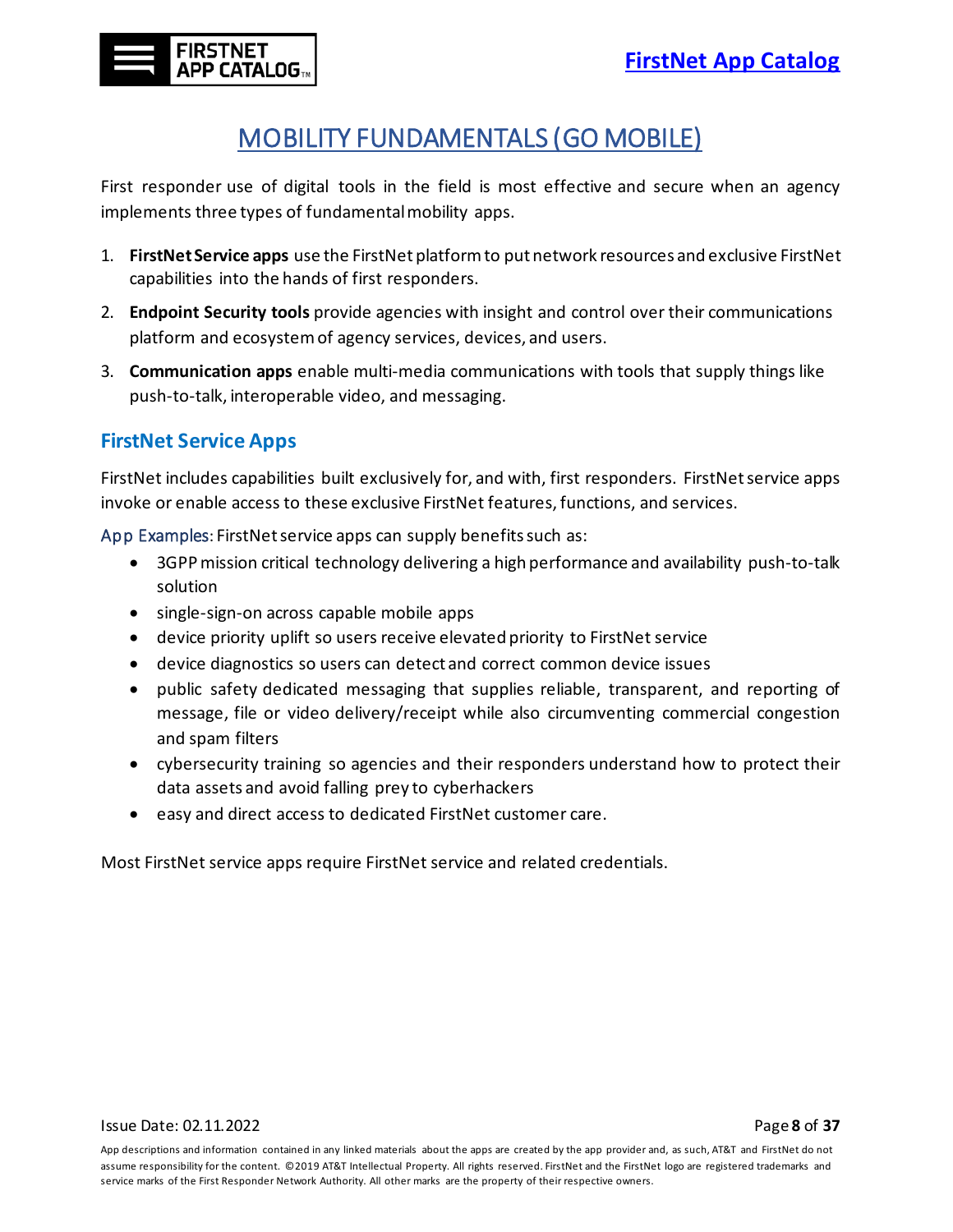

|                                                    | <b>FINSTINET SENVICE AFFS (updated 08.10.21)</b> |                                                                                                                    |                |     |                                 |  |  |
|----------------------------------------------------|--------------------------------------------------|--------------------------------------------------------------------------------------------------------------------|----------------|-----|---------------------------------|--|--|
| <b>MOBILE APP NAME</b><br>(Link to FirstNet.com)   | <b>PROVIDER</b><br>(Link to Provider)            | SUMMARY DESCRIPTION OF MOBILE APP                                                                                  | <b>Android</b> | ios | <b>KEY SUPPORT</b>              |  |  |
| <b>FirstNet<sup>®</sup> Assist</b>                 | <b>FirstNet</b>                                  | Provides view of mutual aid incidents<br>within 50-miles, device uplift<br>request/approval and device diagnostics |                |     | FirstNet Uplift &<br>Support    |  |  |
| <b>FirstNet<sup>®</sup></b> Cybersecurity<br>Aware | <b>FirstNet</b>                                  | Cybersecurity awareness training and<br>lesson plans for first responders and videos<br>for community outreach     | C              | C   | Training - Cybersecurity        |  |  |
| <b>FirstNet<sup>®</sup> Messaging</b>              | <b>FirstNet</b>                                  | Exclusive and separate (non-commercial)<br>public safety messaging service for FirstNet<br>customers               | C              | C   | Messaging                       |  |  |
| FirstNet <sup>®</sup> Push-to-Talk                 | <b>FirstNet</b>                                  | 3GPP Mission Critical Technology - High<br>performance/availability PTT for first<br>responders                    |                |     | Push-to-Talk (FirstNet<br>Core) |  |  |
| FirstNet <sup>®</sup> Single Sign-On               | <b>FirstNet</b>                                  | FirstNet app that provides single sign-on<br>access to FirstNet SSO-capable apps and<br>systems                    | C              | C   | Authentication - SSO            |  |  |
|                                                    |                                                  |                                                                                                                    |                |     |                                 |  |  |

**FIRSTNET SERVICE APPS (updated 08.10.21)**

V = Verified (link to Catalog posting) C = Certified (link to Catalog posting)  $\sim$  = Not Included

### <span id="page-9-0"></span>**Endpoint Security Apps**

Effectively supporting the use of apps by responders requires the implementation of tools, policy and governance that fulfills four basic mobility needs.

- 1. User authentication and privilege management
- 2. Highly secure and persistent connections to agency resourcesin the field
- 3. Agency control of device configurations for quick and scalable enterprise management
- 4. Reliable detection, mitigation, and resolution of Internet threats.

Many endpoint security apps enable some level of Enterprise Mobility Management (EMM) or Mobile Data Management (MDM) capabilities. EMM and MDM apps or features provide agency administrators with device control, monitoring, and configuration. EMM and MDM features help an agency enforce policies; detect and resolve security threats; and track individual device use.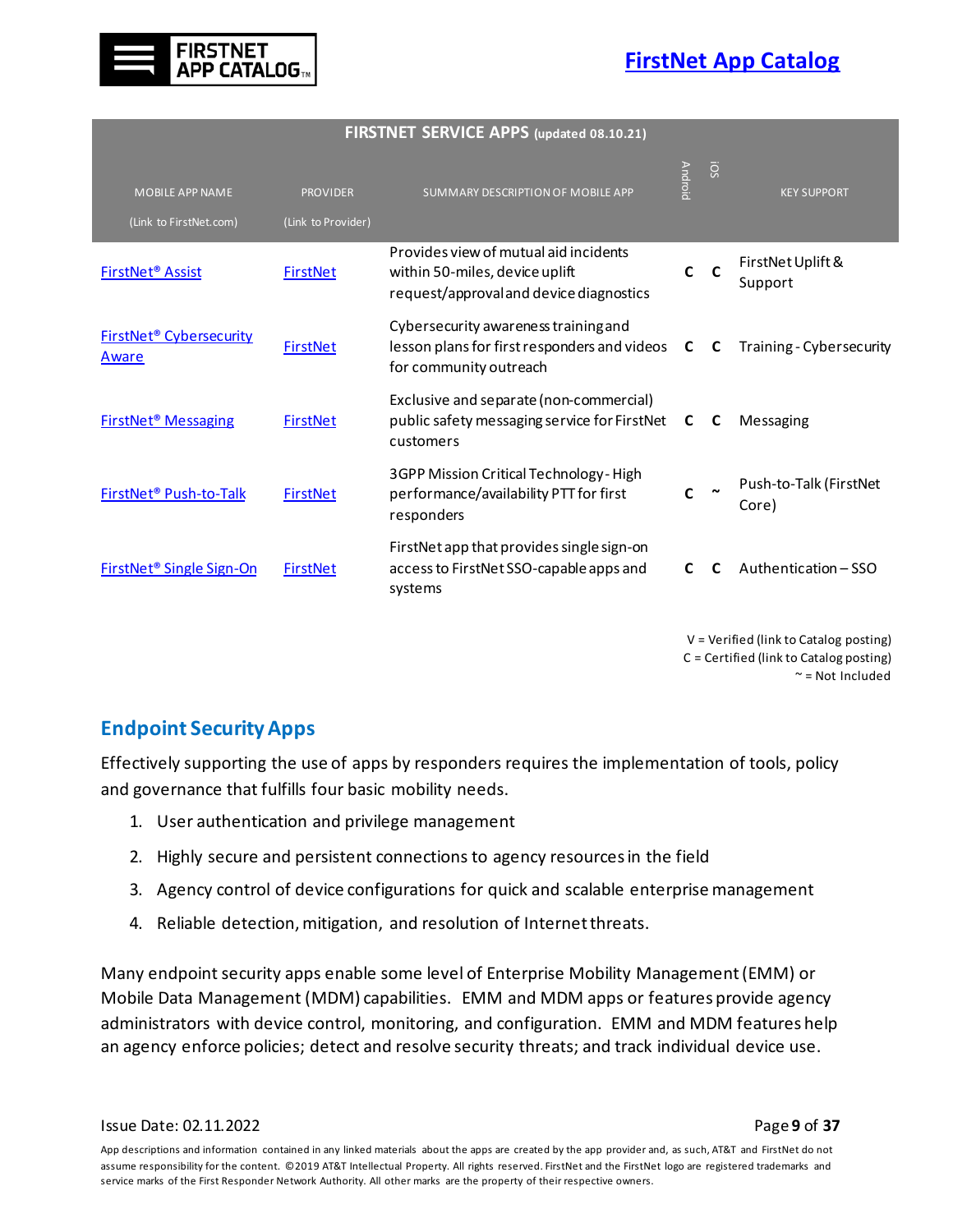

**App Examples:** Endpoint security apps address many critical public safety use cases. Some examples include:

- A first responder device is lost or stolen, and an agency administrator needs to quickly "lock-down" a device to avoid unauthorized access or "wipe" and clear the device of any user data.
- A large-scale incident or event requires provisioning a significant number of new devices and users with operationally critical configurations, tools, and applications
- A new data collection, retention or sharing policy has been mandated that requires changing every device to support with new access, configuration, reporting or enforcement policies.

| <b>ENDPOINT SECURITY APPS (updated 02.11.22)</b> |                                            |                                                                                                             |                |         |                             |  |  |
|--------------------------------------------------|--------------------------------------------|-------------------------------------------------------------------------------------------------------------|----------------|---------|-----------------------------|--|--|
| <b>MOBILE APP NAME</b><br>(Link to FirstNet.com) | <b>PROVIDER</b><br>(Linked to Provider)    | <b>SUMMARY DESCRIPTION OF MOBILE APP</b>                                                                    | <b>Android</b> | SO.     | <b>KEY SUPPORT</b>          |  |  |
| <b>Esper Device</b><br>Management                | Esper.io.Inc                               | Device management platform of open-<br>source SDK enabling easy testing &<br>deployment of new app versions | V              | $\sim$  | App Security Test Tool/SDK  |  |  |
| <b>ImageWare</b><br>Authenticator                | <b>ImageWare</b><br>Systems, Inc.          | Highly scalable (cloud-based) multi-factor<br>authenticator that provide biometric<br>access security       | v              | V       | Authentication - Biometric  |  |  |
| FirstNet <sup>®</sup> Single Sign-<br>On         | <b>FirstNet</b>                            | FirstNet app that provides single sign-on<br>access to FirstNet SSO-capable apps and<br>systems             |                | $C$ $C$ | <b>Authentication - SSO</b> |  |  |
| GovSecure                                        | <b>ECOPTT Inc</b>                          | Highly secure voice and messaging app<br>with encryption for govt                                           | ∼              | $\vee$  | Data Encryption             |  |  |
| <b>IBM MaaS 360</b>                              | <b>IBM</b>                                 | Mobile data management solution for<br>remote device management                                             | v              | V       | Device Fleet & Security Mgt |  |  |
| Intelligent Hub -<br>Workspace One               | <b>VMWare</b>                              | Supports fast user onboarding & policy<br>enforcement on mobile devices (formerly<br>Airwatch Agent)        | V              | V       | Device Fleet & Security Mgt |  |  |
| <b>MobileIron Go</b>                             | <b>MobileIron</b>                          | Connects field to agency network for<br>easy access to email and other work<br>resources                    | V              | V       | Device Fleet & Security Mgt |  |  |
| Sakon Mobility<br>Management                     | <b>Global Sourcing</b><br><b>Group Inc</b> | Telecommunications and mobile device<br>lifecycle management tool                                           | V              |         | Device Fleet & Security Mgt |  |  |

#### Issue Date: 02.11.2022 Page **10** of **37**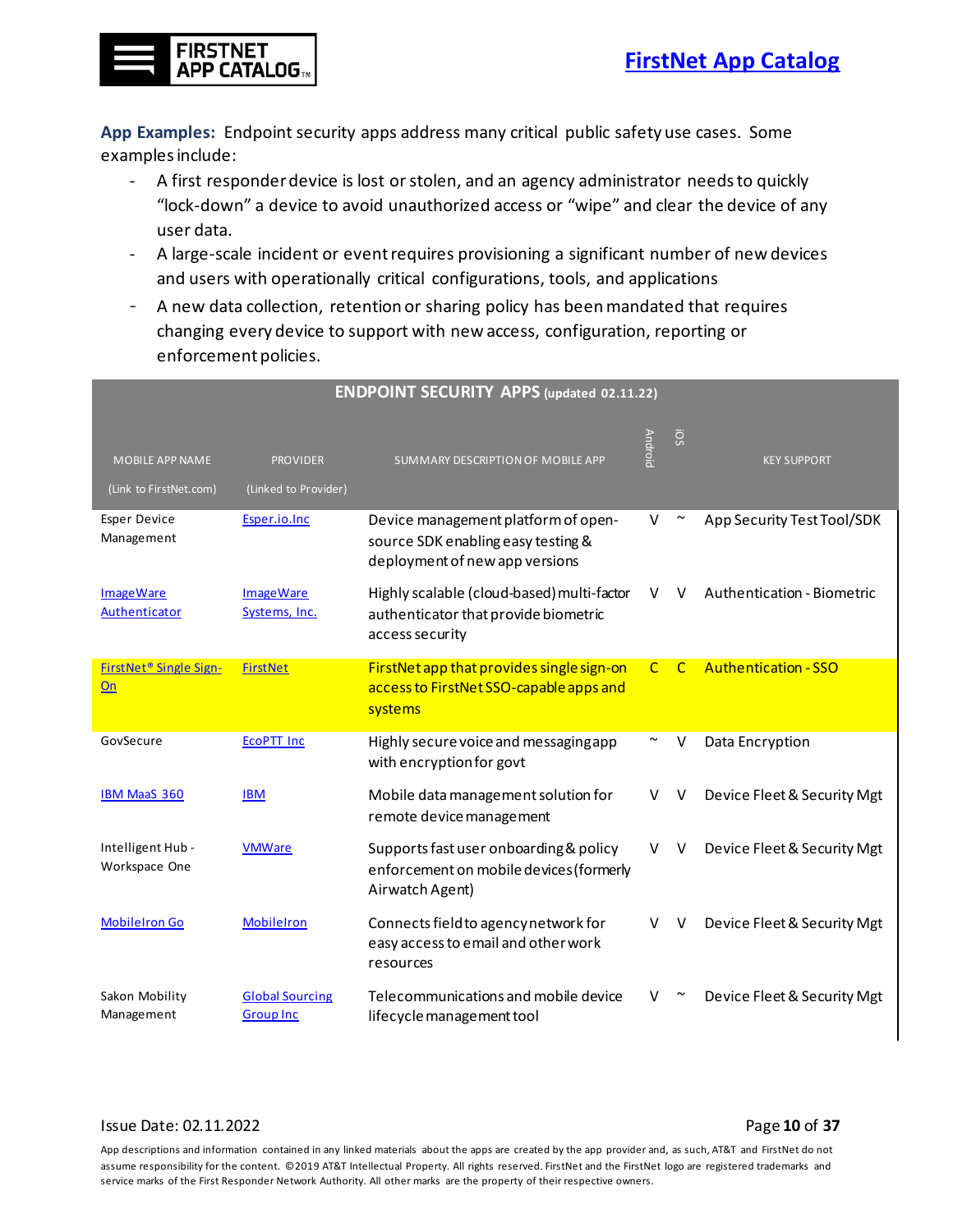

#### **ENDPOINT SECURITY APPS (updated 02.11.22)**

| <b>MOBILE APP NAME</b><br>(Link to FirstNet.com) | <b>PROVIDER</b><br>(Linked to Provider) | SUMMARY DESCRIPTION OF MOBILE APP                                                                                   | Android               | SO. | <b>KEY SUPPORT</b>                   |
|--------------------------------------------------|-----------------------------------------|---------------------------------------------------------------------------------------------------------------------|-----------------------|-----|--------------------------------------|
| Corrata                                          | Corrata Ltd.                            | Strengthens security and data control of<br>first responder devices while maintaining<br>employee data privacy      | V                     | V   | Device Security Threat<br>Protection |
| <b>Lookout for Work</b>                          | Lookout Inc.                            | Easy to use enterprise mobile security<br>solution with anti-malware, backup and<br>remote management               | v                     | V   | Device Security Threat<br>Protection |
| Mobile @ Work                                    | <b>MobileIron</b>                       | Connects field to agency network for<br>easy access to email and other work<br>resources                            | V                     | V   | Device Security Threat<br>Protection |
| ZIMPERIUM Mobile<br>IPS / zIPS                   | Zimperium                               | Designed to protect users from advanced<br>mobile threats                                                           | V                     | V   | Device Security Threat<br>Protection |
| <b>AccessMyLAN for</b><br><b>FirstNet®</b>       | <b>Asavie</b><br><b>Technologies</b>    | A FirstNet exclusive app that provides on-<br>demand access to manage network<br>connections and device access      | C                     | C   | Enterprise Access &<br>Persistence   |
| <b>NetMotion Mobility</b>                        | <b>NetMotion</b><br>Software            | Intelligent VPN for optimization, WAN<br>acceleration and adaptive policy controls                                  | C                     | C   | Enterprise Access &<br>Persistence   |
| Radio IP Armada<br><b>Mobile VPN</b>             | Radio IP Software,<br>Inc.              | Secures communications for highly<br>mobile workforce using public safety<br>standards                              | v                     | v   | Enterprise Access &<br>Persistence   |
| Sectra Mobile VPN                                | <b>Sectra</b><br>Communications         | Provides police officers & emergency<br>works secure and un-interrupted wireless<br>access to public safety records | $\tilde{\phantom{a}}$ | V   | Enterprise Access &<br>Persistence   |

V = Verified (link to Catalog posting) C = Certified (link to Catalog posting) ~ = Not Included

YELLOW = FirstNet Service App

#### <span id="page-11-0"></span>Issue Date: 02.11.2022 Page **11** of **37**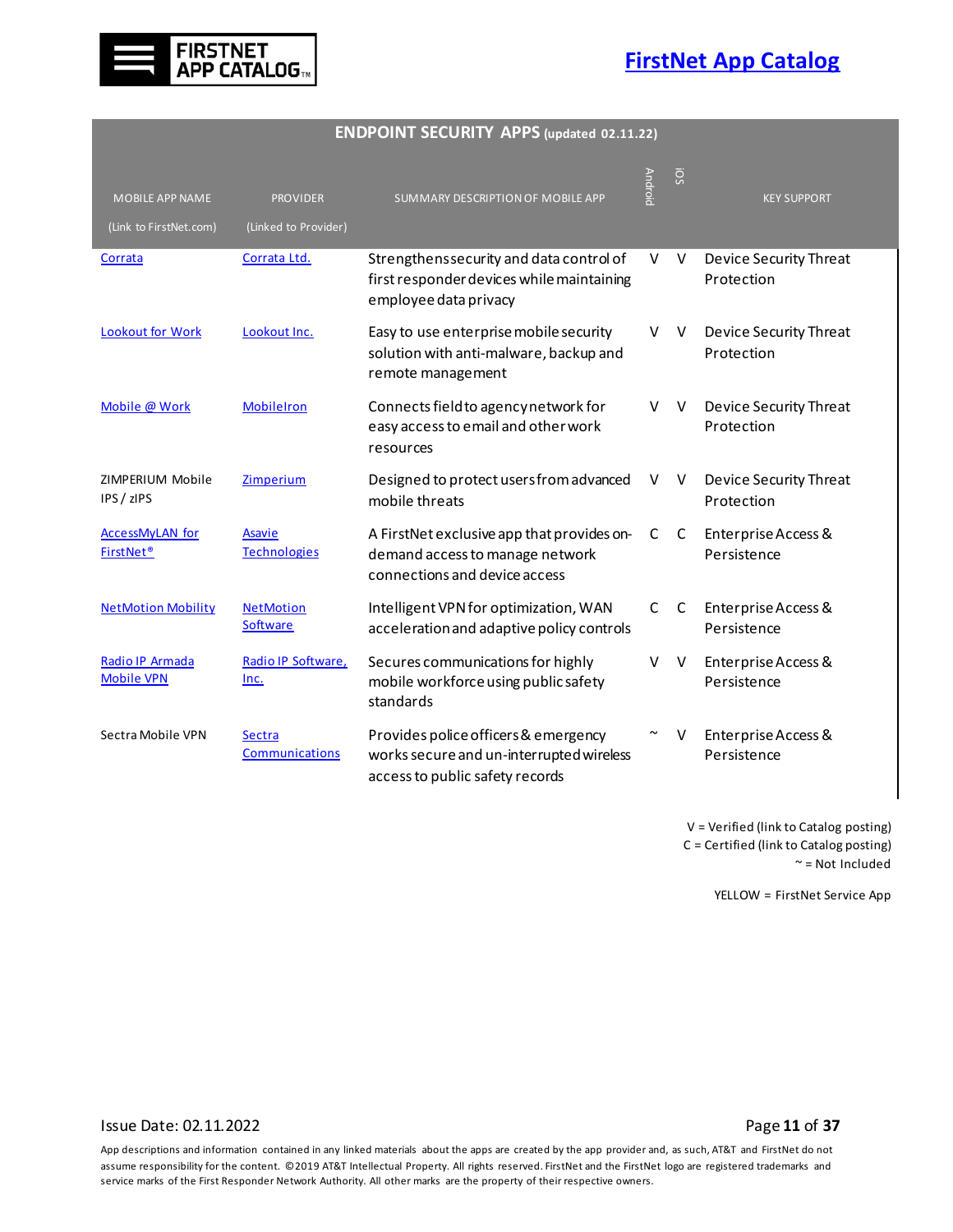

#### <span id="page-12-0"></span>**CommunicationApps**

With reliable wireless broadband, first responders can use advanced smartphone and LTE featuresto exchange information in new and valuable ways.

**App Examples:** FirstNet breaks through the limits of voice-only communications and current radio network reach with apps that:

- Extend the reach of radio users with LTE interoperability and cross-platform groups.
- Augment the capabilities of radio with the richness of multi-media data and video exchanges.
- Enhance the distribution of information through apps that ease the review, archiving, tracking, and broadcasting of messages.
- Integrate video streaming with advance group integrations

| <b>COMMUNICATION APPS (updated 02.11.22)</b>     |                                         |                                                                                                               |                |              |                                |  |
|--------------------------------------------------|-----------------------------------------|---------------------------------------------------------------------------------------------------------------|----------------|--------------|--------------------------------|--|
| <b>MOBILE APP NAME</b><br>(Link to FirstNet.com) | <b>PROVIDER</b><br>(Linked to Provider) | SUMMARY DESCRIPTION OF MOBILE APP                                                                             | <b>Android</b> | SO.          | <b>KEY SUPPORT</b>             |  |
| Bridge4PS                                        | Mobile4PS                               | Free, secure, public safety<br>collaboration platform funded by DHS                                           | $\vee$         | $\vee$       | Collaboration/Interoperability |  |
| <b>PTS Dialer</b>                                | <b>GDIT Under DHS-</b><br><b>CISA</b>   | Official app for GETS and WPS<br>subscribers to place priority calls with<br>those services                   | V              | V            | <b>Govt Secure Messaging</b>   |  |
| <b>Mutualink Edge</b>                            | Mutualink, Inc.                         | Real-time radio, video and text<br>interoperability for first responder<br>group communications               | $\vee$         | $\vee$       | Interoperability               |  |
| <b>Mutualink Edge</b><br>@Team                   | Mutualink, Inc.                         | A full featured PTToC: real-time radio,<br>video and text interoperability for first<br>responder group comms | $\vee$         | V            | Interoperability               |  |
| <b>AT&amp;T Business</b><br><b>Messenger</b>     | <b>AT&amp;T</b>                         | Enables rapid, two-way, highly secure<br>group and individual communications                                  | $\mathsf{C}$   | $\mathsf{C}$ | Messaging                      |  |
| <b>EVERYWHERE</b>                                | <b>EVERYWHERE</b><br>Communications     | Global SOS, team tracking and secure<br>data communications app for gov't                                     | v              | V            | Messaging                      |  |
| <b>FirstNet<sup>®</sup></b><br><b>Messaging</b>  | <b>FirstNet</b>                         | Exclusive and separate (non-<br>commercial) public safety messaging<br>service for FirstNet customers         | $\mathsf{C}$   | $\mathsf{C}$ | <b>Messaging</b>               |  |

#### Issue Date: 02.11.2022 Page **12** of **37**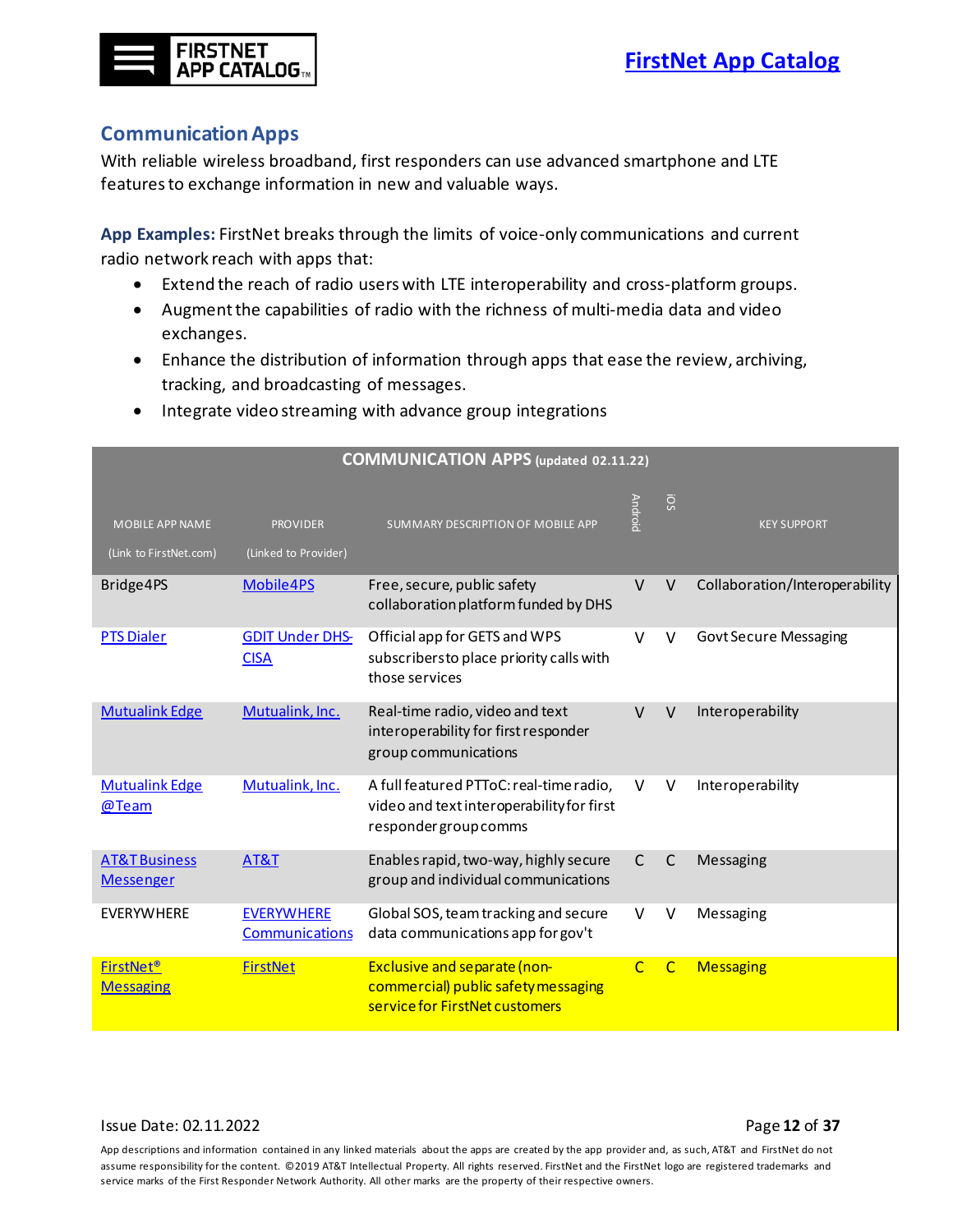

| <b>COMMUNICATION APPS (updated 02.11.22)</b>     |                                                    |                                                                                                                                                            |              |                     |                              |  |  |
|--------------------------------------------------|----------------------------------------------------|------------------------------------------------------------------------------------------------------------------------------------------------------------|--------------|---------------------|------------------------------|--|--|
| <b>MOBILE APP NAME</b><br>(Link to FirstNet.com) | <b>PROVIDER</b><br>(Linked to Provider)            | SUMMARY DESCRIPTION OF MOBILE APP                                                                                                                          | Android      | <b>SO</b>           | <b>KEY SUPPORT</b>           |  |  |
| <b>HipLink Mobile</b>                            | Semotus Inc.                                       | Secure communications for critical<br>texts & notifications; field tools for first<br>responders                                                           | $\mathsf{C}$ | $\mathsf{C}$        | Messaging                    |  |  |
| Rave Guardian                                    | <b>Rave Mobile</b><br>Safety                       | Provides rapid and proactive<br>communication with your organization                                                                                       | $\vee$       | $\vee$              | Messaging                    |  |  |
| FirstNet <sup>®</sup> Push-to-<br><b>Talk</b>    | <b>FirstNet</b>                                    | <b>3GPP Mission Critical Technology-</b><br>High performance/availability PTT for<br>first responders                                                      | $\mathsf{C}$ |                     | Push-to-Talk (FirstNet Core) |  |  |
| <b>AT&amp;TEnhanced</b><br>Push-to-Talk          | AT&T                                               | Provides PTT voice communications,<br>messaging, location, and<br>interoperability with LMR                                                                | $\mathsf{C}$ | C                   | Push-to-Talk (Over-the-Top)  |  |  |
| <b>ESChat (Push-to-</b><br>Talk)                 | <b>ES Chat</b>                                     | Push-to-talk over cellular app with PTT<br>voice, text, image and real-time<br>location sharing                                                            | $\mathsf{C}$ | C                   | Push-to-Talk (Over-the-Top)  |  |  |
| <b>JPS VIA</b>                                   | <b>JPS</b><br>Interoperability<br><b>Solutions</b> | Provides secure Push-to-Talkand<br>location services functionality between<br>mobile devices and JPS gateways                                              | $\mathsf{C}$ | $\mathsf{C}$        | Push-to-Talk (Over-the-Top)  |  |  |
| <b>Orion Push-to-Talk</b>                        | Orion Labs, Inc.                                   | Push-to-talk with extended support via<br>Onyx PTT wearable                                                                                                |              | C                   | Push-to-Talk (Over-the-Top)  |  |  |
| <b>Tango Tango</b>                               | <b>Tango Tango,</b><br><u>Inc.</u>                 | Mobile PTT & radio integration:<br>interoperable communications, total<br>coverage and cross channel visibility                                            | $\mathsf{C}$ | $\mathsf{C}$        | Push-to-Talk (Over-the-Top)  |  |  |
| <b>TASSTAT.Flex</b>                              | <b>TASSTA</b>                                      | Enhanced PTT for mission-critical<br>scenarios to support arbitrated<br>communication between users                                                        | С            |                     | Push-to-Talk (Over-the-Top)  |  |  |
| <b>TeamConnect</b>                               | TeamConnect,<br><b>LLC</b>                         | Public safety inspired Push-to-Talk over<br>cellular mobile workforce solution with<br>GPS tracking, call playback, user<br>presence, preemption, and more | V            | $\boldsymbol{\sim}$ | Push-to-Talk (Over-the-Top)  |  |  |
| <b>TULU Pro</b>                                  | Qnexis, Inc.                                       | Fast and easy to use app to send<br>emergencyalerts and locate and<br>communicate with users in an<br>emergency                                            | V            | v                   | Push-to-Talk (Over-the-Top)  |  |  |

#### Issue Date: 02.11.2022 **Page 13** of **37**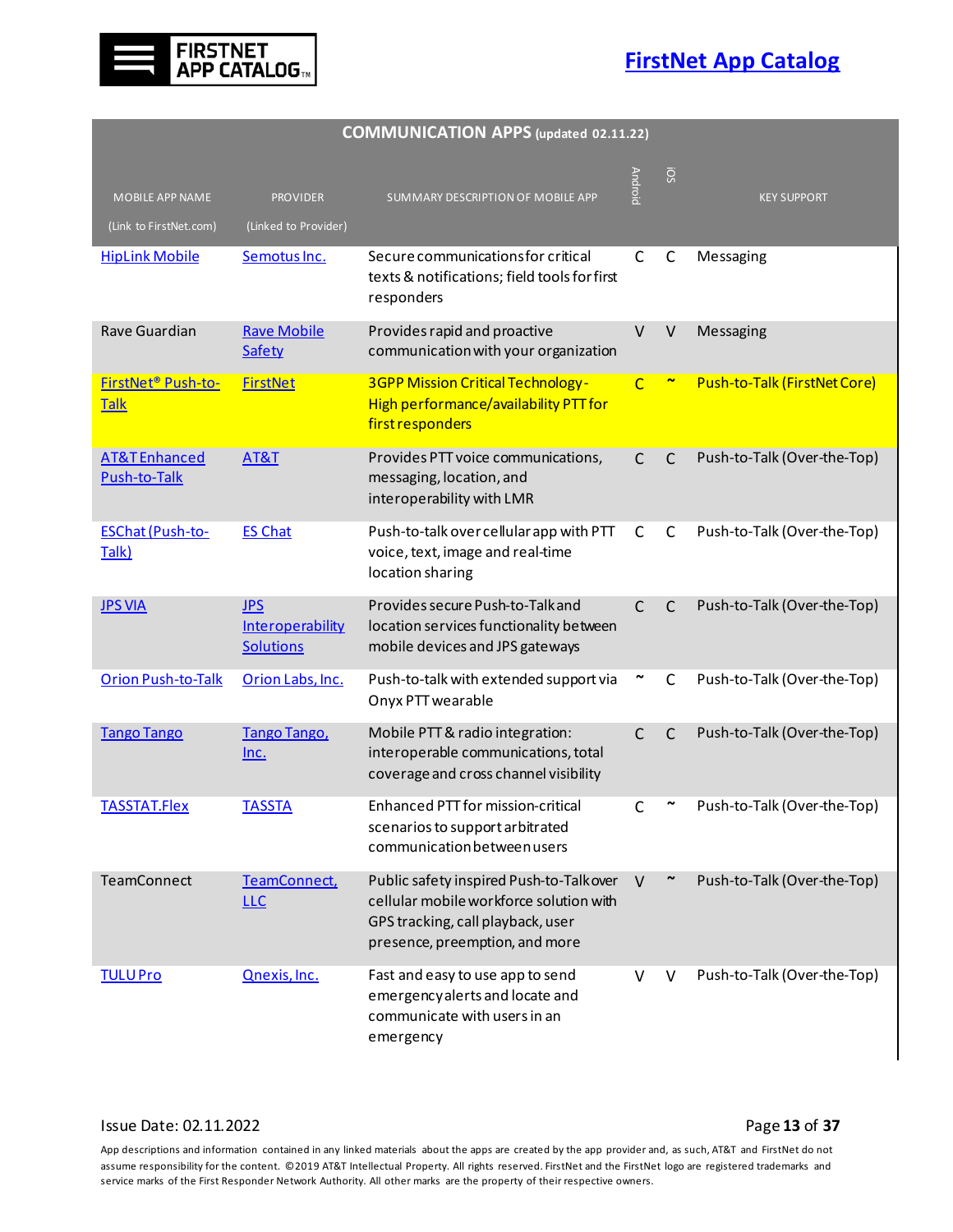



<span id="page-14-0"></span>

| <b>COMMUNICATION APPS (updated 02.11.22)</b>     |                                         |                                                                                                  |                |                 |                             |  |  |
|--------------------------------------------------|-----------------------------------------|--------------------------------------------------------------------------------------------------|----------------|-----------------|-----------------------------|--|--|
| <b>MOBILE APP NAME</b><br>(Link to FirstNet.com) | <b>PROVIDER</b><br>(Linked to Provider) | SUMMARY DESCRIPTION OF MOBILE APP                                                                | <b>Tharoid</b> | SO <sub>3</sub> | <b>KEY SUPPORT</b>          |  |  |
| Wave Push-to-Talk<br>(PTT)                       | Motorola<br><b>Solutions</b>            | Provides fast, secure, reliable<br>broadband PTT communication across<br>any network, any device |                | $\mathbf{C}$    | Push-to-Talk (Over-the-Top) |  |  |

V = Verified (link to Catalog posting) C = Certified (link to Catalog posting) ~ = Not Included

YELLOW = FirstNet Service App

Issue Date: 02.11.2022 **Page 14** of **37**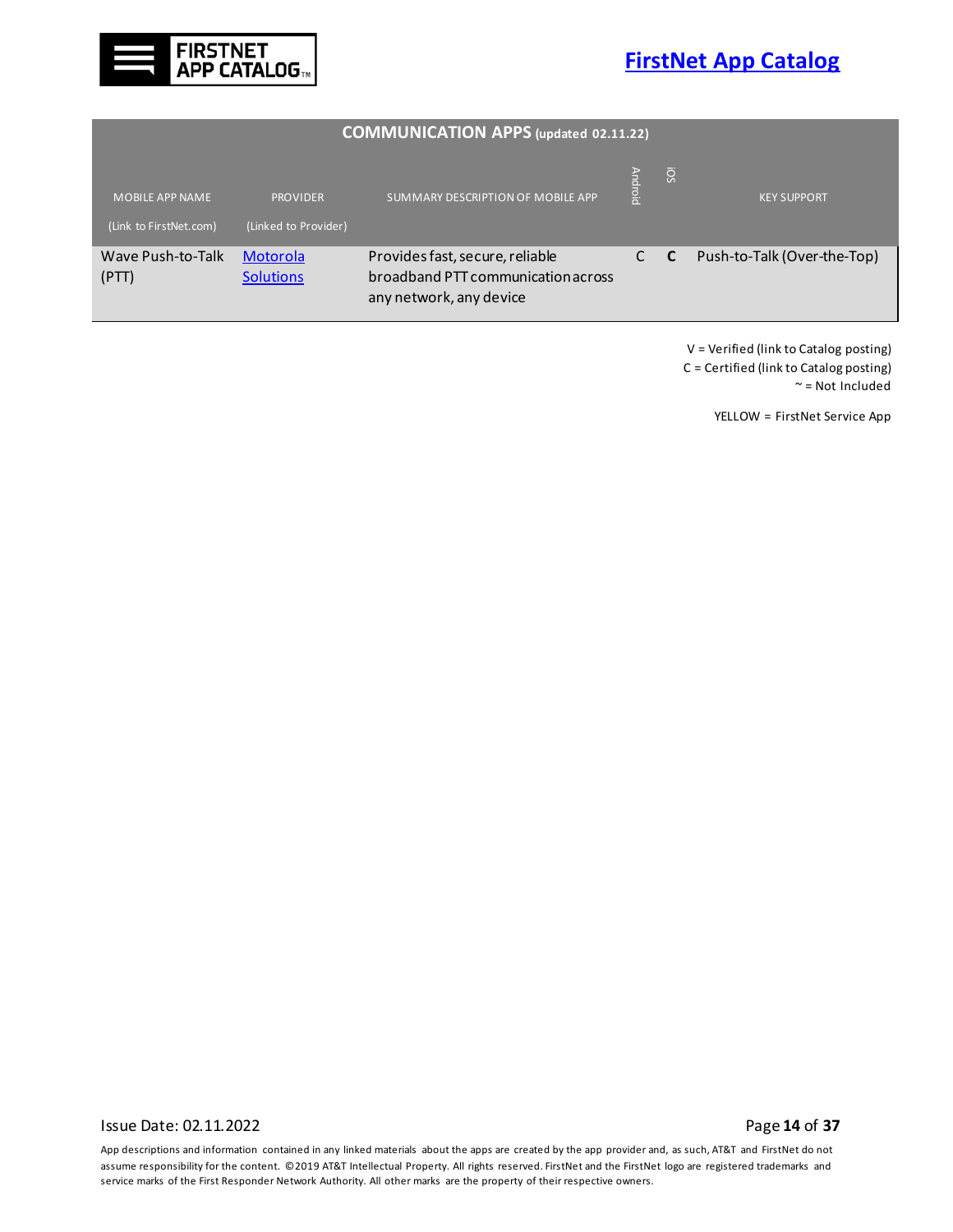# SITUATIONAL AWARENESS (BE AWARE)

<span id="page-15-0"></span>Agencies with FirstNet can enhance their mission execution with tools that digitize, direct, and automate the daily activities of responders. These agencies can also enhance their awareness of the environment using apps that control and collect data from the growing array sensors, wearables, and IoT devices across our connected cars, smart homes, automated buildings, and smart cities. Ideally, data from this multitude of sources, can be fused, analyzed, and presented to respondersin ways most appropriate and actionable for their role, location, and situation. Situational awareness involves apps that carry out three core objectives.

- (1) Enable and digitize mission activities
- (2) Control and glean insights from external devices.
- (3) Support the collection, fusing, analyzing, and presenting of information

Successful implementation of tools that enable situational awareness is best accomplished when an agency uses mission apps to guide and record their daily activities. Regular use of mission apps provides valuable data and trends – already digitally available and ready for use. Using apps to support daily calls-for-services makes it far more likely that responders can successfully use digital tools to support larger incidents or events.

### <span id="page-15-1"></span>Core Mission Apps

Implementing apps that support calls-for-service and frequent responder activities can enhance effectiveness and efficiency. By automating administrative duties and simplifying complex tasks, apps can help first responders be fully available while on-scene with less "paperwork" to complete after their shift has ended.

Implementing the regular use of apps to carry out normal day-to-day activities is critical to helping responders successfully use digital tools during large-scale events and incidents.

**App Examples:** Mission apps are often focused on helping specific disciplines or types of activities. For example, apps can help:

- Law enforcement personnel collect, create store, distribute, and easily find and retrieve field reports or information about calls for service.
- Fire and rescue personnel receive immediate information about the fire scene or situation well before they arrive on-scene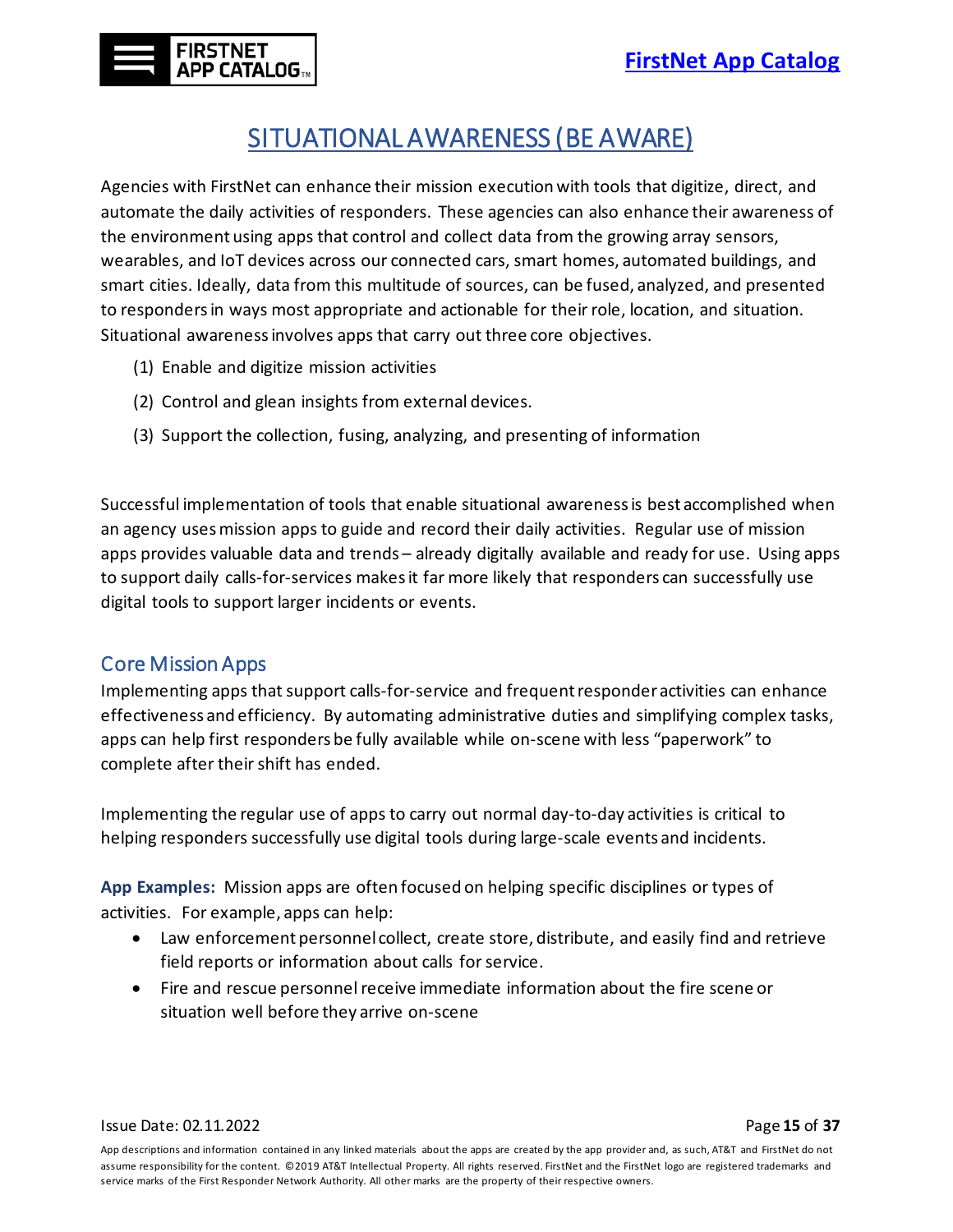

• School administrators and safety personnel execute emergency plans and coordinate across entities in ways that keep students safer during an emergency and help reunite parents and children after an emergency event.

Consider apps that support customization or agency configuration so new data collection or storage sources can be added without significant effort or so workflows can be changed as needed.

| MISSION APPS (updated 02.11.22)                  |                                             |                                                                                                                               |                |              |                                      |  |
|--------------------------------------------------|---------------------------------------------|-------------------------------------------------------------------------------------------------------------------------------|----------------|--------------|--------------------------------------|--|
| <b>MOBILE APP NAME</b><br>(Link to FirstNet.com) | <b>PROVIDER</b><br>(Linked to Provider)     | SUMMARY DESCRIPTION OF MOBILE APP                                                                                             | <b>Android</b> | <b>SO</b>    | <b>KEY SUPPORT</b>                   |  |
| <b>Active Alert</b><br>(Active911)               | Active911 - Digital<br><b>Blue Software</b> | A local and mutual-aid situational<br>awareness app for fire, EMS, and law<br>enforcement.                                    | $\vee$         | V            | Dispatch                             |  |
| RapidDeploy<br>Nimbus                            | RapidDeploy, Inc                            | Mission critical dispatch and situational<br>awareness app for first responders                                               | v              | V            | Dispatch & Emergency<br>Management   |  |
| <b>FirstNet<sup>®</sup> Assist</b>               | <b>FirstNet</b>                             | <b>Provides view of mutual aid incidents</b><br>within 100-miles, device uplift<br>request/approval and device<br>diagnostics | $\overline{C}$ | $\mathsf{C}$ | <b>FirstNet Uplift &amp; Support</b> |  |
| <b>EnforceNet</b>                                | <b>Digital Blue</b><br>Software, LLC        | A Blue Force appdesigned for fire,<br>EMS, and law enforcement                                                                | V              | $\vee$       | Law Enforcement                      |  |
| PocketCop®                                       | <b>Caliber Public</b><br>Safety             | Actionable data (NCIC, DMV, etc),<br>critical communications and data<br>sharing with InterDEx                                |                | $\mathsf{C}$ | Law Enforcement                      |  |
| Shield Force                                     | <b>Tyler</b><br><b>Technologies</b>         | MDT via smartphone, tablet or watch -<br>always connected to CAD and Mobile<br>Dispatch in the field                          |                | v            | Law Enforcement                      |  |
| <b>TBL Universal</b><br>Reporting                | <b>TBL Systems, Inc.</b>                    | <b>Exclusively for Law Enforcement</b><br>Agencies - e-Citation, e-Case<br>Reporting, e-Dispatch & Crime Analysis             |                | v            | Law Enforcement                      |  |
| Voyager Query                                    | Salient CRGT                                | Law enforcement field tool for CJIS &<br><b>NCIC</b> access                                                                   | v              | $\vee$       | Law Enforcement                      |  |
| e-Bridge                                         | <b>General Devices</b>                      | Live Telemedicine, protocol workflow,<br>info & multi-media sharing among<br>emergency & medical staff                        | v              | V            | <b>Patient Treatment</b>             |  |

#### Issue Date: 02.11.2022 Page **16** of **37**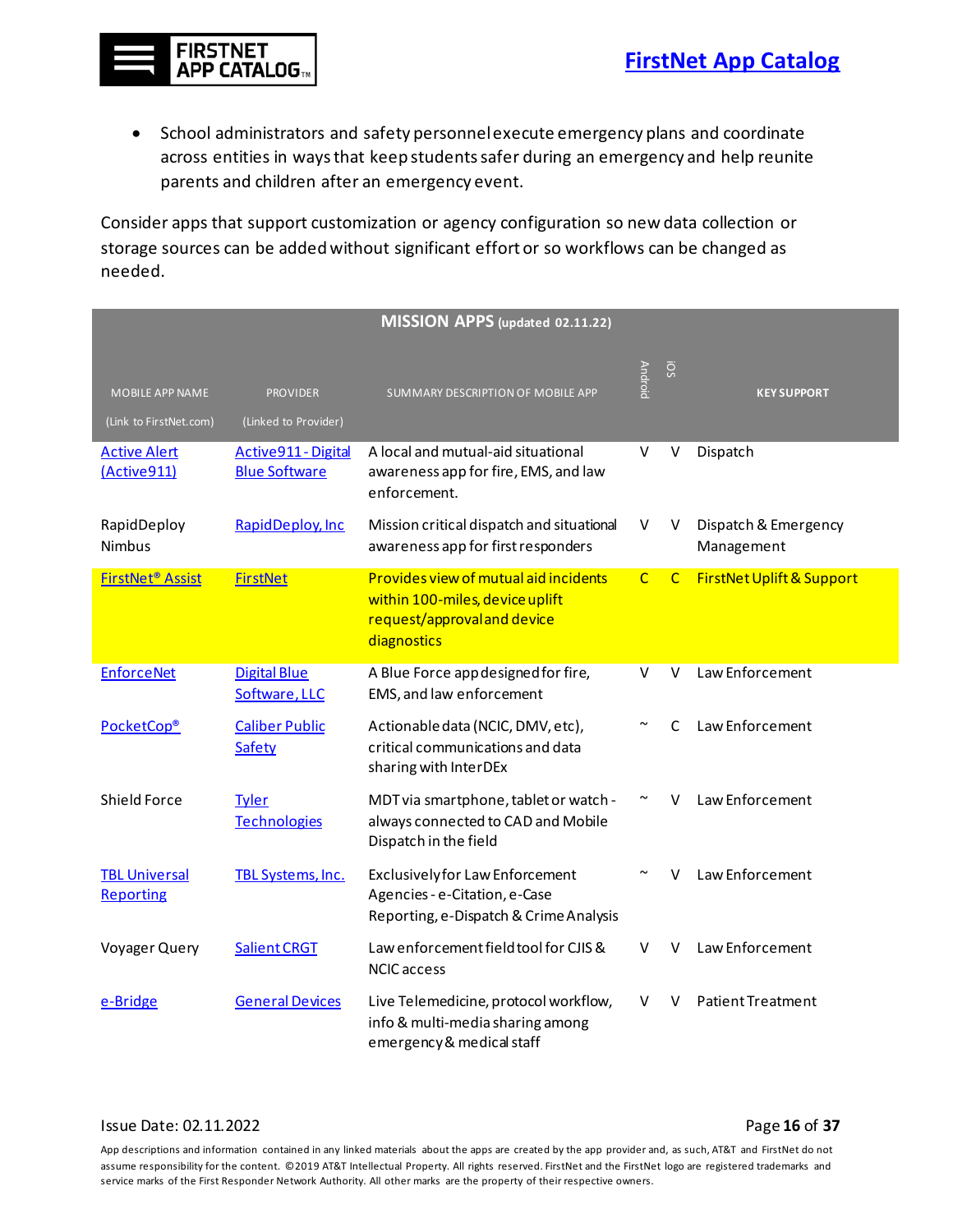



|  | MISSION APPS (updated 02.11.22) |  |
|--|---------------------------------|--|
|--|---------------------------------|--|

| <b>MOBILE APP NAME</b><br>(Link to FirstNet.com) | <b>PROVIDER</b><br>(Linked to Provider)       | SUMMARY DESCRIPTION OF MOBILE APP                                                                            | <b>Android</b>        | <b>SO!</b> | <b>KEY SUPPORT</b>       |
|--------------------------------------------------|-----------------------------------------------|--------------------------------------------------------------------------------------------------------------|-----------------------|------------|--------------------------|
| <b>MPTS</b>                                      | <b>Nikatec LLC</b>                            | Medical Patient Tracking System for<br>EMOS1                                                                 | v                     | v          | <b>Patient Treatment</b> |
| <b>Pulsara</b>                                   | Communicare<br>Tech (dba<br>Pulsara)          | Regional patient data communication<br>alerting with audio, video, messaging<br>and images                   | V                     | V          | Patient Treatment        |
| <b>QS First</b><br><b>Responder</b>              | <b>QuantaSTAT</b>                             | Reduces triage time and tracks<br>patients for an emergency event                                            | $\tilde{\phantom{a}}$ | V          | Patient Triage/Tacking   |
| EMOS1                                            | Nikatec LLC                                   | Event Organizational Communication<br>and Support                                                            | V                     | V          | Patient Triage/Tracking  |
| <b>Groupdolists</b>                              | Centrallo<br>Corporation                      | Instantly mobilize response teams and<br>activate response plans for real-time,<br>centralized coordination. | v                     | v          | Response Coordination    |
| <b>Actual Live</b>                               | <b>Southern Stars</b><br><u>Network, Inc.</u> | Threat intelligence and dynamic<br>communication for venues, events and<br>public spaces                     | v                     | V          | Threat Intelligence      |

V = Verified (link to Catalog posting) C = Certified (link to Catalog posting) ~ = Not Included

YELLOW = FirstNet Service App

#### <span id="page-17-0"></span>**External Awareness Apps**

The availability and use of sensors and other IoT devices across our evolving smart cities, buildings, homes, vehicles, and wearables grows by the day. Mobile apps can help first responderssee the state of these remote sources to gain a better awareness of their environment; beyond what they can easily see, hear, feel, smell, or know. Moreover, responders can interact with remote devices for more informed decision-making and faster response.

**App Examples:** Given the speed in which new innovations and IoT devices are being introduced, the number and reach of external awareness apps will likely grow. Today's App Catalog includes app interfaces with:

• sensors that monitor the occupancy and location of school buses

#### Issue Date: 02.11.2022 Page **17** of **37**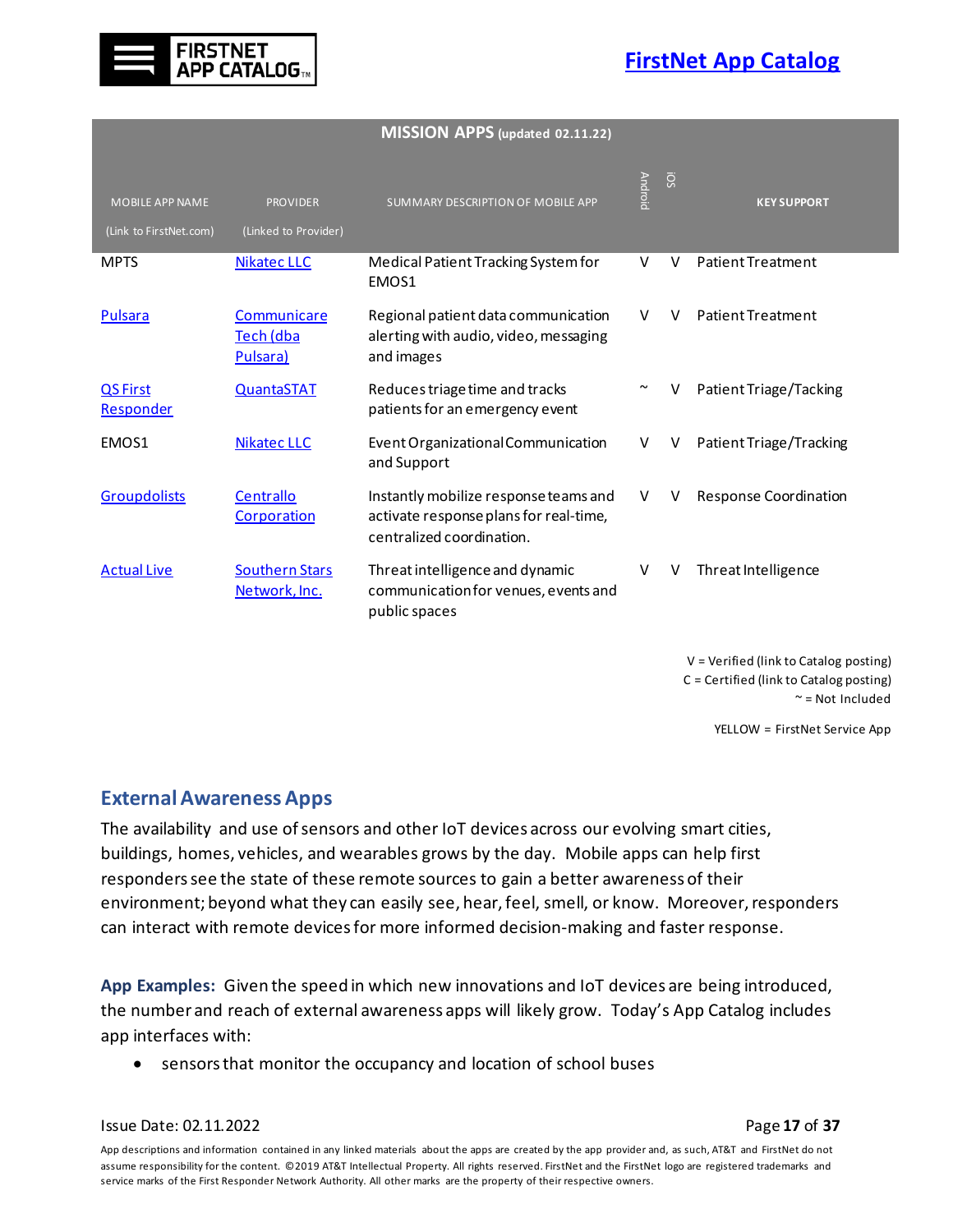

- key resources such as hospitals, shelters, and critical equipment to ascertain the status and availability of needed resources
- devices that track and monitor key information (such as the location, speed, direction, use and weight) about vehicles and equipment across an agency fleet
- critical details about hazardous materials contained in railcars

| <b>EXTERNAL AWARENESS APPS (updated 10.04.21)</b> |                                                       |                                                                                                          |                |                 |                                        |  |  |
|---------------------------------------------------|-------------------------------------------------------|----------------------------------------------------------------------------------------------------------|----------------|-----------------|----------------------------------------|--|--|
| MOBILE APP NAME<br>(Link to FirstNet.com)         | <b>PROVIDER</b><br>(Linked to Provider)               | SUMMARY DESCRIPTION OF MOBILE APP                                                                        | <b>Android</b> | SO <sub>3</sub> | <b>KEY SUPPORT</b>                     |  |  |
| <u>EMResource</u>                                 | <u>Juvare</u>                                         | Provides real-time access to resource<br>availability and incidents                                      | V              | V               | <b>Assets - Capacity</b>               |  |  |
| <b>EMTrack</b>                                    | <u>Juvare</u>                                         | Collect and track patients, people, pets and<br>populations throughout an incident or<br>event.          | C              |                 | <b>Assets - Tracking</b>               |  |  |
| 10-21 Video                                       | Callyo                                                | On-demand recorded or live-streaming<br>video via smartphone with peer tune-in &<br>conceal capabilities | v              | v               | Body-Worn-Camera                       |  |  |
| Defender Body<br>Worn                             | Defender LLC                                          | Smartphone camera app that streams geo-<br>registered video for enhanced spatial<br>awareness            | v              |                 | Body-Worn-Camera                       |  |  |
| <b>Visual Labs for</b><br><b>FirstNet</b>         | Visual Labs Inc.                                      | Body camera, digital camera, and audio<br>recorder, plus livestreaming and location<br>analytics.        | C              |                 | Body-Worn-Camera                       |  |  |
| SafetyDrone                                       | <b>Drone Analytics</b>                                | Provides public safety with a dedicated app<br>for tracking uav operations and compliance                | V              | ۷               | Drone - Flight Logs                    |  |  |
| <b>Mission Keeper</b><br>Mobile-X7                | <b>KSI Data Sciences</b>                              | Low latency live streaming of video /<br>telemetry from iOS device or DJI drones.                        |                |                 | Drone - Steaming Video                 |  |  |
| FleetComplete®                                    | <b>Fleet Complete</b>                                 | GPS fleet, asset and worker tracking and<br>data sharing on-the-go                                       | C              | C               | Fleet Management                       |  |  |
| GammaPix Pro<br><b>Command Center</b>             | Image Insight Inc.                                    | Detect ionizing radiation automatically with<br>the smartphone camera                                    | v              |                 | <b>HAZMAT</b> - Radiation<br>Detection |  |  |
| <b>AskRail</b>                                    | <b>Association of</b><br><b>American</b><br>Railroads | Hazardous materials safety tool for first<br>responders in the event of a rail accident                  | v              |                 | HAZMAT - Railcar<br>Contents           |  |  |
| What3Words Lite                                   | What3WordsLTD                                         | Find anyone anywhere using words to<br>identify GPS location                                             |                |                 | Location Identification                |  |  |

#### Issue Date: 02.11.2022 Page **18** of **37**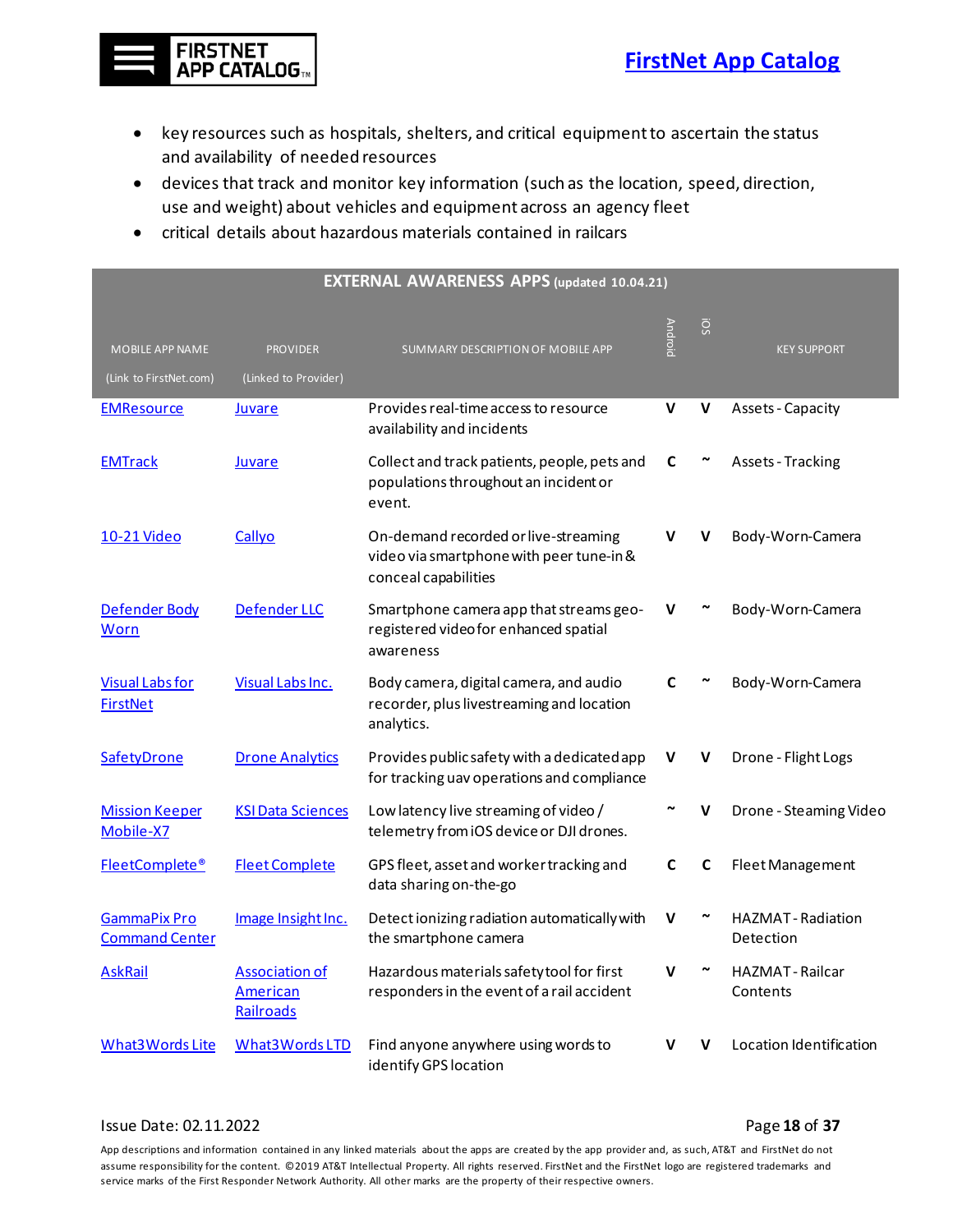

| <b>EXTERNAL AWARENESS APPS (updated 10.04.21)</b>                                     |                                                 |                                                                                           |                |     |                               |  |
|---------------------------------------------------------------------------------------|-------------------------------------------------|-------------------------------------------------------------------------------------------|----------------|-----|-------------------------------|--|
| <b>MOBILE APP NAME</b><br>(Link to FirstNet.com)                                      | <b>PROVIDER</b><br>(Linked to Provider)         | SUMMARY DESCRIPTION OF MOBILE APP                                                         | <b>Android</b> | SO. | <b>KEY SUPPORT</b>            |  |
| <b>Automatic Injury</b><br><b>Detection</b>                                           | Select<br><b>Engineering</b><br><b>Services</b> | Automatic alerts and reporting when a<br>responder-worn sensor panel has been<br>pierced  | V              | V   | Vitals - Injury Alerts        |  |
| Survey123 for<br><b>ArcGIS</b>                                                        | Esri, Inc.                                      | Simple form-centric data collection GIS app<br>that allows you to track survey collection |                | V   | Field Surveys / Reports       |  |
| $V =$ Verified (link to Catalog posting)<br>$C =$ Certified (link to Catalog posting) |                                                 |                                                                                           |                |     | $\approx$ = Not Included      |  |
|                                                                                       |                                                 |                                                                                           |                |     | YELLOW = FirstNet Service App |  |

#### <span id="page-19-1"></span><span id="page-19-0"></span>**Operating Picture Apps**

Agencies can use apps to collect and fuse data made available by a vast array of systems, sensors, IoT devices and open-source data for informed assessment of a situation. Such apps can make fact-based predictions about how an incident is likely to progress or guide actions based on operational polices. Even more importantly, these apps can present information based on the situation and user. Role-based and instantly intuitive "pictures" are especially important to first responders who should only receive easily consumable and at once actionable information.

**App Examples:** Common operating platforms include apps that display information from a multitude of sources onto a user-configurable dashboard and or map. Some apps support the triggering of workflows based on data values or user entries and activities.

| <b>OPERATING PICTURE APPS (updated 02.11.22)</b> |                                         |                                                                                                                  |         |                 |                                                     |  |  |  |
|--------------------------------------------------|-----------------------------------------|------------------------------------------------------------------------------------------------------------------|---------|-----------------|-----------------------------------------------------|--|--|--|
| <b>MOBILE APP NAME</b><br>(Link to FirstNet.com) | <b>PROVIDER</b><br>(Linked to Provider) | SUMMARY DESCRIPTION OF MOBILE APP                                                                                | Android | SO <sub>i</sub> | <b>KEY SUPPORT</b>                                  |  |  |  |
| AT&T Workforce<br><b>Manager Shield</b>          | AT&T (Actsoft)                          | Workforce Manager Shield is an end-to-end data<br>collection platform for Primary and Extend<br>Primary entities | C       | $\mathsf{C}$    | <b>Operating Picture -</b><br>Field Data Collection |  |  |  |

#### Issue Date: 02.11.2022 Page **19** of **37**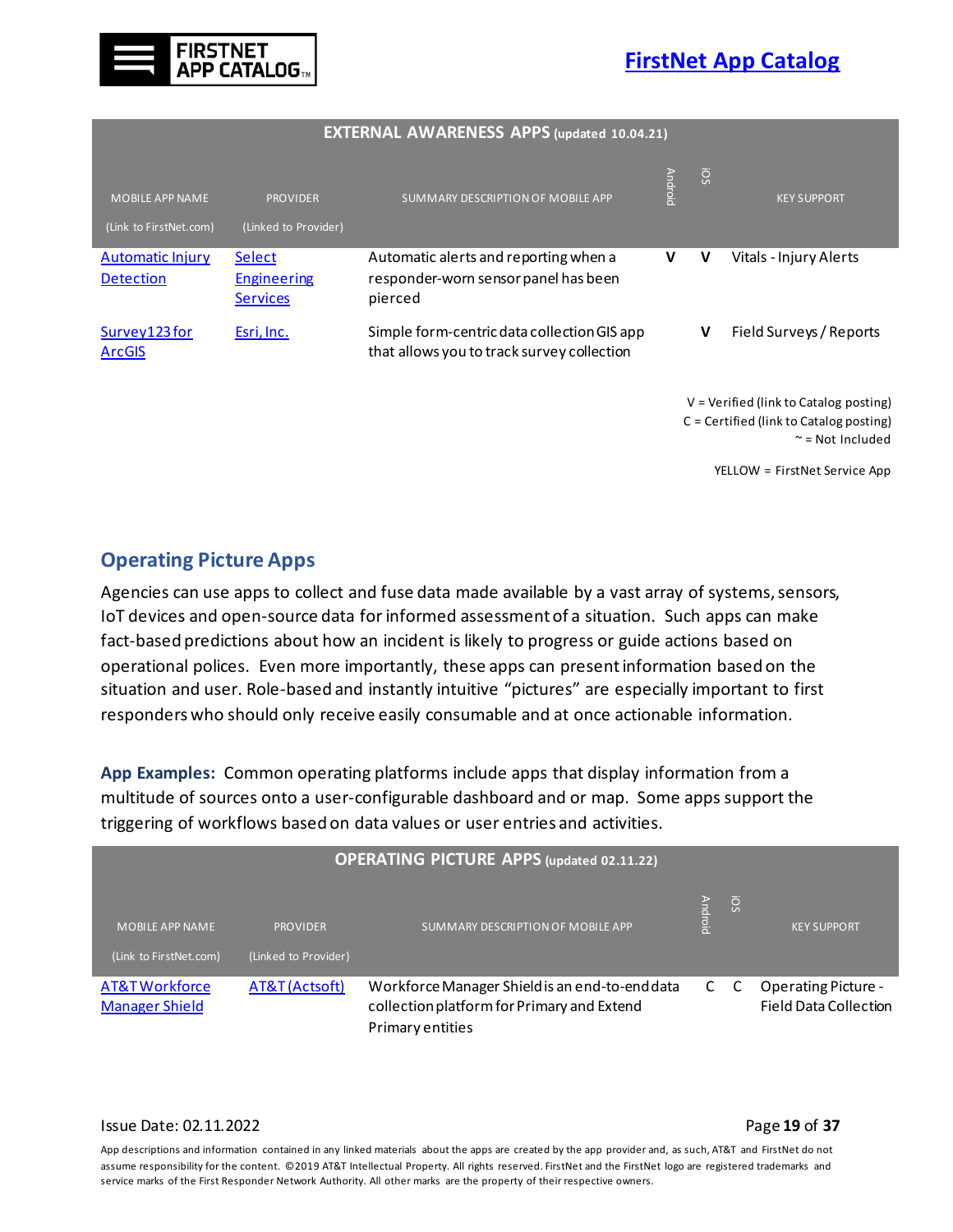

|  |  | OPERATING PICTURE APPS (updated 02.11.22) |  |
|--|--|-------------------------------------------|--|
|--|--|-------------------------------------------|--|

| MOBILE APP NAME<br>(Link to FirstNet.com) | <b>PROVIDER</b><br>(Linked to Provider) | SUMMARY DESCRIPTION OF MOBILE APP                                                                             | <b>Android</b> | <b>SO</b> | <b>KEY SUPPORT</b>                                 |
|-------------------------------------------|-----------------------------------------|---------------------------------------------------------------------------------------------------------------|----------------|-----------|----------------------------------------------------|
| beamOnMoveFirst                           | beamLive Inc                            | Converts real-time IoT data into actional<br>knowledge for mission-critical decision making                   | $\sim$         | V         | <b>Operating Picture -</b><br>Fire & Rescue        |
| <b>FLORIAN</b>                            | 3AM<br><b>Innovations</b>               | Network of devices, software and people<br>designed to provide situational awareness to<br>firefighters       | v              |           | Operating Picture -<br>Fire & Rescue               |
| <b>LR Responder</b>                       | AGIS, Inc.                              | Common Operating Picture across devices with<br>precise location and mapping                                  |                | V         | Operating Picture -<br>Law Enforcement             |
| <b>ArcGIS Explorer</b>                    | Esri, Inc.                              | Mobile access to Esri ArcGIS maps and tools with<br>field markup on landmarks and assets                      | V              | V         | <b>Operating Picture -</b><br><b>Public Safety</b> |
| beamFirst                                 | BeamLive, Inc.                          | Customizable, cloud-based solution that leverages<br>mobile communications and ubiquitous IoT<br>devices      | V              | $\sim$    | <b>Operating Picture -</b><br><b>Public Safety</b> |
| <b>DragonForce</b>                        | Drakontas, LLC                          | Critical collaboration tool with shared groups,<br>mapping, media, whiteboards, and secure<br>messaging       | v              | V         | <b>Operating Picture -</b><br><b>Public Safety</b> |
| <b>Response for</b><br><b>FirstNet®</b>   | Intrepid<br><b>Networks</b>             | FirstNet-exclusive app that allows teams and<br>groups of users to coordinate, collaborate and<br>communicate | $\mathsf{C}$   | C         | <b>Operating Picture -</b><br><b>Public Safety</b> |
| <b>Vizsafe</b>                            | Vizsafe, Inc.                           | Real-time situational awareness platform with<br>incident reporting, communications, and live<br>cams.        | v              | V         | <b>Operating Picture -</b><br><b>Public Safety</b> |
| <b>Geoteamz City</b>                      | <b>Zco Corporation</b>                  | Used by cities to automate their police, fire, public<br>works, utilities, and other departments              |                |           | <b>Operating Picture -</b><br><b>Smart Cities</b>  |

V = Verified (link to Catalog posting) C = Certified (link to Catalog posting) ~ = Not Included

#### Issue Date: 02.11.2022 **Page 20** of **37**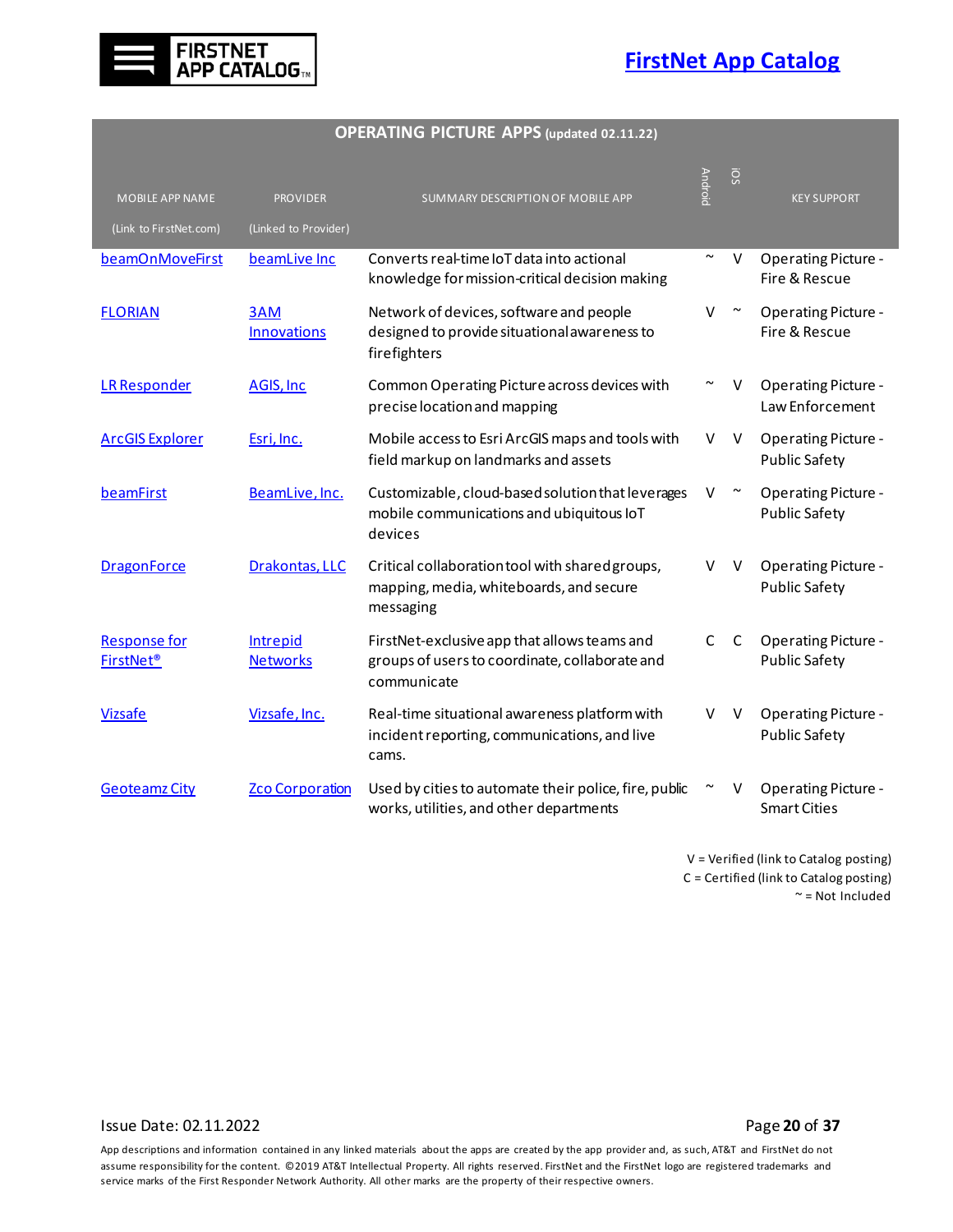# MISSION SUPPORT (DO DIGITAL)

<span id="page-21-0"></span>FirstNet agencies can advance operational capacity by implementing tools that digitize, direct, and automate a responder's day-to-day activities. Apps can help responders collect, retrieve, and share critical information. The FirstNet platform can also help agencies disseminate information and deliver training directly to responders in the field.

(4) Enable smart and effective community engagementwith apps that collect information from the public or push out information targeted individuals based on criteria such as location or registration profile data.

#### <span id="page-21-1"></span>**Responder Resource Apps**

The FirstNet platform enables direct (and auditable) sharing of information and resources across your entire staff. With a smart devices and reliable mobile connectivity, sharing information, updates, and new policies no longer requires waiting for rollcall or a responder's return to their duty station.

#### **App Examples:**

Several apps built by the Department of Homeland Security supply mobile, offline access to national and state Field Operations Guides. One tool helps agencies track location and maintenance of AED defibrillator equipment and another provides for documentfiling and sharing.

| RESPONDER RESOURCE APPS (updated 02.11.22)       |                                         |                                                                                                       |                |           |                              |  |  |  |
|--------------------------------------------------|-----------------------------------------|-------------------------------------------------------------------------------------------------------|----------------|-----------|------------------------------|--|--|--|
| <b>MOBILE APP NAME</b><br>(Link to FirstNet.com) | <b>PROVIDER</b><br>(Linked to Provider) | SUMMARY DESCRIPTION OF MOBILE APP                                                                     | <b>Android</b> | <b>SO</b> | <b>KEY SUPPORT</b>           |  |  |  |
| USPD Hub                                         | <b>LogicTree IT Solutions</b><br>Inc.   | Mobile communication hub for agency<br>notifications, bulletins, calendars, etc                       | ٧              | $\sim$    | Agency Information           |  |  |  |
| <b>Sonim Scan</b>                                | Sonim Technologies,<br>Inc.             | Turns Sonim XP8 devices into a barcode<br>scanner                                                     | C              | $\sim$    | Digital Scanner              |  |  |  |
| <b>PulsePoint AED</b>                            | <b>PulsePoint Foundation</b>            | Simple-to-use tool that enables you to help<br>build an AED registry for your community               | v              | C         | Equipment Tracking -<br>AEDs |  |  |  |
| $Visual911+$                                     | Southwest Synergistic<br>Solutions, LLC | Ability to share GPS location & alert status to<br>defined users/groups, visual signaling<br>included | V              | V         | On-Scene Signaling           |  |  |  |

#### Issue Date: 02.11.2022 Page **21** of **37**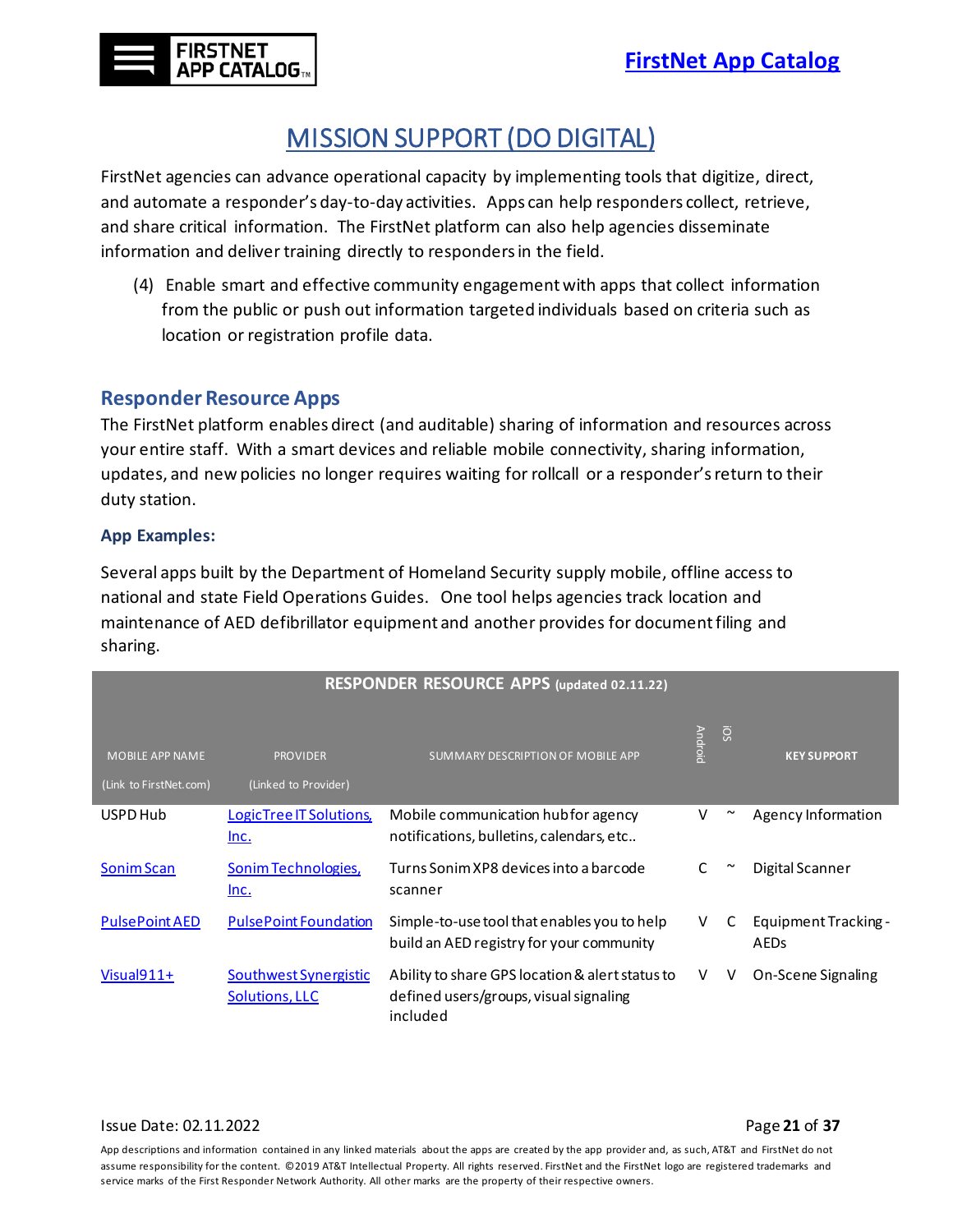

#### **RESPONDER RESOURCE APPS (updated 02.11.22)**

| <b>MOBILE APP NAME</b>                             | <b>PROVIDER</b>                               | SUMMARY DESCRIPTION OF MOBILE APP                                                                                       | <b>Androic</b> | iOS    | <b>KEY SUPPORT</b>         |
|----------------------------------------------------|-----------------------------------------------|-------------------------------------------------------------------------------------------------------------------------|----------------|--------|----------------------------|
| (Link to FirstNet.com)                             | (Linked to Provider)                          |                                                                                                                         |                |        |                            |
| eAUXFOG                                            | <b>DHS - CISA</b>                             | Off-line access, mobile version to the DHS<br>'Auxiliary Communications Field Operations<br>Guide'                      | V              | V      | Ops Resource-<br>National  |
| eNIFOG                                             | <b>DHS - CISA</b>                             | Off-line access, mobile version to the DHS<br>'National Interoperability Field Operations<br>Guide'                     | v              | V      | Ops Resource -<br>National |
| Kansas e FOG                                       | <b>DHS - CISA</b>                             | Off-line access, mobile version to the 'Field<br>Operations Guide' for the State of Kansas                              | V              | V      | Ops Resource - State       |
| TX eFOG                                            | DHS - CISA                                    | Off-line access, mobile version to the State of<br><b>Texas Field Operations Guide</b>                                  | V              | V      | Ops Resource - State       |
| <b>WVeFOG</b>                                      | <b>DHS - CISA</b>                             | Off-line access, mobile version to the 'Field<br>Operations Guide' for the State of West<br>Virginia                    | v              | v      | Ops Resource - State       |
| <b>SES Remote</b><br><b>Access Control</b>         | <b>Security Enhancement</b><br><b>Systems</b> | SES remote access control solutions enable<br>field technicians to access remote SES<br>secured sites                   | v              | V      | Remote Key Access          |
| <b>GammaPix</b><br><b>Training</b><br>Simulator    | Image Insight Inc.                            | For use with the GammaPix Command Center<br>app to construct and run live-virtual training<br>exercises                 | V              | $\sim$ | <b>Training - Hazmat</b>   |
| <b>OnGuard Lone</b><br><b>Worker</b>               | Sens-Net Canada Ltd.                          | Comprehensive lone worker safety,<br>monitoring and communications service                                              | v              |        | <b>Worker Safety</b>       |
| Sonim SOS                                          | Sonim Technologies,<br><u>lnc.</u>            | Provides ability to get help when you are in<br>an emergency                                                            | C              |        | Worker Safety              |
| <b>WorkerSafety</b><br><b>Pro-Safety</b><br>Alerts | Tidyware, LLC                                 | Protects people working alone (lone<br>workers), people working at height, and<br>people in dangerous work environments | v              | v      | Worker Safety              |

V = Verified (link to Catalog posting) C = Certified (link to Catalog posting) ~ = Not Included

YELLOW = FirstNet Service App

#### <span id="page-22-0"></span>Issue Date: 02.11.2022 Page **22** of **37**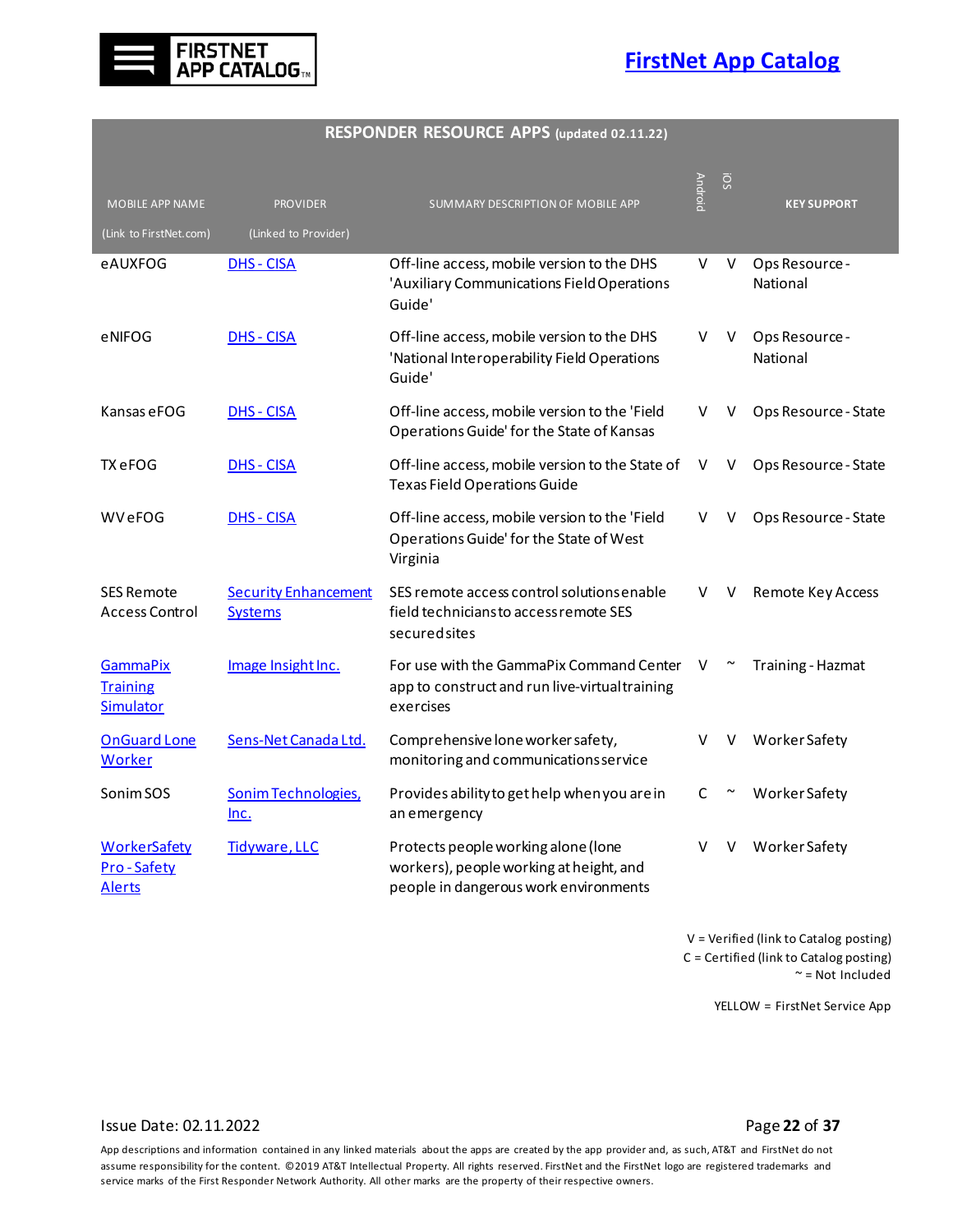# **FIRSTNET APP CATALOG**

## <span id="page-23-0"></span>**Personal & Professional Development Apps**

FirstNet offers a platform well suited for the remote delivery of training and other educational materials. First responders no longer need to wait for rollcall to watch an educational video or wait for in-person training to learn something need. This category of apps also includes tools that help first responders, and their family access resources for their health and wellness.

#### **App Examples:**

- The growing supply of health and wellness apps should not be overlooked. First responders and their families often risk or sacrifice their well-being to help others ---these apps are focused on helping them. Lighthouse Health & Wellness will even provide for agency branding and customization.
- FirstNet provides resources that help responders avoid falling prey to cyberhackers. Included are videos that can be used during community outreach events that help students understand how to protect their personal information. Another app helps agencies construct and run live virtual training exercises.

| <b>MOBILE APP NAME</b><br>(Link to FirstNet.com) | <b>PROVIDER</b><br>(Linked to Provider)               | SUMMARY DESCRIPTION OF MOBILE APP                                                                                 | <b>Android</b>        | SO.    | <b>KEY SUPPORT</b>           |
|--------------------------------------------------|-------------------------------------------------------|-------------------------------------------------------------------------------------------------------------------|-----------------------|--------|------------------------------|
| <b>QuantaSTAT</b> for<br><b>Teams</b>            | <b>QuantaSTAT</b>                                     | Easy-to-use self-reporting and health<br>monitoring tool                                                          | $\tilde{\phantom{a}}$ | $\vee$ | <b>Health &amp; Wellness</b> |
| Better app                                       | <b>The Better App</b><br><b>Company</b>               | A powerful mental health app that gives<br>you all the information you need for a<br>better life and better sleep | V                     | $\sim$ | <b>Health &amp; Wellness</b> |
| Better Stop<br>Suicide                           | <b>The Better App</b><br>Company                      | Designed to simply help you press your<br>own stop button should suicidal thoughts<br>come to you                 | V                     | $\sim$ | <b>Health &amp; Wellness</b> |
| Cordico                                          | <b>Cordico Inc</b>                                    | Wellness resources for high-stress<br>professions                                                                 | V                     | $\sim$ | <b>Health &amp; Wellness</b> |
| Lighthouse Health<br>& Wellness                  | <b>Lighthouse Health &amp;</b><br><b>Wellness PBC</b> | Provides first responders access to health<br>and wellness programs                                               | V                     | $\vee$ | <b>Health &amp; Wellness</b> |
| ResponderRel8                                    | <b>All Clear Foundation</b>                           | Peer-to-peer chat app for first responders<br>to connect, commiserate and celebrate<br>anonymously                | V                     | v      | <b>Health &amp; Wellness</b> |

#### **PERSONAL & PROFESSIONAL DEVELOPMENT (update 10.04.21)**

#### Issue Date: 02.11.2022 Page **23** of **37**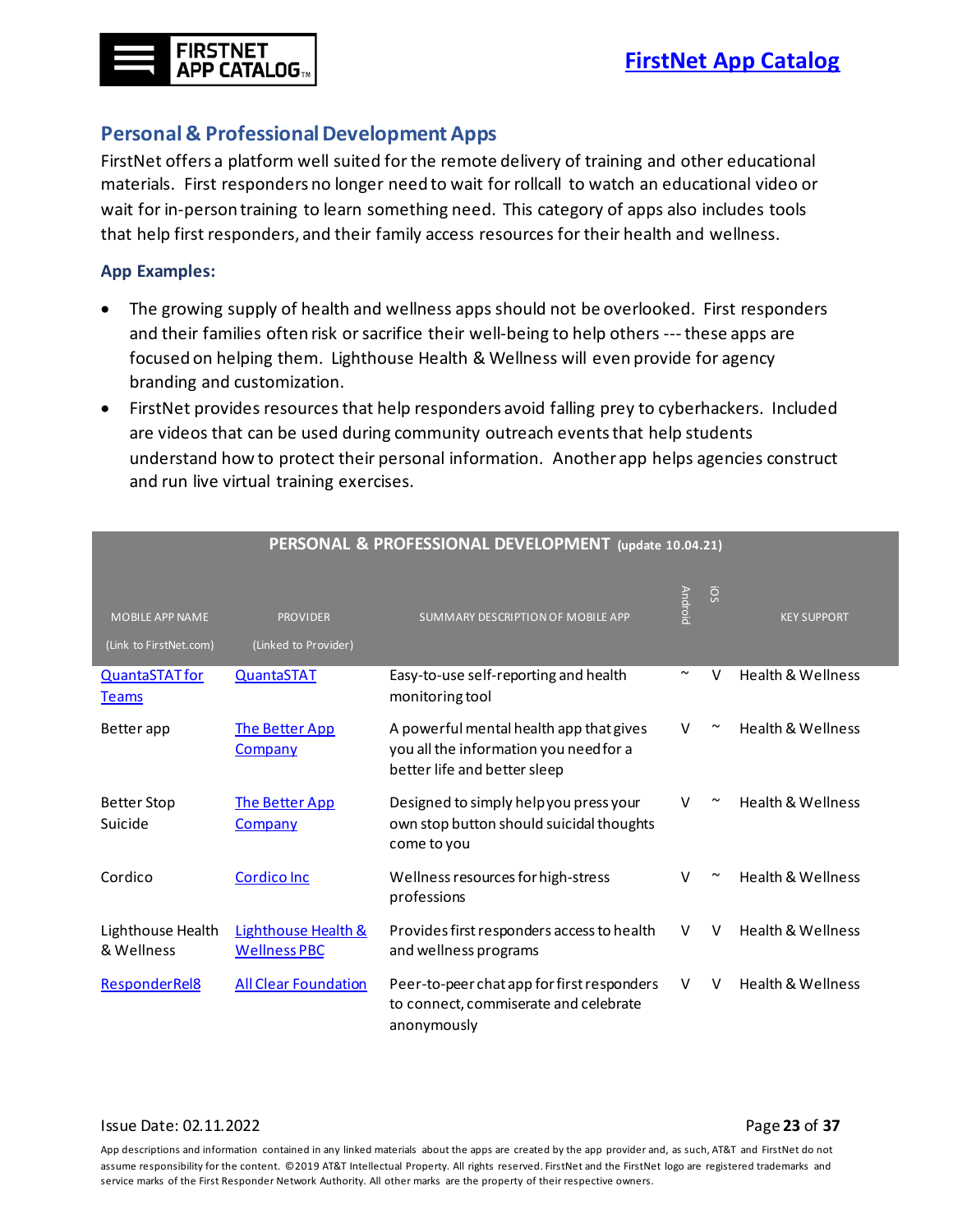

| PERSONAL & PROFESSIONAL DEVELOPMENT (update 10.04.21)               |                                         |                                                                                                                |                       |                 |                                                                                                                   |  |  |
|---------------------------------------------------------------------|-----------------------------------------|----------------------------------------------------------------------------------------------------------------|-----------------------|-----------------|-------------------------------------------------------------------------------------------------------------------|--|--|
| <b>MOBILE APP NAME</b><br>(Link to FirstNet.com)                    | <b>PROVIDER</b><br>(Linked to Provider) | SUMMARY DESCRIPTION OF MOBILE APP                                                                              | <b>Android</b>        | SO <sub>i</sub> | <b>KEY SUPPORT</b>                                                                                                |  |  |
| Tactical<br>Performance                                             | 02X Human<br><b>Performance</b>         | Dietary tracking, workout programing and<br>mental performance plans.                                          | $\tilde{\phantom{a}}$ | V               | <b>Health &amp; Wellness</b>                                                                                      |  |  |
| <b>VALOR Officer</b><br><b>Safety</b>                               | <u> IIR - BJA</u>                       | Portal to training and technology<br>assistance resources for law enforcement<br>officers                      | V                     | V               | Health, Wellness, &<br><b>Training</b>                                                                            |  |  |
| <b>FirstNet<sup>®</sup></b><br><b>Cybersecurity</b><br><b>Aware</b> | <b>FirstNet</b>                         | Cybersecurity awareness training and<br>lesson plans for first responders and<br>videos for community outreach | $\mathsf{C}$          | $\mathsf{C}$    | <b>Training - Cybersecurity</b>                                                                                   |  |  |
|                                                                     |                                         |                                                                                                                |                       |                 | $V = Verified (link to Catalog posting)$<br>$C =$ Certified (link to Catalog posting)<br>$\approx$ = Not Included |  |  |

YELLOW = FirstNet Service App

#### <span id="page-24-1"></span><span id="page-24-0"></span>**Community Engagement apps**

Smart mobile apps can help law enforcement appropriately interact with the public. Apps can disseminate information to targeted individuals based on their current location or some other demographic such as home or work address, certifications, special needs, etc… Apps can also present directly relevant and actionable information to first responders on-scene and eliminate or de-emphasize information that is not immediately needed.

**App Examples:** Some examples of apps that enable community engagement includes apps that:

- help Waze and other apps alert drivers in the proximity of a high-speed or responding emergency vehicles (such as fire apparatus) to avoid traffic accidents
- Alerts CPR-trained individuals in proximity of a medical emergency that could be aided by their expertise.
- Alerts first responders in the field when they are in proximity of a vulnerable individual (with a profile) to enhance interactions or avoid possible life-threatening misunderstandings
- Uses public smart phones to visually show an emergency status for large-venue rescue and triage efforts

Issue Date: 02.11.2022 Page **24** of **37**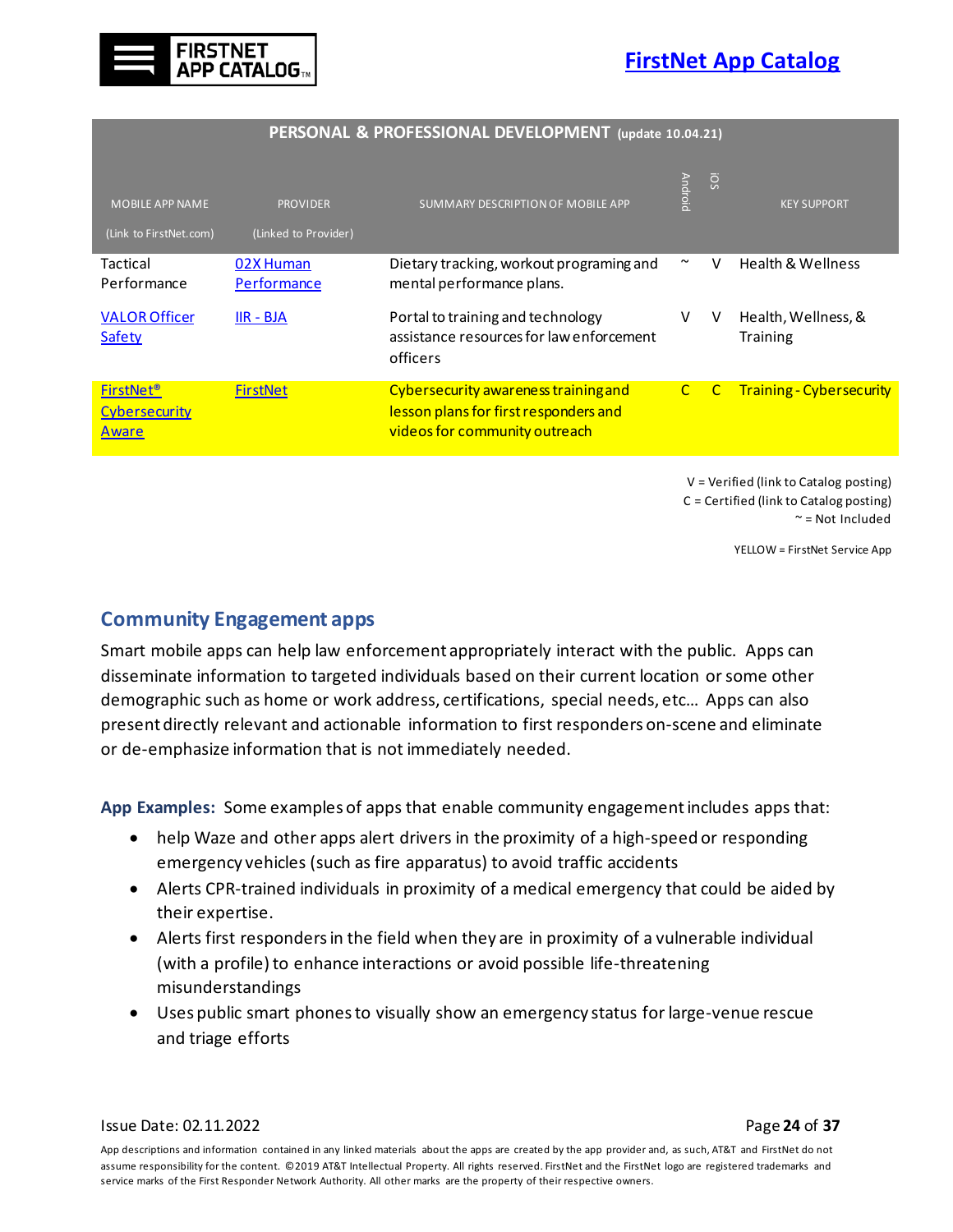

| MOBILE APP NAME                              | <b>PROVIDER</b>                                      | SUMMARY DESCRIPTION OF MOBILE APP                                                                                                                                         | <b>Android</b> | iOS    | <b>KEY SUPPORT</b>                               |
|----------------------------------------------|------------------------------------------------------|---------------------------------------------------------------------------------------------------------------------------------------------------------------------------|----------------|--------|--------------------------------------------------|
| (Link to FirstNet.com)<br><b>ArcAngel</b>    | (Linked to Provider)<br>Patrocinium<br>Systems, Inc. | Location-based communication and<br>visualization for all app users and responders<br>during emergencies                                                                  | V              | $\vee$ | (Receive) On-Scene Info                          |
| <b>ERinfoPRO</b> for<br><b>FirstNet®</b>     | ERinfoPro, Inc.                                      | Determines individual's identity, medical<br>conditions and emergency contacts by taking<br>a picture on their device                                                     | C              | $\sim$ | (Receive) Patient<br>Identification/Info         |
| <b>Vitals First</b><br>Responder             | Vitals <sup>™</sup> Aware<br>Services, Inc.          | Helps police and first responders identify, and<br>effectively engage, with vulnerable<br>individuals                                                                     | V              | V      | (Receive) Personal<br><b>Encounter Awareness</b> |
| <b>GPC Smart</b>                             | Synerioid<br><b>Technologies</b>                     | Enables pet identification, profile access, and<br>one-click owner contact via QR code or NFC<br>tap for use by animal shelters, municipalities,<br>and first responders, | V              | V      | (Receive) Pet Ownership                          |
| Guard911                                     | Guard911                                             | Mobile panic button app for business staff in<br>active shooting emergencies                                                                                              | V              | V      | (Receive) Safety Alert -<br><b>Business</b>      |
| <b>SAFEBUS by</b><br><b>Predictable Ryde</b> | <b>Predictable Ryde</b><br>Inc.                      | School Bus & Rider tracking App for the<br>Sonim XP8, Sonim XP5S, and Samsung Galaxy<br>Tab A 8 inch.                                                                     | V              | $\sim$ | (Receive) School Buses                           |
| <b>Building Safe</b>                         | <b>Building Safe</b>                                 | An emergency communication tool for<br>schools, organizations and businesses.                                                                                             | V              | V      | (Receive) School Safety<br>Alert                 |
| CampusGuard911                               | Guard911                                             | Mobile panic button app for college staff in<br>school shooting emergencies                                                                                               | V              | V      | (Receive) School Safety<br>Alert                 |
| <b>CrisisGo</b>                              | CrisisGo, Inc.                                       | Digital Safety and Crisis Response Platform to<br>prepare for, and respond to, emergency<br>situations                                                                    | V              | V      | (Receive) School Safety<br>Alert                 |
| <b>Rave Panic Button</b>                     | <b>Rave Mobile</b><br>Safety                         | Reduces the time before help reaches you in<br>an emergency                                                                                                               | V              | V      | (Receive) School Safety<br>Alert                 |
| <b>SchoolGuard</b>                           | Guard911                                             | Mobile panic button app for K-12 schoolstaff<br>in school shooting emergencies                                                                                            | V              | V      | (Receive) School Safety<br>Alert                 |
| Hero911                                      | Guard911                                             | User network dedicated to reducing law<br>enforcement response time to school<br>shootings                                                                                | V              | V      | (Receive) School Safety<br>Alert                 |

# **COMMUNITY ENGAGEMENT APPS (updated 02.11.22)**

#### Issue Date: 02.11.2022 **Page 25** of **37**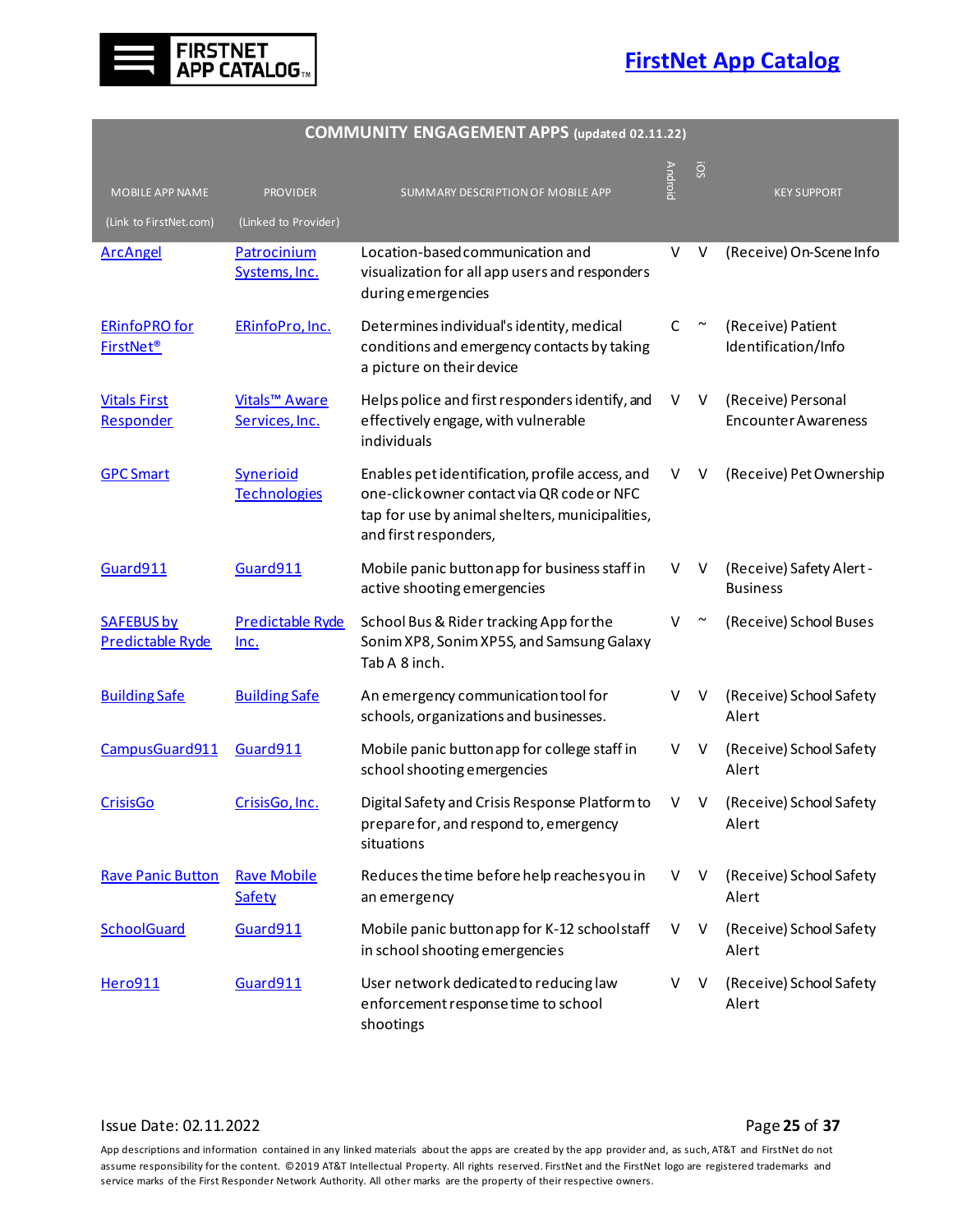

| <b>MOBILE APP NAME</b>                  | <b>PROVIDER</b>                        | SUMMARY DESCRIPTION OF MOBILE APP                                                                           | <b>Android</b>        | <b>SO</b>    | <b>KEY SUPPORT</b>                            |
|-----------------------------------------|----------------------------------------|-------------------------------------------------------------------------------------------------------------|-----------------------|--------------|-----------------------------------------------|
| (Link to FirstNet.com)                  | (Linked to Provider)                   |                                                                                                             |                       |              |                                               |
| <b>HAAS Alert</b>                       | HAAS. Inc.                             | Real-time emergency vehicle/apparatus<br>safety alerts to nearby motorists                                  | $\tilde{\phantom{a}}$ | V            | (Send) - Emergency<br>Vehicle Warning         |
| <b>Hazmat Radar</b>                     | <b>Zco Corporation</b>                 | First responders receive a warning on their<br>mobile phones when approaching a COVID-<br>infected location | $\tilde{\phantom{a}}$ | v            | (Send) COVID Infection<br>Alert               |
| <b>PulsePoint</b><br>Respond            | <b>PulsePoint</b><br><b>Foundation</b> | Dispatch interface that alerts CPR-trained<br>citizens/off-duty professionals to cardiac<br>emergencies     | V                     | C            | (Send) CPR Assistance<br>Request              |
| RumbleUp                                | RumbleUp                               | P2P system that sends 1-on-1 SMS & MMS<br>text messages at speeds of 2500/hr                                | $\tilde{\phantom{a}}$ | $\mathsf{v}$ | (Send/Receive) Mass<br>Peer-to-Peer Messaging |
| <b>Private Safety</b><br><b>Network</b> | <b>Mooseworks</b><br>Software, LLC     | Patented communications system to send<br>and receive real-time information in a safety<br>event            | v                     | $\vee$       | (Send/Receive) On-Scene<br>Info               |
| 10-21 Police<br>Phone                   | Callyo                                 | Supports officer phone calls to individuals via<br>a local-phone number for free call-back                  | V                     | $\sim$       | (Send/Receive) Phone<br>Call Mgt              |
| <b>Voyager SAFE</b>                     | <b>Salient CRGT</b>                    | Student/Facility Emergency alert system with<br>private notifications                                       | V                     | V            | School Safety                                 |

#### **COMMUNITY ENGAGEMENT APPS (updated 02.11.22)**

V = Verified (link to Catalog posting) C = Certified (link to Catalog posting) ~ = Not Included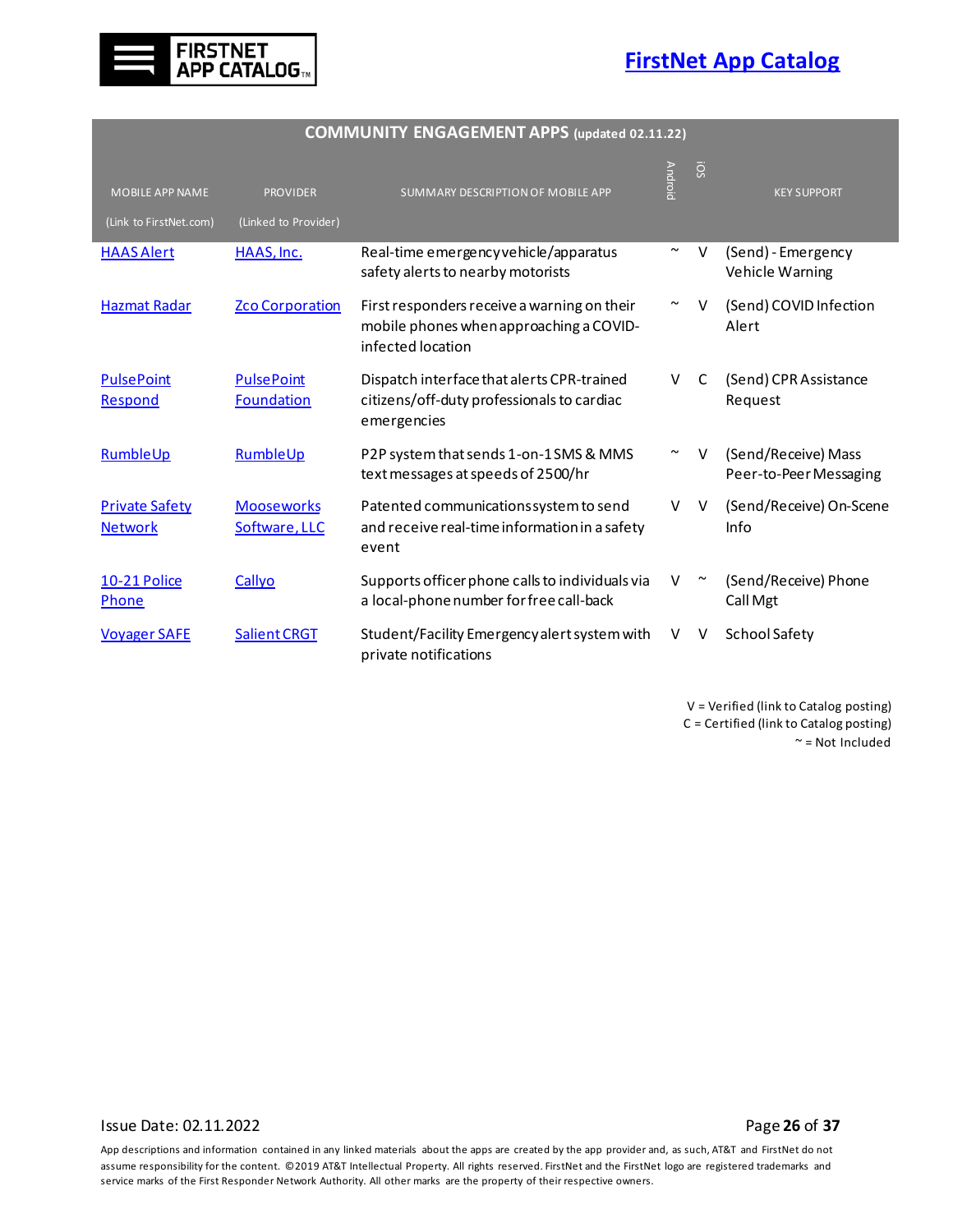

# APP CATALOG INVENTORY LIST (Alphabetical)

<span id="page-27-0"></span>

| MOBILE APP NAME                                       | <b>PROVIDER</b>                                    | SUMMARY DESCRIPTION OF MOBILE APP                                                                          | <b>Android</b> | SO | <b>APP CATEGORY</b>                      | <b>KEY SUPPORT</b>                          |
|-------------------------------------------------------|----------------------------------------------------|------------------------------------------------------------------------------------------------------------|----------------|----|------------------------------------------|---------------------------------------------|
| (Link to FirstNet.com<br>Resource)                    | (Link to Provider Website)                         |                                                                                                            |                |    |                                          |                                             |
| 10-21 Police Phone                                    | Callyo                                             | Supports officer phone calls to individuals via a local-phone<br>number for free call-back                 | v              |    | Community<br>Engagement                  | (Send/Receive) Phone Call Mgt               |
| 10-21 Video                                           | Callyo                                             | On-demand recorded or live-streaming videovia<br>smartphone with peer tune-in & conceal capabilities       | v              |    | <b>External Awareness</b>                | Body-Worn-Camera                            |
| <b>AccessMyLAN</b> for<br><b>FirstNet<sup>®</sup></b> | <b>Asavie Technologies</b>                         | A FirstNet exclusive app that provides on-demand access to<br>manage network connections and device access | C              | C  | Endpoint Security &<br><b>Access Mgt</b> | Enterprise Access &<br>Persistence          |
| <b>Active Alert (Active911)</b>                       | Active911 - Digital<br><b>Blue Software</b>        | A local and mutual-aid situational awareness app for fire,<br>EMS, and law enforcement.                    | v              |    | <b>Mission Activities</b>                | Dispatch                                    |
| <b>Actual Live</b>                                    | <b>Southern Stars</b><br>Network, Inc.             | Threat intelligence and dynamic communication for venues,<br>events and public spaces                      | v              | v  | <b>Mission Activities</b>                | Threat Intelligence                         |
| <b>ArcAngel</b>                                       | <b>Patrocinium Systems</b><br><u>Inc.</u>          | Location-based communication and visualization for all app<br>users and responders during emergencies      | V              | v  | Community<br>Engagement                  | (Receive) On-Scene Info                     |
| <b>ArcGIS Explorer</b>                                | Esri, Inc.                                         | Mobile access to Esri ArcGIS maps and tools with field<br>markup on landmarks and assets                   |                |    | <b>Situational Awareness</b>             | <b>Operating Picture - Public</b><br>Safety |
| <b>AskRail</b>                                        | <b>Association of</b><br><b>American Railroads</b> | Hazardous materials safety tool for first responders in the<br>event of a rail accident                    | v              |    | <b>External Awareness</b>                | <b>HAZMAT-Railcar Contents</b>              |
| <b>AT&amp;T Business</b><br><b>Messenger</b>          | AT&T                                               | Enables rapid, two-way, highly secure group and individual<br>communications                               | C              | C  | Communications                           | Messaging                                   |
| <b>AT&amp;T Enhanced Push-</b><br>to-Talk             | AT&T                                               | Provides PTT voice communications, messaging, location,<br>and interoperability with LMR                   | C              |    | Communications                           | Push-to-Talk (Over-the-Top)                 |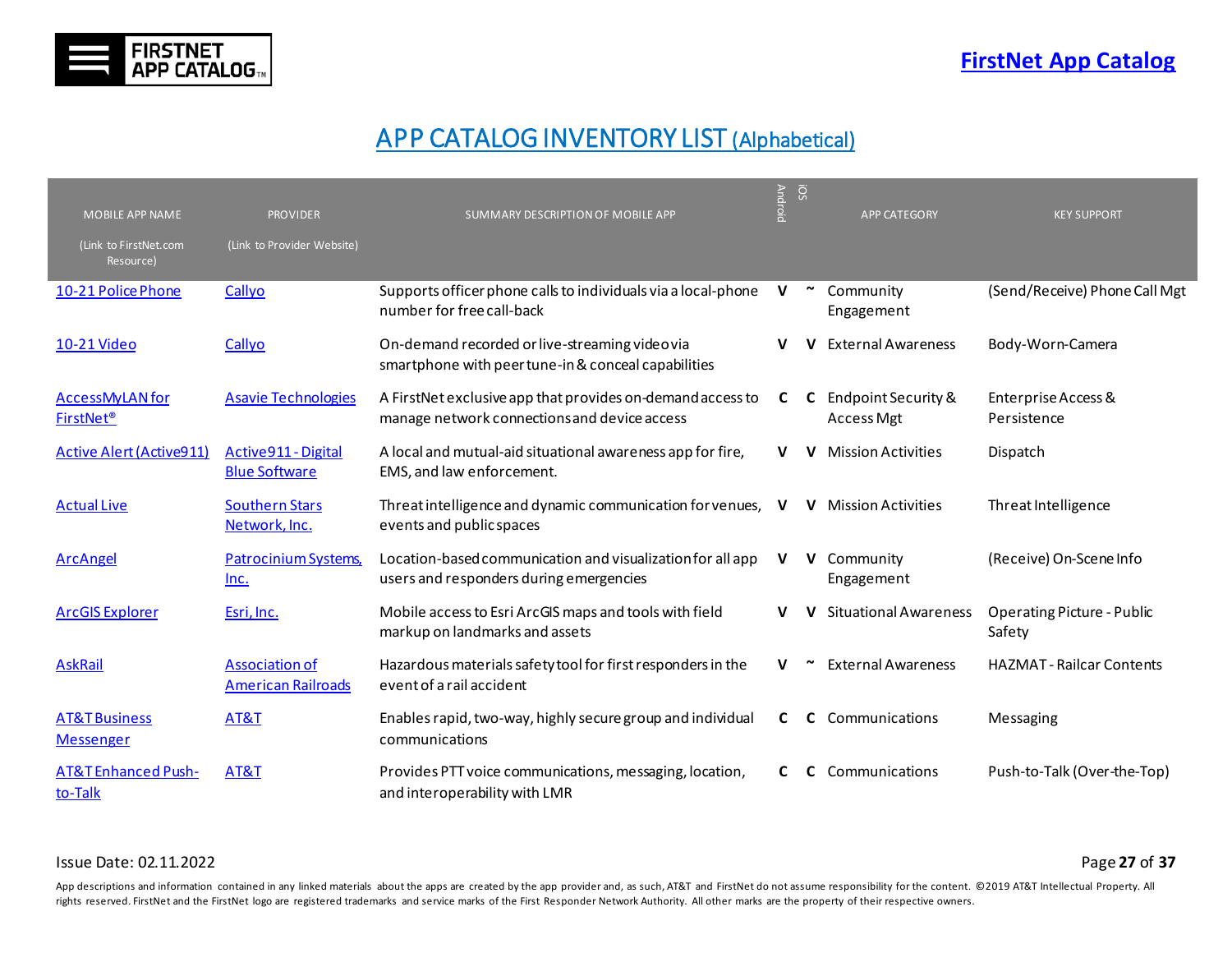

| MOBILE APP NAME                                    | <b>PROVIDER</b>                              | SUMMARY DESCRIPTION OF MOBILE APP                                                                              | <b>Android</b> | SO           | <b>APP CATEGORY</b>                       | <b>KEY SUPPORT</b>                                  |
|----------------------------------------------------|----------------------------------------------|----------------------------------------------------------------------------------------------------------------|----------------|--------------|-------------------------------------------|-----------------------------------------------------|
| (Link to FirstNet.com<br>Resource)                 | (Link to Provider Website)                   |                                                                                                                |                |              |                                           |                                                     |
| <b>AT&amp;T Workforce</b><br><b>Manager Shield</b> | AT&T (Actsoft)                               | Workforce Manager Shield is an end-to-end data collection<br>platform for Primary and Extend Primary entities  | C              |              | <b>C</b> Situational Awareness            | <b>Operating Picture - Field Data</b><br>Collection |
| <b>Automatic Injury</b><br><b>Detection</b>        | <b>Select Engineering</b><br><b>Services</b> | Automatic alerts and reporting when a responder-worn<br>sensor panel has been pierced                          | v              | v            | <b>External Awareness</b>                 | Vitals - Injury Alerts                              |
| beamFirst                                          | BeamLive, Inc.                               | Customizable, cloud-based solution that leverages mobile<br>communications and ubiquitous IoT devices          | v              |              | <b>Situational Awareness</b>              | <b>Operating Picture - Public</b><br>Safety         |
| beamOnMoveFirst                                    | beamLive Inc                                 | Converts realtime IoT data into actional knowledge for<br>mission-critical decision making                     |                |              | <b>Situational Awareness</b>              | <b>Operating Picture</b>                            |
| <b>Better</b> app                                  | The Better App<br>Company                    | A powerful mental health app that gives you all the<br>information you need for a better life and better sleep | v              |              | Personal &<br>Professional<br>Development | <b>Health &amp; Wellness</b>                        |
| <b>Better Stop Suicide</b>                         | The Better App<br>Company                    | Designed to simply help you press your own stop button<br>should suicidal thoughts come to you                 | v              | $\sim$       | Personal &<br>Professional<br>Development | <b>Health &amp; Wellness</b>                        |
| Bridge4PS                                          | Mobile4PS                                    | Free, secure, public safety collaboration platform funded by<br><b>DHS</b>                                     | <u>v</u>       | v            | Communications                            | Collaboration/Interoperability                      |
| <b>Building Safe</b>                               | <b>Building Safe</b>                         | An emergency communication tool for schools,<br>organizations and businesses.                                  | v              | V            | Community<br>Engagement                   | (Receive) School Safety Alert                       |
| CampusGuard911                                     | Guard911                                     | Mobile panic button app for college staff in school shooting<br>emergencies                                    | V              | $\mathsf{v}$ | Community<br>Engagement                   | (Receive) School Safety Alert                       |
| Cordico                                            | <b>Cordico Inc</b>                           | Wellness resources for high-stress professions                                                                 | v              |              | Personal &<br>Professional<br>Development | Health & Wellness                                   |

#### Issue Date: 02.11.2022 Page **28** of **37**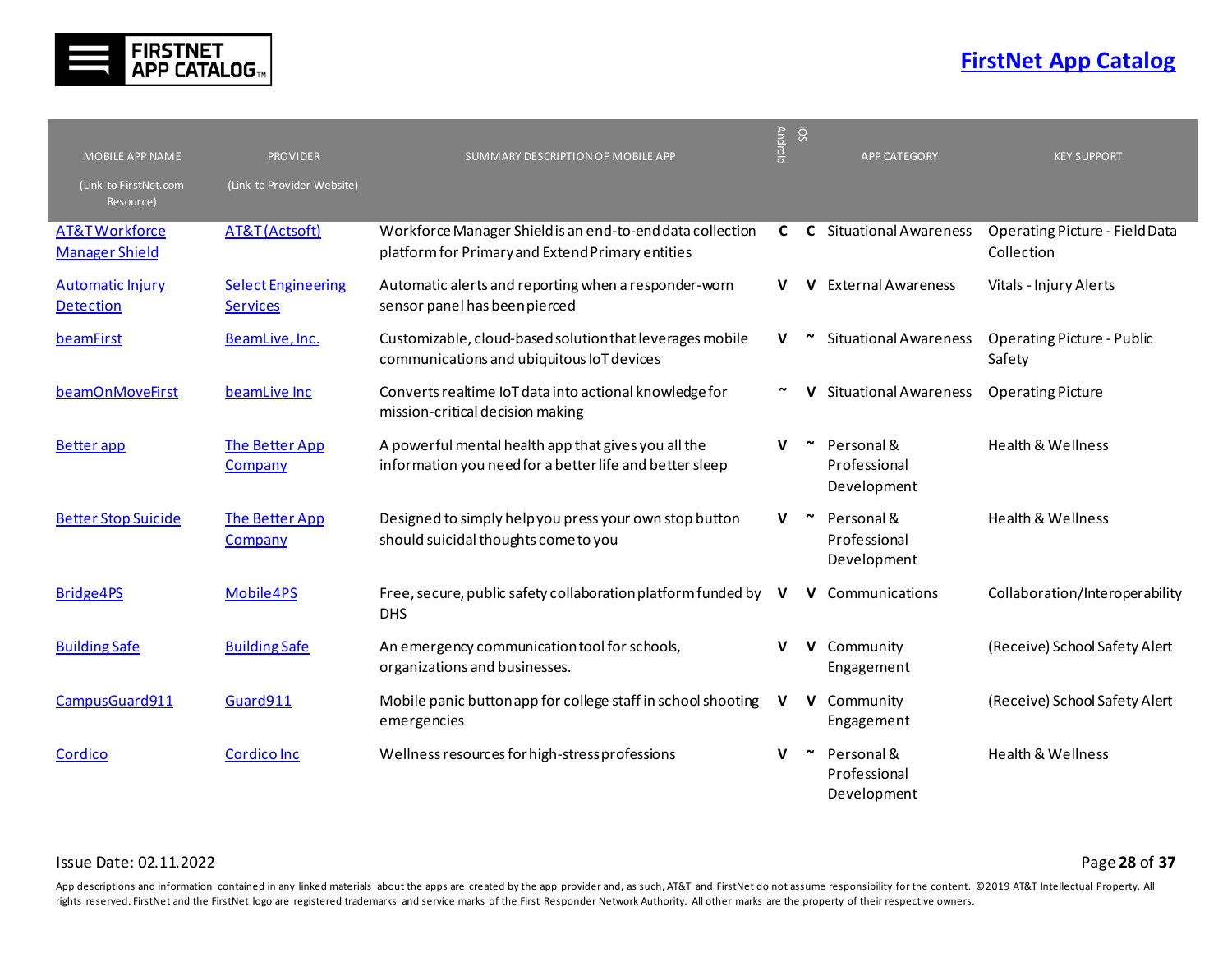

| <b>MOBILE APP NAME</b>             | <b>PROVIDER</b>                      | SUMMARY DESCRIPTION OF MOBILE APP                                                                           | <b>Android</b> | ios | <b>APP CATEGORY</b>                      | <b>KEY SUPPORT</b>                          |
|------------------------------------|--------------------------------------|-------------------------------------------------------------------------------------------------------------|----------------|-----|------------------------------------------|---------------------------------------------|
| (Link to FirstNet.com<br>Resource) | (Link to Provider Website)           |                                                                                                             |                |     |                                          |                                             |
| Corrata                            | Corrata Ltd.                         | Strengthens security and data control of first responder<br>devices while maintaining employee data privacy | V              | V   | Endpoint Security &<br><b>Access Mgt</b> | Device Security Threat<br>Protection        |
| <b>CrisisGo</b>                    | CrisisGo, Inc.                       | Digital Safety and Crisis Response Platform to prepare for,<br>and respond to, emergency situations         | v              |     | V Community<br>Engagement                | (Receive) School Safety Alert               |
| Defender Body Worn                 | Defender LLC                         | Smartphone camera app that streams geo-registered video<br>for enhanced spatial awareness                   | V              |     | <b>External Awareness</b>                | Body-Worn-Camera                            |
| <b>DragonForce</b>                 | Drakontas, LLC                       | Critical collaboration tool with shared groups, mapping,<br>media, whiteboards and secure messaging         |                |     | <b>Situational Awareness</b>             | <b>Operating Picture - Public</b><br>Safety |
| <b>eAUXFOG</b>                     | <b>DHS - CISA</b>                    | Off-line access, mobile version to the DHS 'Auxiliary<br>Communications Field Operations Guide'             | v              |     | <b>Responder Resources</b>               | Ops Resource - National                     |
| e-Bridge                           | <b>General Devices</b>               | Live Telemedicine, protocol workflow, info & multi-media<br>sharing among emergency & medical staff         | V              | v   | <b>Mission Activities</b>                | Patient Treatment                           |
| EMOS1                              | <b>Nikatec LLC</b>                   | Event Organizational Communication and Support                                                              | v              |     | <b>Mission Activities</b>                | Patient Triage/Tracking                     |
| <b>EMResource</b>                  | <b>Juvare</b>                        | Provides real-time access to resource availability and<br>incidents                                         | v              | v   | <b>External Awareness</b>                | Assets-Capacity                             |
| <b>EMTrack</b>                     | Juvare                               | Collect and track patients, people, pets and populations<br>throughout an incident or event.                | C              |     | <b>External Awareness</b>                | Assets-Tracking                             |
| <b>EnforceNet</b>                  | Digital Blue Software,<br><b>LLC</b> | A Blue Force app designed for fire, EMS, and law<br>enforcement                                             |                | v   | <b>Mission Activities</b>                | Law Enforcement                             |
| <b>eNIFOG</b>                      | <b>DHS - CISA</b>                    | Off-line access, mobile version to the DHS 'National<br>Interoperability Field Operations Guide'            |                |     | Responder Resources                      | Ops Resource - National                     |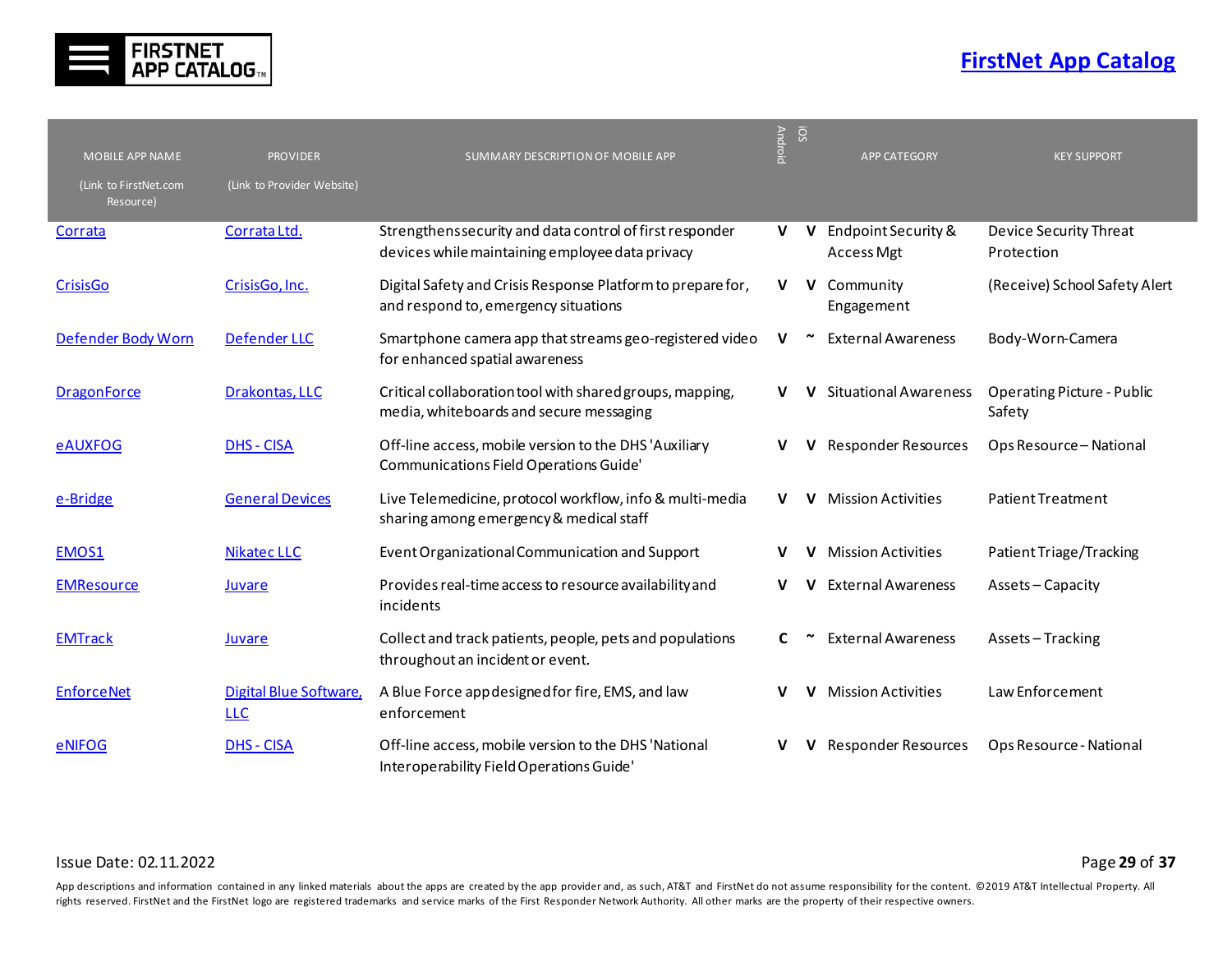

| <b>MOBILE APP NAME</b>                                    | <b>PROVIDER</b>                            | SUMMARY DESCRIPTION OF MOBILE APP                                                                                  | <b>Android</b> | SO           | <b>APP CATEGORY</b>                                | <b>KEY SUPPORT</b>                       |
|-----------------------------------------------------------|--------------------------------------------|--------------------------------------------------------------------------------------------------------------------|----------------|--------------|----------------------------------------------------|------------------------------------------|
| (Link to FirstNet.com<br>Resource)                        | (Link to Provider Website)                 |                                                                                                                    |                |              |                                                    |                                          |
| <b>ERinfoPRO for FirstNet®</b>                            | ERinfoPro, Inc.                            | Determines individual's identity, medical conditions and<br>emergency contacts by taking a picture on their device | C              | $\sim$       | Community<br>Engagement                            | (Receive) Patient<br>Identification/Info |
| <b>ESChat (Push-to-Talk)</b>                              | <b>ES Chat</b>                             | Push-to-talk over cellular app with PTT voice, text, image<br>and real-time location sharing                       | C.             |              | Communications                                     | Push-to-Talk (Over-the-Top)              |
| <b>Esper Device</b><br>Management                         | Esper.io.Inc                               | Device management platform of open source SDK enabling<br>easy testing & deployment of new app versions            | V              |              | Endpoint Security &<br>Access Mgt                  | App Security Test Tool/SDK               |
| <b>EVERYWHERE</b>                                         | <b>EVERYWHERE</b><br><b>Communications</b> | Global SOS, team tracking and secure data communications<br>app for gov't                                          | v              | v            | Communications                                     | Messaging                                |
| FirstNet <sup>®</sup> Assist                              | <b>FirstNet</b>                            | Provides view of mutual aid incidents within 100-miles,<br>device uplift request/approval and device diagnostics   | $\mathbf{C}$   |              | <b>C</b> Mission Activities                        | <b>FirstNet Uplift &amp; Support</b>     |
| <b>FirstNet<sup>®</sup></b> Cybersecurity<br><b>Aware</b> | FirstNet                                   | Cybersecurity awareness training and lesson plans for first<br>responders and videos for community outreach        | $\mathbf{C}$   |              | C Personal &<br>Professional<br><b>Development</b> | <b>Training - Cybersecurity</b>          |
| <b>FirstNet<sup>®</sup> Messaging</b>                     | <b>FirstNet</b>                            | Exclusive and separate (non-commercial) public safety<br>messaging service for FirstNet customers                  | $\mathbf{C}$   | $\mathbf{C}$ | <b>Communications</b>                              | <b>Messaging</b>                         |
| FirstNet <sup>®</sup> Push-to-Talk                        | <b>FirstNet</b>                            | 3GPP Mission Critical Technology - High<br>performance/availability PTT for first responders                       | $\mathbf{C}$   |              | <b>Communications</b>                              | Push-to-Talk (FirstNet Core)             |
| <b>FirstNet<sup>®</sup> Single Sign-On</b>                | <b>FirstNet</b>                            | FirstNet app that provides single sign-on access to FirstNet<br>SSO-capable apps and systems                       | $\mathbf{C}$   |              | <b>C</b> Endpoint Security &<br><b>Access Mgt</b>  | <b>Authentication - SSO</b>              |
| FleetComplete®                                            | <b>Fleet Complete</b>                      | GPS fleet, asset and worker tracking and data sharing on-<br>the-go                                                | C.             | C            | <b>External Awareness</b>                          | Fleet Management                         |
| <b>FLORIAN</b>                                            | <b>3AM Innovations</b>                     | Network of devices, software and people designed to<br>provide situational awareness to firefighters               |                |              | <b>Situational Awareness</b>                       | Operating Picture - Fire &<br>Rescue     |

#### Issue Date: 02.11.2022 Page **30** of **37**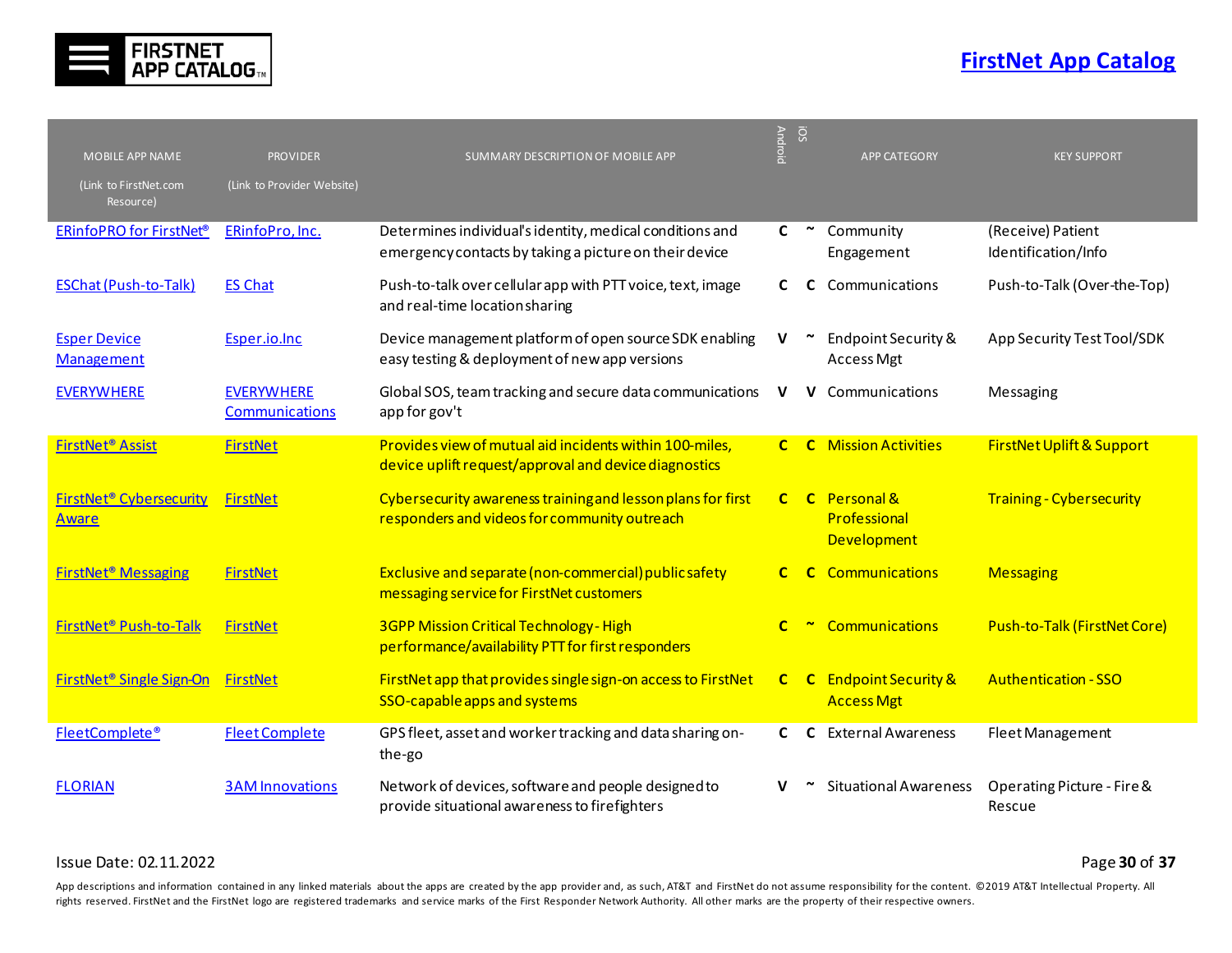

| MOBILE APP NAME                              | <b>PROVIDER</b>                  | SUMMARY DESCRIPTION OF MOBILE APP                                                                                                                                      | <b>Android</b>        | SO!    | <b>APP CATEGORY</b>               | <b>KEY SUPPORT</b>                          |
|----------------------------------------------|----------------------------------|------------------------------------------------------------------------------------------------------------------------------------------------------------------------|-----------------------|--------|-----------------------------------|---------------------------------------------|
| (Link to FirstNet.com<br>Resource)           | (Link to Provider Website)       |                                                                                                                                                                        |                       |        |                                   |                                             |
| <b>GammaPix Pro</b><br><b>Command Center</b> | Image Insight Inc.               | Detect ionizing radiation automatically with the smartphone V<br>camera                                                                                                |                       | $\sim$ | <b>External Awareness</b>         | <b>HAZMAT</b> - Radiation Detection         |
| <b>GammaPix Training</b><br>Simulator        | Image Insight Inc.               | For use with the GammaPix Command Center app to<br>construct and runlive-virtual training exercises                                                                    | V                     |        | Responder Resources               | Training - Hazmat                           |
| <b>Geoteamz City</b>                         | <b>Zco Corporation</b>           | Used by cities to automate their police, fire, public works,<br>utilities and other departments                                                                        |                       |        | <b>Situational Awareness</b>      | <b>Operating Picture - Smart Cities</b>     |
| GovSecure                                    | <b>ECOPTT Inc</b>                | Highly secure voice and messaging app with encryption for<br>govt                                                                                                      | $\tilde{\phantom{a}}$ | v      | Endpoint Security &<br>Access Mgt | Data Encryption                             |
| <b>GPC Smart</b>                             | Synerioid<br><b>Technologies</b> | Enables pet identification, profile access, and one-click<br>owner contact via QR code or NFC tap for use by animal<br>shelters, municipalities, and first responders, | v                     | v      | Community<br>Engagement           | (Receive) Pet Ownership                     |
| <b>Groupdolists</b>                          | Centrallo<br>Corporation         | Instantly mobilize response teams and activate response<br>plans for real-time, centralized coordination.                                                              | v                     | v      | <b>Mission Activities</b>         | Response Coordination                       |
| Guard911                                     | Guard911                         | Mobile panic button app for business staff in active shooting<br>emergencies                                                                                           | V                     | v      | Community<br>Engagement           | (Receive) Safety Alert -<br><b>Business</b> |
| <b>HAAS Alert</b>                            | HAAS, Inc.                       | Real-time emergency vehicle/apparatus safety alerts to<br>nearby motorists                                                                                             |                       |        | Community<br>Engagement           | (Send) - Emergency Vehicle<br>Warning       |
| <b>Hazmat Radar</b>                          | <b>Zco Corporation</b>           | First responders receive a warning on their mobile phones<br>when approaching a COVID-infected location                                                                |                       | V      | Community<br>Engagement           | (Send) COVID Infection Alert                |
| <b>Hero911</b>                               | Guard911                         | User network dedicated to reducing law enforcement<br>response time to school shootings                                                                                | v                     | V      | Community<br>Engagement           | (Receive) School Safety Alert               |
| <b>HipLink Mobile</b>                        | Semotus Inc.                     | Secure communications for critical texts & notifications;<br>field tools for first responders                                                                          |                       |        | Communications                    | Messaging                                   |

Issue Date: 02.11.2022 Page **31** of **37**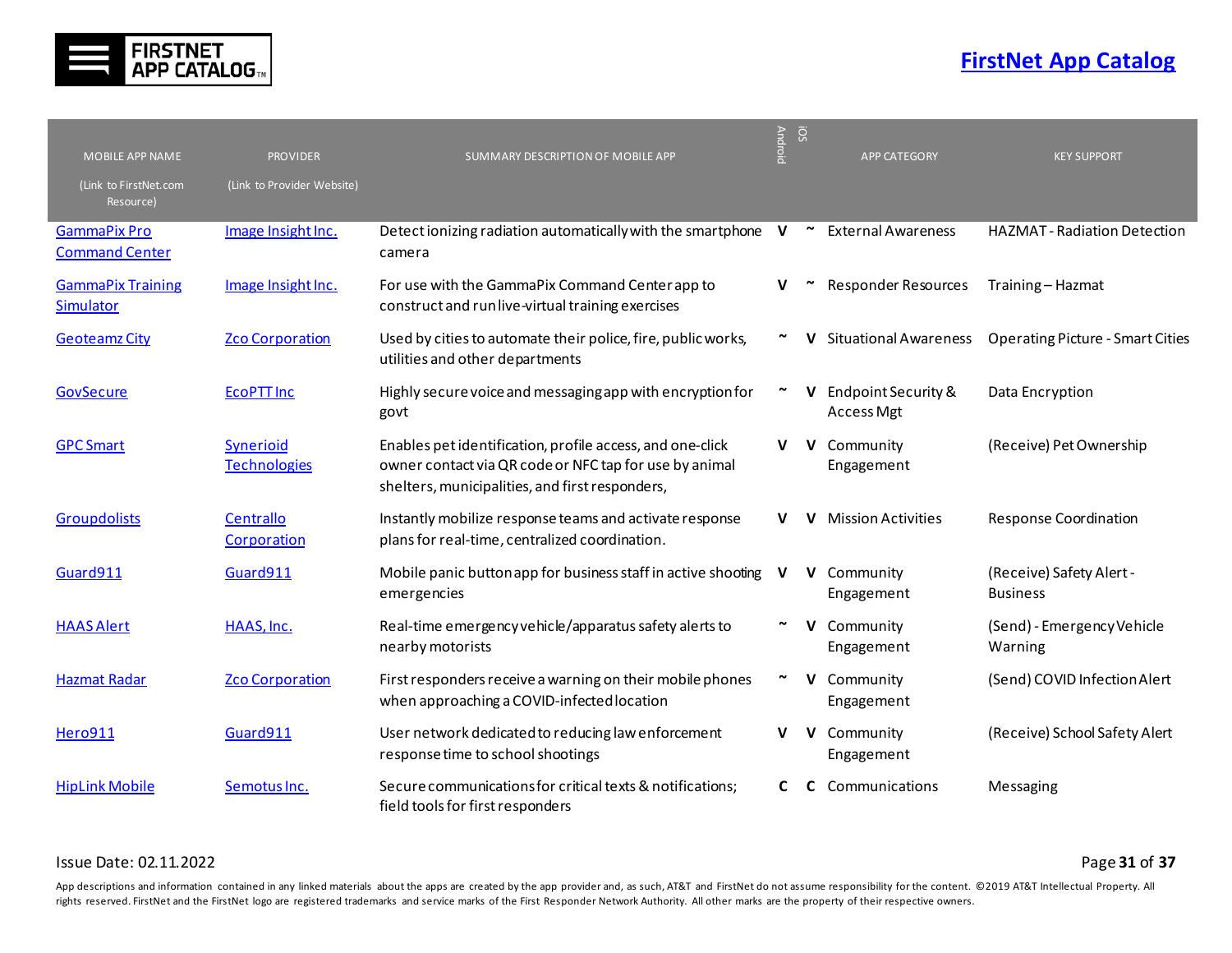

| MOBILE APP NAME                                   | <b>PROVIDER</b>                                 | SUMMARY DESCRIPTION OF MOBILE APP                                                                           | <b>Android</b> | SO!          | <b>APP CATEGORY</b>                          | <b>KEY SUPPORT</b>                     |
|---------------------------------------------------|-------------------------------------------------|-------------------------------------------------------------------------------------------------------------|----------------|--------------|----------------------------------------------|----------------------------------------|
| (Link to FirstNet.com<br>Resource)                | (Link to Provider Website)                      |                                                                                                             |                |              |                                              |                                        |
| <b>IBM MaaS 360</b>                               | <b>IBM</b>                                      | Mobile data management solution for remote device<br>management                                             |                | $V$ $V$      | <b>Endpoint Security &amp;</b><br>Access Mgt | Device Fleet & Security Mgt            |
| <b>ImageWare</b><br><b>Authenticator</b>          | Image Ware Systems,<br>Inc.                     | Highly scalable (cloud-based) multi-factor authenticator that<br>provide biometric access security          | v              | $\mathbf{V}$ | Endpoint Security &<br>Access Mgt            | Authentication - Biometric             |
| Intelligent Hub -<br><b>Workspace One</b>         | <b>VMWare</b>                                   | Supports fast user onboarding & policy enforcement on<br>mobile devices (formerly Airwatch Agent)           | V              | $\mathbf{V}$ | Endpoint Security &<br>Access Mgt            | Device Fleet & Security Mgt            |
| <b>JPS VIA</b>                                    | <b>JPS Interoperability</b><br><b>Solutions</b> | Provides secure Push-to-Talk and location services<br>functionality between mobile devices and JPS gateways | C              | C            | Communications                               | Push-to-Talk (Over-the-Top)            |
| Kansas eFOG                                       | <b>DHS - CISA</b>                               | Off-line access, mobile version to the 'Field Operations<br>Guide' for the State of Kansas                  | v              | v            | <b>Responder Resources</b>                   | Ops Resource - State                   |
| <b>Lighthouse Health &amp;</b><br><b>Wellness</b> | Lighthouse Health &<br><b>Wellness PBC</b>      | Provides first responders access to health and wellness<br>programs                                         | $\mathbf{V}$   | $\mathbf{V}$ | Personal &<br>Professional<br>Development    | <b>Health &amp; Wellness</b>           |
| Lookout for Work                                  | Lookout Inc.                                    | Easy to use enterprise mobile security solution with anti-<br>malware, backup and remote management         | V              | $\mathbf{V}$ | Endpoint Security &<br><b>Access Mgt</b>     | Device Security Threat<br>Protection   |
| <b>LR Responder</b>                               | <b>AGIS, Inc.</b>                               | Common Operating Picture across devices with precise<br>location and mapping                                |                |              | <b>Situational Awareness</b>                 | Operating Picture - Law<br>Enforcement |
| <b>Mission Keeper Mobile-</b><br>XZ               | <b>KSI Data Sciences</b>                        | Low latency live streaming of video / telemetry from iOS<br>device or DJI drones.                           |                | v            | <b>External Awareness</b>                    | Drone - Steaming Video                 |
| Mobile @ Work                                     | <b>MobileIron</b>                               | Connects field to agency network for easy access to email<br>and other work resources                       | V              | $\mathbf{V}$ | Endpoint Security &<br>Access Mgt            | Device Security Threat<br>Protection   |
| <b>MobileIronGo</b>                               | <b>MobileIron</b>                               | Connects field to agency network for easy access to email<br>and other work resources                       | v              | v            | Endpoint Security &<br><b>Access Mgt</b>     | Device Fleet & Security Mgt            |

Issue Date: 02.11.2022 Page **32** of **37**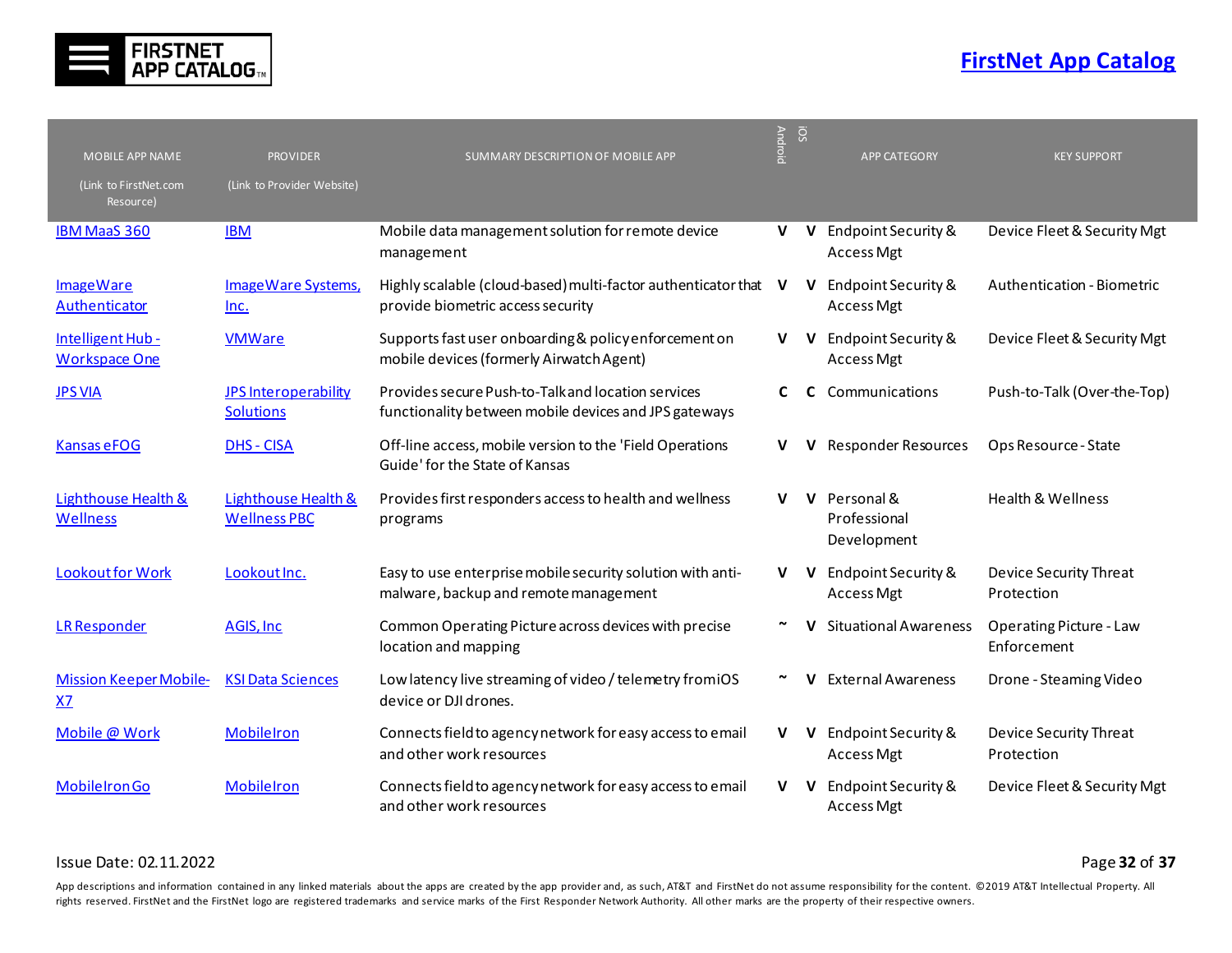

| MOBILE APP NAME                    | <b>PROVIDER</b>                          | SUMMARY DESCRIPTION OF MOBILE APP                                                                          | <b>Android</b>        | SO! | <b>APP CATEGORY</b>                      | <b>KEY SUPPORT</b>                 |
|------------------------------------|------------------------------------------|------------------------------------------------------------------------------------------------------------|-----------------------|-----|------------------------------------------|------------------------------------|
| (Link to FirstNet.com<br>Resource) | (Link to Provider Website)               |                                                                                                            |                       |     |                                          |                                    |
| <b>MPTS</b>                        | <b>Nikatec LLC</b>                       | Medical Patient Tracking System for EMOS1                                                                  | V                     | v   | <b>Mission Activities</b>                | Patient Treatment                  |
| <b>Mutualink Edge</b>              | Mutualink, Inc.                          | Real-time radio, video and text interoperability for first<br>responder group communications               | V                     | v   | Communications                           | Interoperability                   |
| <b>Mutualink Edge @Team</b>        | Mutualink, Inc.                          | A full featured PTToC: real-time radio, video and text<br>interoperability for first responder group comms | v                     | v   | Communications                           | Interoperability                   |
| <b>NetMotion Mobility</b>          | <b>NetMotion Software</b>                | Intelligent VPN for optimization, WAN acceleration and<br>adaptive policy controls                         | C                     | C   | Endpoint Security &<br><b>Access Mgt</b> | Enterprise Access &<br>Persistence |
| <b>OnGuard Lone Worker</b>         | Sens-Net Canada Ltd.                     | Comprehensive lone worker safety, monitoring and<br>communications service                                 | v                     | v   | <b>Responder Resources</b>               | <b>WorkerSafety</b>                |
| <b>Orion Push-to-Talk</b>          | Orion Labs, Inc.                         | Push-to-talk with extended support via Onyx PTT wearable                                                   | $\tilde{\phantom{a}}$ | C   | Communications                           | Push-to-Talk (Over-the-Top)        |
| <b>PocketCop®</b>                  | <b>Caliber Public Safety</b>             | Actionable data (NCIC, DMV, etc), critical communications<br>and data sharing with InterDEx                |                       | C   | <b>Mission Activities</b>                | Law Enforcement                    |
| <b>Private Safety Network</b>      | <b>Mooseworks</b><br>Software, LLC       | Patented communications system to send and receive real-<br>time information in a safety event             | V                     | V.  | Community<br>Engagement                  | (Send/Receive) On-Scene Info       |
| <b>PTS Dialer</b>                  | <b>GDIT Under DHS-CISA</b>               | Official app for GETS and WPS subscribers to place priority<br>calls with those services                   | V                     | V   | Communications                           | <b>Govt Secure Messaging</b>       |
| Pulsara                            | <b>Communicare Tech</b><br>(dba Pulsara) | Regional patient data communication alerting with audio,<br>video, messaging and images                    | v                     | v   | <b>Mission Activities</b>                | <b>Patient Treatment</b>           |
| <b>PulsePoint AED</b>              | <b>PulsePoint</b><br><b>Foundation</b>   | Simple-to-use tool that enables you to help build an AED<br>registry for your community                    | v                     | C   | <b>Responder Resources</b>               | Equipment Tracking - AEDs          |
| <b>PulsePoint Respond</b>          | <b>PulsePoint</b><br><b>Foundation</b>   | Dispatch interface that alerts CPR-trained citizens/off-duty<br>professionals to cardiac emergencies       | v                     | C   | Community<br>Engagement                  | (Send) CPR Assistance Request      |

Issue Date: 02.11.2022 Page **33** of **37**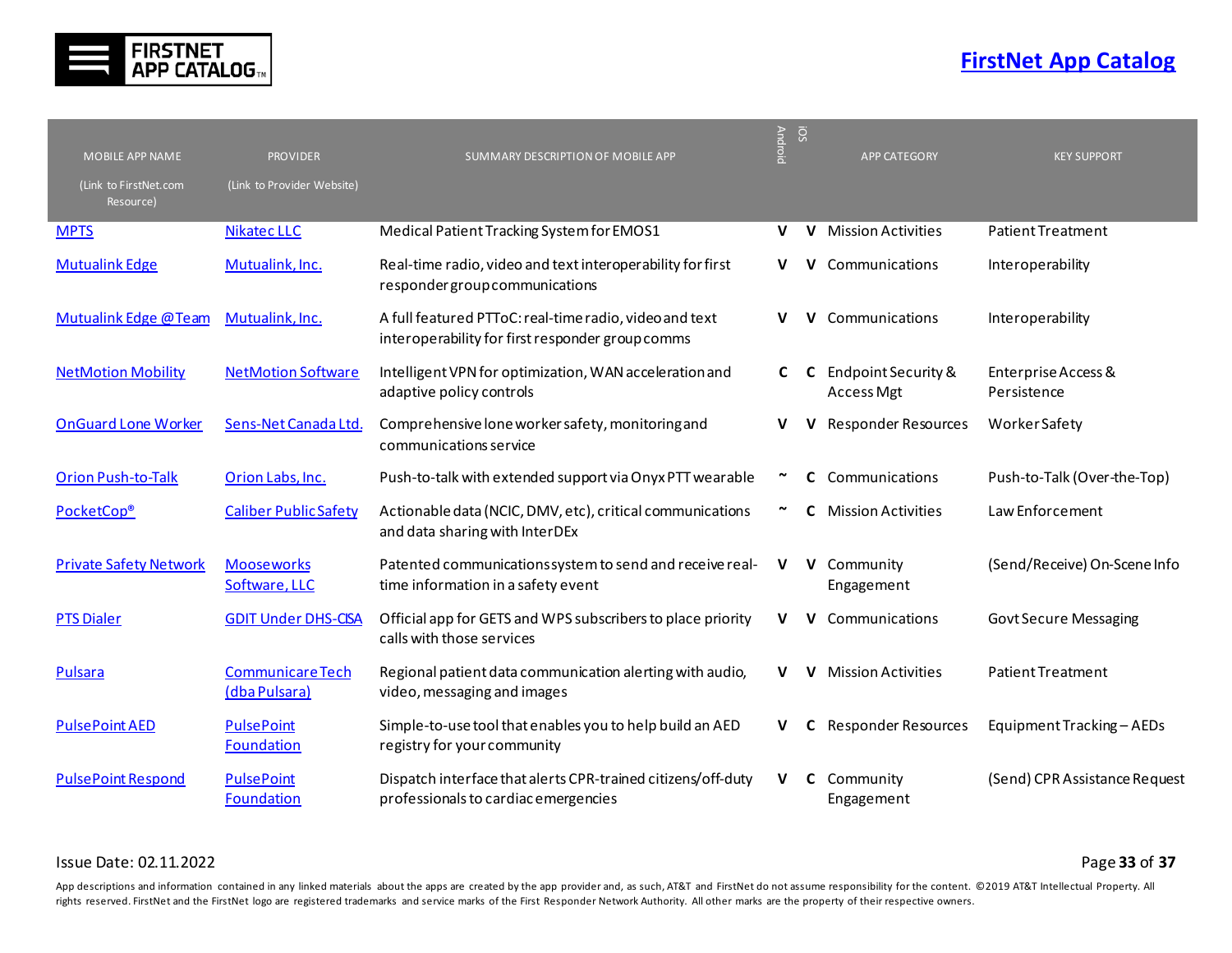

|                                       |                              |                                                                                                            | <b>Android</b> | SO           |                                           |                                                |
|---------------------------------------|------------------------------|------------------------------------------------------------------------------------------------------------|----------------|--------------|-------------------------------------------|------------------------------------------------|
| <b>MOBILE APP NAME</b>                | <b>PROVIDER</b>              | SUMMARY DESCRIPTION OF MOBILE APP                                                                          |                |              | <b>APP CATEGORY</b>                       | <b>KEY SUPPORT</b>                             |
| (Link to FirstNet.com<br>Resource)    | (Link to Provider Website)   |                                                                                                            |                |              |                                           |                                                |
| QS First Responder                    | QuantaSTAT                   | Reduces triage time and tracks patients for an emergency<br>event                                          | $\sim$         | v            | <b>Mission Activities</b>                 | Patient Triage/Tacking                         |
| <b>QuantaSTAT for Teams</b>           | QuantaSTAT                   | Easy-to-use self-reporting and health monitoring tool                                                      |                |              | Personal &<br>Professional<br>Development | <b>Health &amp; Wellness</b>                   |
| Radio IP Armada<br><b>Mobile VPN</b>  | Radio IP Software,<br>$Inc.$ | Secures communications for highly mobile workforce using<br>public safety standards                        | v              | v            | Endpoint Security &<br><b>Access Mgt</b>  | Enterprise Access &<br>Persistence             |
| <b>RapidDeploy Nimbus</b>             | RapidDeploy, Inc.            | Mission critical dispatch and situational awareness app for<br>first responders                            | v              | v            | <b>Mission Activities</b>                 | Dispatch & Emergency<br>Management             |
| <b>Rave Guardian</b>                  | <b>Rave Mobile Safety</b>    | Provides rapid and proactive communication with your<br>organization                                       | v              | v            | Communications                            | Messaging                                      |
| <b>Rave Panic Button</b>              | <b>Rave Mobile Safety</b>    | Reduces the time before help reaches you in an emergency                                                   | v              | $\mathsf{v}$ | Community<br>Engagement                   | (Receive) School Safety Alert                  |
| <b>ResponderRel8</b>                  | <b>All Clear Foundation</b>  | Peer-to-peer chat app for first responders to connect,<br>commiserate and celebrate anonymously            | v              | v            | Personal &<br>Professional<br>Development | <b>Health &amp; Wellness</b>                   |
| Response for FirstNet <sup>®</sup>    | <b>Intrepid Networks</b>     | FirstNet-exclusive app that allows teams and groups of<br>users to coordinate, collaborate and communicate | C              |              | <b>Situational Awareness</b>              | <b>Operating Picture - Public</b><br>Safety    |
| RumbleUp                              | RumbleUp                     | P2P system that sends 1-on-1 SMS & MMS text messages at<br>speeds of 2500/hr                               |                | v            | Community<br>Engagement                   | (Send/Receive) Mass Peer-to-<br>Peer Messaging |
| <b>SAFEBUS by Predictable</b><br>Ryde | Predictable Ryde Inc.        | School Bus & Rider tracking App for the Sonim XP8, Sonim<br>XP5S, and Samsung Galaxy Tab A 8 inch.         | v              |              | Community<br>Engagement                   | (Receive) School Buses                         |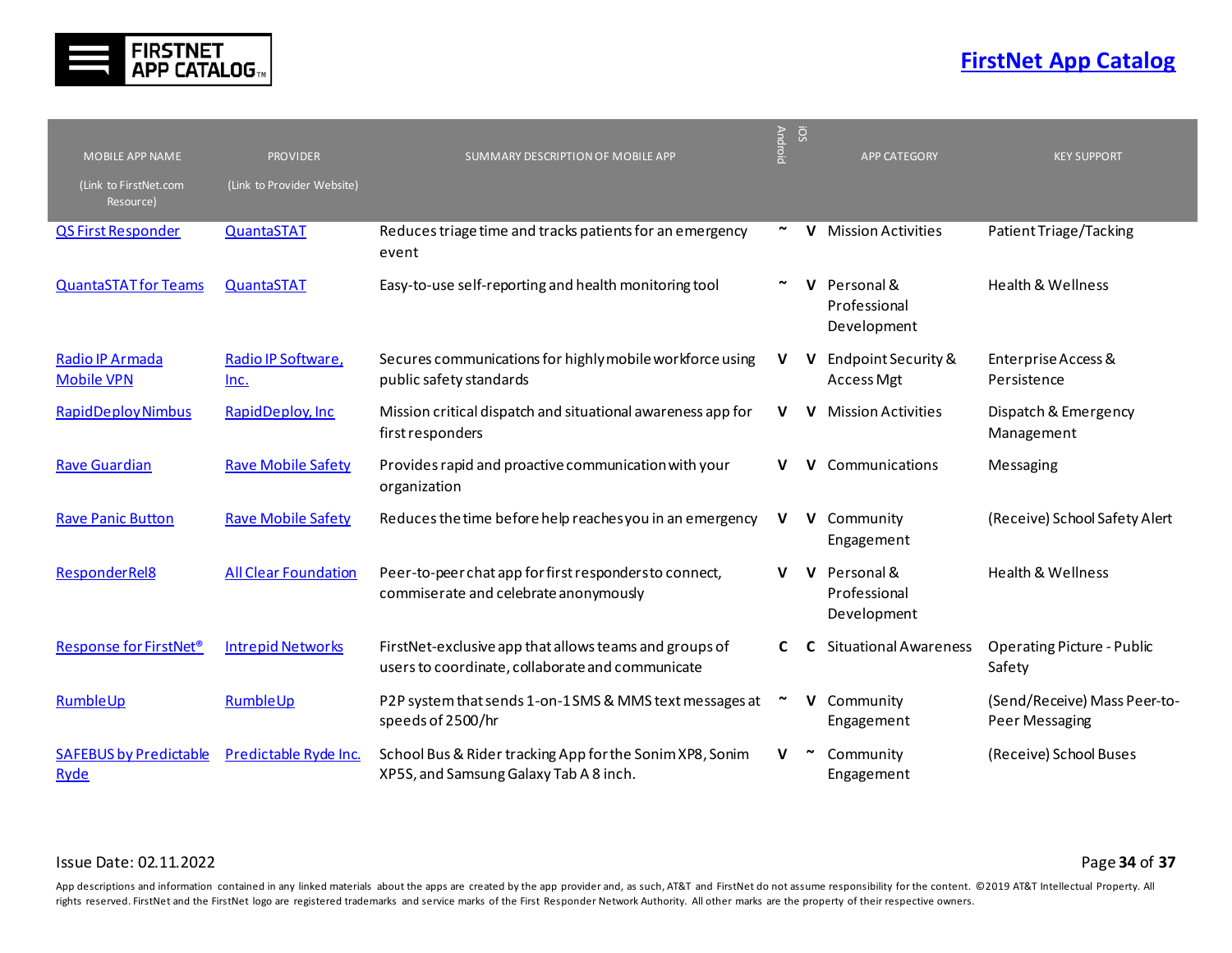

| <b>MOBILE APP NAME</b>              | <b>PROVIDER</b>                            | SUMMARY DESCRIPTION OF MOBILE APP                                                                              | Android | SO!          | <b>APP CATEGORY</b>                       | <b>KEY SUPPORT</b>                 |
|-------------------------------------|--------------------------------------------|----------------------------------------------------------------------------------------------------------------|---------|--------------|-------------------------------------------|------------------------------------|
| (Link to FirstNet.com<br>Resource)  | (Link to Provider Website)                 |                                                                                                                |         |              |                                           |                                    |
| SafetyDrone                         | <b>Drone Analytics</b>                     | Provides public safety with a dedicated app for tracking uav<br>operations and compliance                      |         |              | V V External Awareness                    | Drone - Flight Logs                |
| <b>Sakon Mobility</b><br>Management | <b>Global Sourcing</b><br><b>Group Inc</b> | Telecommunications and mobile device lifecycle<br>management tool                                              | v       |              | Endpoint Security &<br><b>Access Mgt</b>  | Device Fleet & Security Mgt        |
| SchoolGuard                         | Guard911                                   | Mobile panic button app for K-12 school staff in school<br>shooting emergencies                                | V       | $\mathsf{V}$ | Community<br>Engagement                   | (Receive) School Safety Alert      |
| Sectra Mobile VPN                   | Sectra<br><b>Communications</b>            | Provides police officers & emergency works secure and<br>uninterupted wireless access to public safety records |         |              | Endpoint Security &<br><b>Access Mgt</b>  | Enterprise Access &<br>Persistence |
| <b>SES Remote Access</b><br>Control | Security<br>Enhancement<br><b>Systems</b>  | SES remote access control solutions enable field technicians<br>to access remote SES secured sites             | v       | v            | <b>Responder Resources</b>                | Remote Key Access                  |
| <b>Shield Force</b>                 | <b>Tyler Technologies</b>                  | MDT via smartphone, tablet or watch - always connected to<br>CAD and Mobile Dispatch in the field              | $\sim$  | v            | <b>Mission Activities</b>                 | Law Enforcement                    |
| Sonim Scan                          | Sonim Technologies,<br>Inc.                | Turns Sonim XP8 devices into a barcode scanner                                                                 | C       |              | <b>Responder Resources</b>                | <b>Digital Scanner</b>             |
| Sonim SOS                           | Sonim Technologies,<br>$Inc.$              | Provides ability to get help when you are in an emergency                                                      | C       |              | <b>Responder Resources</b>                | Worker Safety                      |
| <b>Survey123 for ArcGIS</b>         | Esri, Inc.                                 | Simple form-centric data collection GIS app that allows you<br>to track survey collection                      |         |              | <b>External Awareness</b>                 | Field Surveys / Reports            |
| <b>Tactical Performance</b>         | 02X Human<br>Performance                   | Dietary tracking, workout programing and mental<br>performance plans.                                          |         |              | Personal &<br>Professional<br>Development | Health & Wellness                  |

#### Issue Date: 02.11.2022 Page **35** of **37**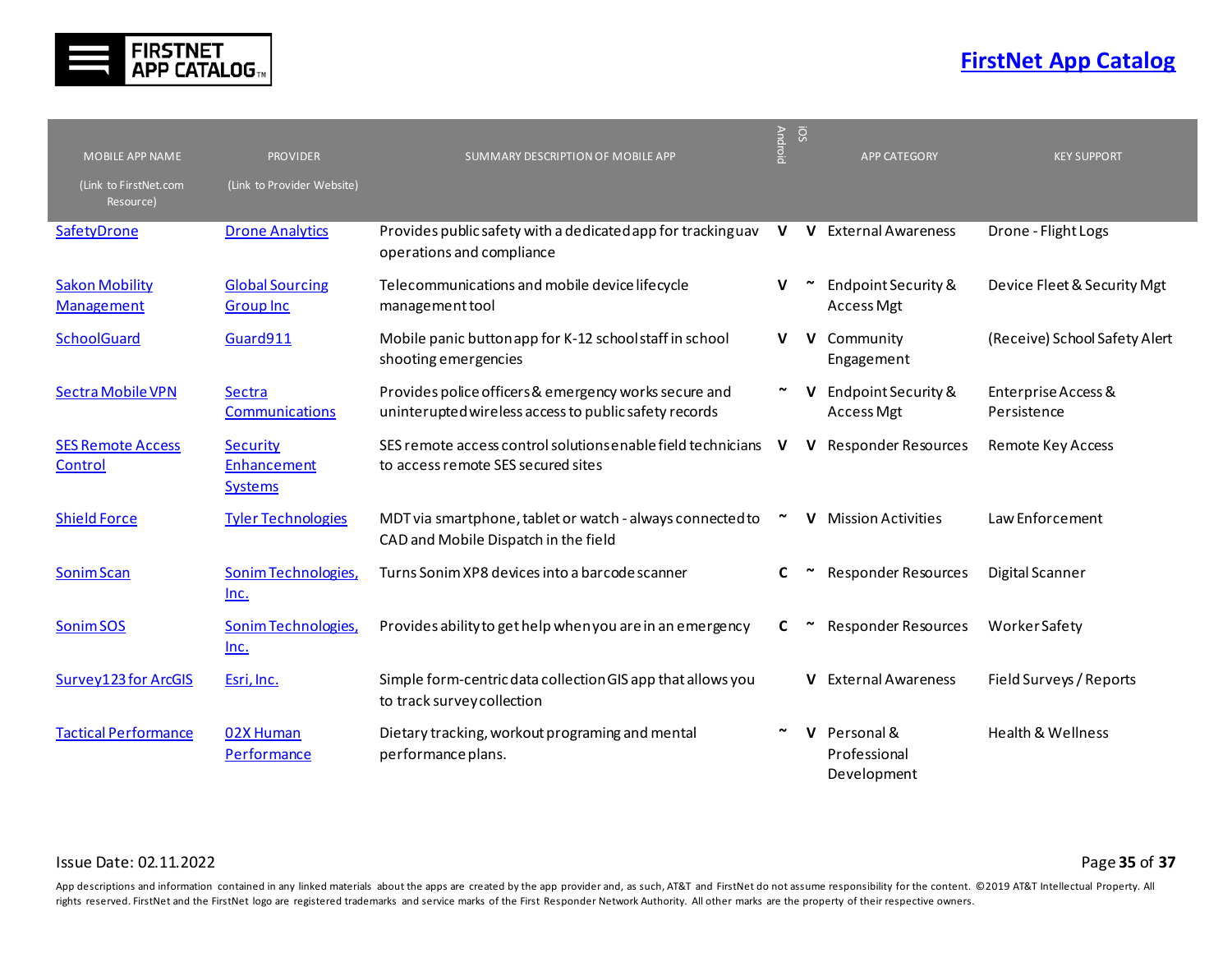

| <b>MOBILE APP NAME</b>             | <b>PROVIDER</b>                                          | SUMMARY DESCRIPTION OF MOBILE APP                                                                                                                       | <b>Android</b> | SO! | <b>APP CATEGORY</b>                         | <b>KEY SUPPORT</b>           |
|------------------------------------|----------------------------------------------------------|---------------------------------------------------------------------------------------------------------------------------------------------------------|----------------|-----|---------------------------------------------|------------------------------|
| (Link to FirstNet.com<br>Resource) | (Link to Provider Website)                               |                                                                                                                                                         |                |     |                                             |                              |
| <b>Tango Tango</b>                 | Tango Tango, Inc.                                        | Mobile PTT & radio integration: interoperable<br>communications, total coverage and cross channel visibility                                            | C              |     | <b>C</b> Communications                     | Push-to-Talk (Over-the-Top)  |
| <b>TASSTAT.Flex</b>                | <b>TASSTA</b>                                            | Enhanced PTT for mission-critical scenarios to support<br>arbitrated communication between users                                                        | C              |     | Communications                              | Push-to-Talk (Over-the-Top)  |
| <b>TBL Universal Reporting</b>     | <b>TBL Systems, Inc.</b>                                 | Exclusively for Law Enforcement Agencies - e-Citation, e-<br>Case Reporting, e-Dispatch & Crime Analysis                                                |                | v   | <b>Mission Activities</b>                   | Law Enforcement              |
| <b>TeamConnect</b>                 | <b>TeamConnect, LLC</b>                                  | Public safety inspired Push-to-Talk over cellular mobile<br>workforce solution with GPS tracking, call playback, user<br>presence, preemption, and more | v              |     | Communications                              | Push-to-Talk (Over-the-Top)  |
| <b>TULU Pro</b>                    | Qnexis, Inc.                                             | Fast and easy to use app to send emergency alerts and<br>locate and communicate with users in an emergency                                              | v              | v   | Communications                              | Push-to-Talk (Over-the-Top)  |
| <b>TX eFOG</b>                     | <b>DHS - CISA</b>                                        | Off-line access, mobile version to the State of Texas Field<br><b>Operations Guide</b>                                                                  | v              | v   | <b>Responder Resources</b>                  | Ops Resource - State         |
| <b>USPD Hub</b>                    | LogicTree IT<br>Solutions, Inc.                          | Mobile communication hub for agency notifications,<br>bulletins, calendars, etc                                                                         |                |     | <b>Responder Resources</b>                  | Agency Information           |
| <b>VALOR Officer Safety</b>        | $IIR - BJA$                                              | Portal to training and technology assistance resources for<br>law enforcement officers                                                                  | v              |     | V Personal &<br>Professional<br>Development | Health, Wellness, & Training |
| <b>Visual Labs for FirstNet</b>    | Visual Labs Inc.                                         | Body camera, digital camera and audio recorder, plus<br>livestreaming and location analytics.                                                           | C              |     | <b>External Awareness</b>                   | Body-Worn-Camera             |
| $Visual911+$                       | Southwest<br><b>Synergistic Solutions,</b><br><b>LLC</b> | Ability to share GPS location & alert status to defined<br>users/groups, visual signaling included                                                      |                | v   | <b>Responder Resources</b>                  | On-Scene Signalling          |

Issue Date: 02.11.2022 Page **36** of **37**